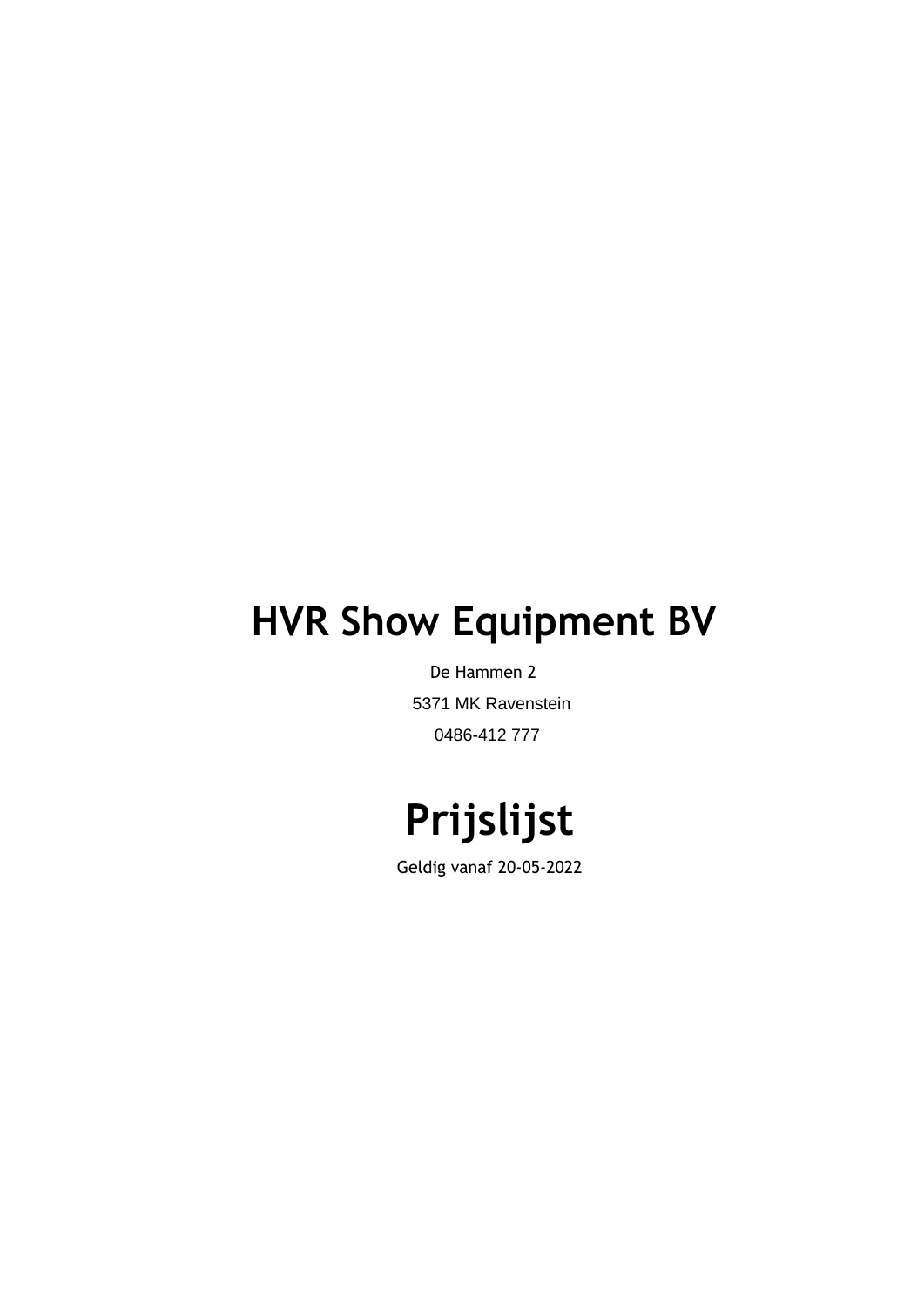| $\bf{0}1$          | Geluid                                                             |                  |
|--------------------|--------------------------------------------------------------------|------------------|
| 0125               | PA                                                                 |                  |
| Artikelcode        | Omschrijving                                                       |                  |
| 0125009            | $dth$ F2 top (Ca-com)                                              | 50.00            |
| 0125010            | d&b B2 sub EP-5                                                    | 45.00            |
| 0125012            | d&b C4 sub (NL4)                                                   | 21.50            |
| 0125013            | d&b C4 top (NL4)                                                   | 37.50            |
| 0125015            | d&b C7 sub (NL4)                                                   | 22.50            |
| 0125016            | d&b C7 top (NL4)                                                   | 35.00            |
| 0125017            | d&b E12 top (NL4)                                                  | 27.50            |
| 0125018            | d&b E15X sub (NL4)                                                 | 20.00<br>65.00   |
| 0125020<br>0125021 | d&b J sub NLT4<br>d&b J12 top NLT4                                 | 90.00            |
| 0125022            | d&b J8 top NLT4                                                    | 90.00            |
| 0125023            | d&b Q sub EP-5                                                     | 27.50            |
| 0125024            | d&b Q1 top EP-5                                                    | 40.00            |
| 0125025            | d&b Q10 top EP-5                                                   | 40.00            |
| 0125026            | d&b Q7 top EP-5                                                    | 40.00            |
| 0125027            | d&b T10 top EP-5                                                   | 25.00            |
| 0125029            | d&b B4 sub EP-5                                                    | 30.00            |
| 0125036            | d&b V8 top NLT4                                                    | 60.00            |
| 0125037            | d&b V12 top NLT4                                                   | 60.00            |
| 0125038            | d&b V sub NLT4                                                     | 50.00            |
| 0125039            | d&b V7P top NLT4                                                   | 60.00            |
| 0125040            | d&b V10P top NLT4                                                  | 60.00            |
| 0125045            | d&b E6 top (NL4)                                                   | 22.50            |
| 0125080<br>0125081 | d&b KSL8 top NLT4<br>d&b KSL12 top NLT4                            | 120.00<br>120.00 |
| 0125082            | d&b SL-GSUB NLT4                                                   | 100.00           |
|                    |                                                                    |                  |
| 0128               | PA versterkers                                                     |                  |
| Artikelcode        | Omschrijving                                                       |                  |
| 0128004            | d&b D12 versterker EP-5                                            | 40.00            |
| 0128005            | d&b tourrack 2x D12 EP-5                                           | 80.00            |
| 0128006            | d&b tourrack 3x D12 EP-5                                           | 120.00           |
| 0128029            | d&b tourrack 3x D80 NLT4 (2x LKS19 uit)                            | 300.00           |
| 0128032<br>0128030 | d&b tourrack 6x D80 NLT4 (2x LKA25 uit)<br>d&b D80 versterker NLT4 | 600.00<br>100.00 |
| 0128010            | d&b A1 versterker voor F2 (Ca-com)                                 | 30.00            |
| 0128011            | d&b A1 versterker voor B2 (EP5)                                    | 20.00            |
| 0128013            | d&b D6 versterker (NL4)                                            | 30.00            |
| 0128016            | d&b P1200A (Amp)Max versterker                                     | 30.00            |
| 0128017            | d&b P1200A C4t / C4s versterker                                    | 30.00            |
| 0128018            | d&b P1200A C6t / C6t versterker                                    | 30.00            |
| 0128020            | d&b P1200A C7s / C7s versterker                                    | 30.00            |
| 0128021            | d&b P1200A C7t / C7s versterker                                    | 30.00            |
| 0126               | <b>PA Flyware</b>                                                  |                  |
| Artikelcode        | Omschrijving                                                       |                  |
| 0126095            | d&b KSL compression set                                            | 120.00           |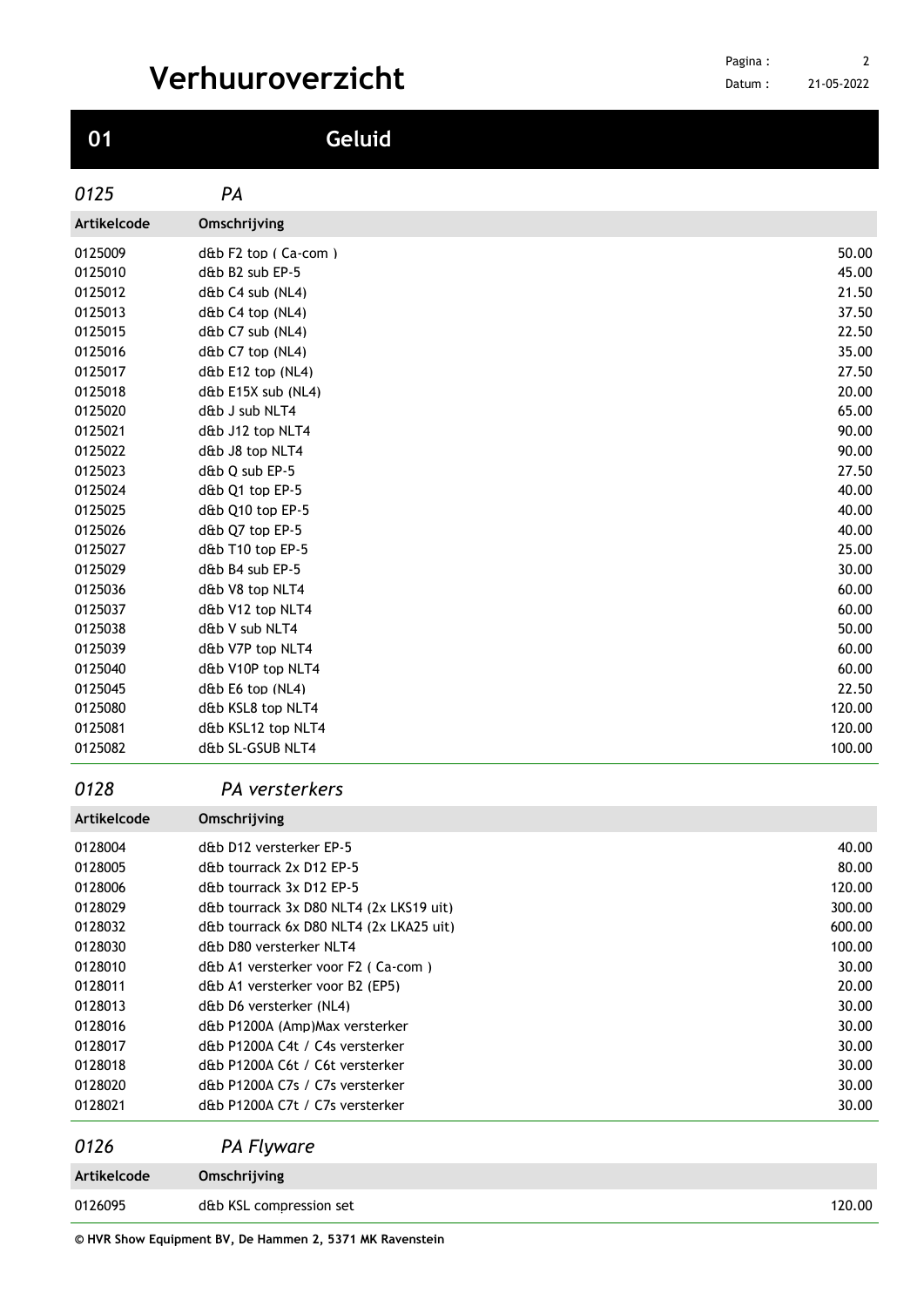|                    |                                                                   | Pagina: | 3             |
|--------------------|-------------------------------------------------------------------|---------|---------------|
|                    | Verhuuroverzicht                                                  | Datum:  | 21-05-2022    |
|                    |                                                                   |         |               |
| 0126096            | d&b KSL flying frame set<br>d&b C6 vliegframe                     |         | 60.00<br>5.00 |
| 0126012<br>0126022 | d&b J series vliegframe                                           |         | 50.00         |
| 0126023            | d&b Max 12" vliegframe inclusief 4 x bout                         |         | 5.00          |
| 0126024            | d&b Max 15" vliegframe inclusief 4 x bout                         |         | 5.00          |
| 0126031            | d&b Q series vliegframe                                           |         | 25.00         |
| 0126034            | d&b T series vliegframe                                           |         | 15.00         |
| 0126052            | d&b V series vliegframe                                           |         | 30.00         |
| 0126056            | d&b V Stack adapter                                               |         | 10.00         |
| 0126097            | d&b SL aiming plate                                               |         | 25.00         |
| 0126098            | d&b KSL stacking frame                                            |         | 50.00         |
| 0129               | PA sets                                                           |         |               |
| Artikelcode        | Omschrijving                                                      |         |               |
| 0125030            | d&b B2/C4 set                                                     |         | 430.00        |
| 0125031            | d&b C7 set                                                        |         | 225.00        |
| 0125032            | d&b C6/C7s set                                                    |         | 160.00        |
| 0125034            | d&b Q7/Q-sub set                                                  |         | 220.00        |
| 0125035            | d&b Q7/2x Q-sub set                                               |         | 275.00        |
| 0125063            | d&b E12t/E15X set (mini A-set)                                    |         | 160.00        |
| 0125075            | d&b V7P/2x V-sub set (B-set)                                      |         | 410.00        |
| 0133               | Actieve speakers                                                  |         |               |
| Artikelcode        | Omschrijving                                                      |         |               |
| 0125008            | Behringer mini speakerset met versterker (cinch in)               |         | 10.00         |
| 0125070            | Behringer B205D 5,25" actieve speaker (shout)                     |         | 10.00         |
| 0125071            | Marantz - 12" speaker met accu en 1 handzender + bluetooth/usb    |         | 35.00         |
| 0125074            | RCF ART712A MK4 12" active luidspreker                            |         | 25.00         |
| 0119               | Mengtafels                                                        |         |               |
| Artikelcode        | Omschrijving                                                      |         |               |
| 0119000            | Digico S21 digitale mengtafel (Cat5/Madi BNC)                     |         | 150.00        |
| 0119001            | Digico SD8 fullsize digitale mengtafel Core2                      |         | 400.00        |
| 0119002            | Digico SD9 digitale mengtafel Core2                               |         | 250.00        |
| 0119003            | Digico SD11 digitale mengtafel Core2                              |         | 175.00        |
| 0119013            | Digico SD10 digitale mengtafel Core2 (optocore/wavesoption/server |         | 700.00        |
| 0119015            | Digico SD12-96 digitale mengtafel Core2 (optocore/DMI-C/DMI-Wave  |         | 500.00        |
| 0119019            | Midas Heritage 2000 mengtafel                                     |         | 350.00        |
| 0119020            | Soundcraft MH2 mengtafel 24ch                                     |         | 65.00         |
| 0119526            | Soundcraft Si Performer 2 - 16 digitale mengtafel                 |         | 65.00         |
| 0119513            | Allen & Heath SQ-5 digitale mengtafel 16/12                       |         | 75.00         |
| 0119021            | Behringer 802 mini mengtafel 2 mono / 2 stereo                    |         | 5.00          |
| 0119051            | Yamaha MG12-4 CX mengtafel 6 mono / 4 stereo                      |         | 15.00         |
| 0119061            | Soundcraft mini stagebox 16 yoor Si series                        |         | 20.00         |
| 0119508            | ART MX225 XLR zone mixer 2x stereo in / 5x stereo uit             |         | 10.00         |
| 0118               | Mengtafel sets                                                    |         |               |
| Artikelcode        | Omschrijving                                                      |         |               |
| 0119407            | Digico SD10 (fiber) met 1x SD rack (56/40)                        |         | 1,325.00      |
| 0119409            | Digico SD10 (fiber) FOH/SD8 (madi) MON met 1x SD rack +1x Madi ra |         | 1,775.00      |

0119410 Digico SD8 set (madi rack/multi/tafel) 680.00

###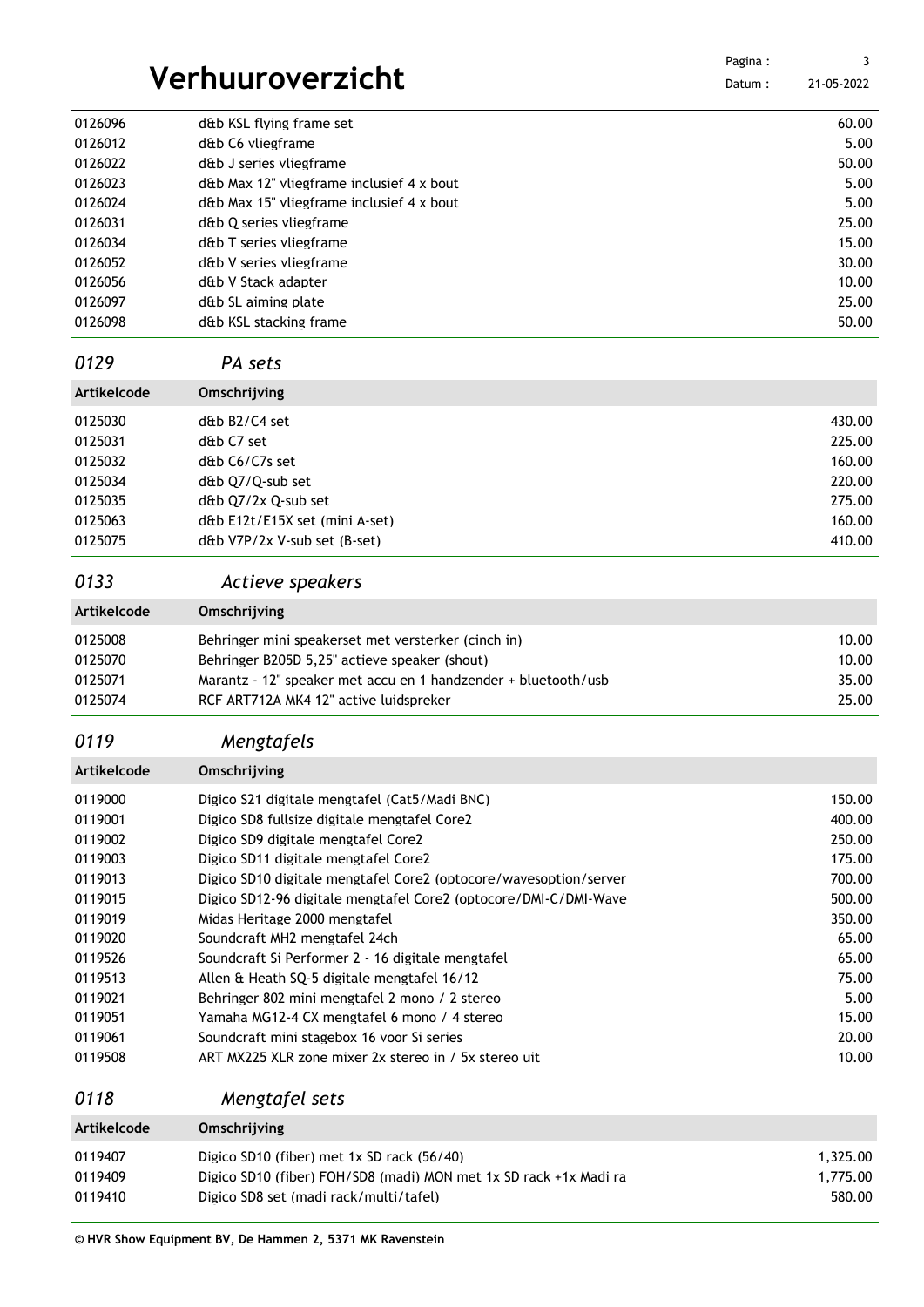| Verhuuroverzicht |                                                                   | Pagina:<br>Datum: | 4<br>21-05-2022 |
|------------------|-------------------------------------------------------------------|-------------------|-----------------|
|                  |                                                                   |                   |                 |
| 0119411          | Digico SD8 FOH/MON setup met 1x madirack                          |                   | 980.00          |
| 0119412          | Digico SD8 FOH/MON setup met 2x madirack                          |                   | 1,095.00        |
| 0119415          | Digico SD9 set (D-rack/multi/tafel)                               |                   | 350.00          |
| 0119416          | Digico SD9 FOH/MON setup met 1x D-rack                            |                   | 600.00          |
| 0119417          | Digico SD9 FOH/MON setup met 2x D-rack                            |                   | 650.00          |
| 0108             | Multikabels en Stageboxen                                         |                   |                 |
| Artikelcode      | Omschrijving                                                      |                   |                 |
| 0108001          | Multikabel whirlwind W4 56 parig 100m/6m                          |                   | 40.00           |
| 0108037          | Multikabel 2x Cat5e / 2x XLR / CEE blauw 50m                      |                   | 24.50           |
| 0119004          | Stagebox Digico 48in/24uit Digirack MADI (LK150 in/out W4out)     |                   | 100.00          |
| 0119005          | Stagebox Digico 32in/16uit D-rack CAT5 (LK150 in/out)             |                   | 65.00           |
| 0119023          | Digico SD-rack 192kHz 56in/40uit (32bit)+4x AES optocore/madi LK1 |                   | 425.00          |
| 0108053          | Stagebox whirlwind 2x W4out met LK150in 56parig                   |                   | 50.00           |
| 0119491          | Digico RED BOX                                                    |                   | 25.00           |
| 0119492          | Digico BLUE BOX                                                   |                   | 25.00           |
| 0119511          | Digirack MADI 48in/24out zonder patch/lk                          |                   | 75.00           |
| 0119521          | Patchrack SD set 48ch in/out 4x LK37 pigtale/2x LK150out          |                   | 50.00           |
| 0108011          | Combi haspel 2x xlr / 2x schuko 50m                               |                   | 20.00           |
| 0108017          | Harting>harting multikabel 36p 6m                                 |                   | 5.00            |
| 0108019          | Harting>xlr male multikabel monitor uitkoppeling 36p 5m           |                   | 5.00            |
| 0108022          | Madimulti 5x Coax RG59 + 230V 75m                                 |                   | 40.00           |
| 0108023          | Madimulti 5x Coax RG59 10m                                        |                   | 10.00           |
| 0108025          | Multikabel whirlwind W4 56p 6m                                    |                   | 10.00           |
| 0108026          | Multikabel whirlwind W4 monitor uitkoppeling > xlr male 6m        |                   | 10.00           |
| 0108030          | XLR haspel 16 parig 12 send / 4 return 50m                        |                   | 10.00           |
| 0119006          | Digico D2 rack (madi C ethercon 2x) 48in / 32uit                  |                   | 125.00          |

## *Effecten/Inserts/Eq's*

**Artikelcode Omschrijving**

| 0115003 | EO Rack 6x 31 bands APEX                         | 60.00  |
|---------|--------------------------------------------------|--------|
| 0115005 | Fx / Insert rack H2000                           | 100.00 |
| 0115008 | Fx / Insert rack (MH)                            | 75.00  |
| 0115022 | DBX 3231L EQ 2 x 31 bands                        | 20.00  |
| 0115028 | Focusrite Platinum compounder compressor/limiter | 15.00  |
| 0115033 | Lexicon MPX 1 effect                             | 15.00  |
| 0115034 | Lexicon pcm 60 effect                            | 15.00  |
| 0115041 | Waves L2 Ultramaximizer                          | 45.00  |
| 0115046 | Lexicon pcm 92 effect                            | 25.00  |
| 0115048 | Avalon VT737sp channel strip                     | 100.00 |
| 0115049 | Avalon VT747sp stereo comp/eg                    | 100.00 |
| 0115050 | SPL de-esser 9629                                | 20.00  |
| 0115052 | <b>TC-Helicon VoiceWorks</b>                     | 10.00  |
|         |                                                  |        |

### *Monitoren*

| Artikelcode | Omschrijving                 |       |
|-------------|------------------------------|-------|
| 0123003     | d&b Max 15" monitor (NL4)    | 18.00 |
| 0123004     | d&b Max 12" monitor (NL4)    | 18.00 |
| 0123006     | d&b M4 monitor 15"/1.3" NLT4 | 35.00 |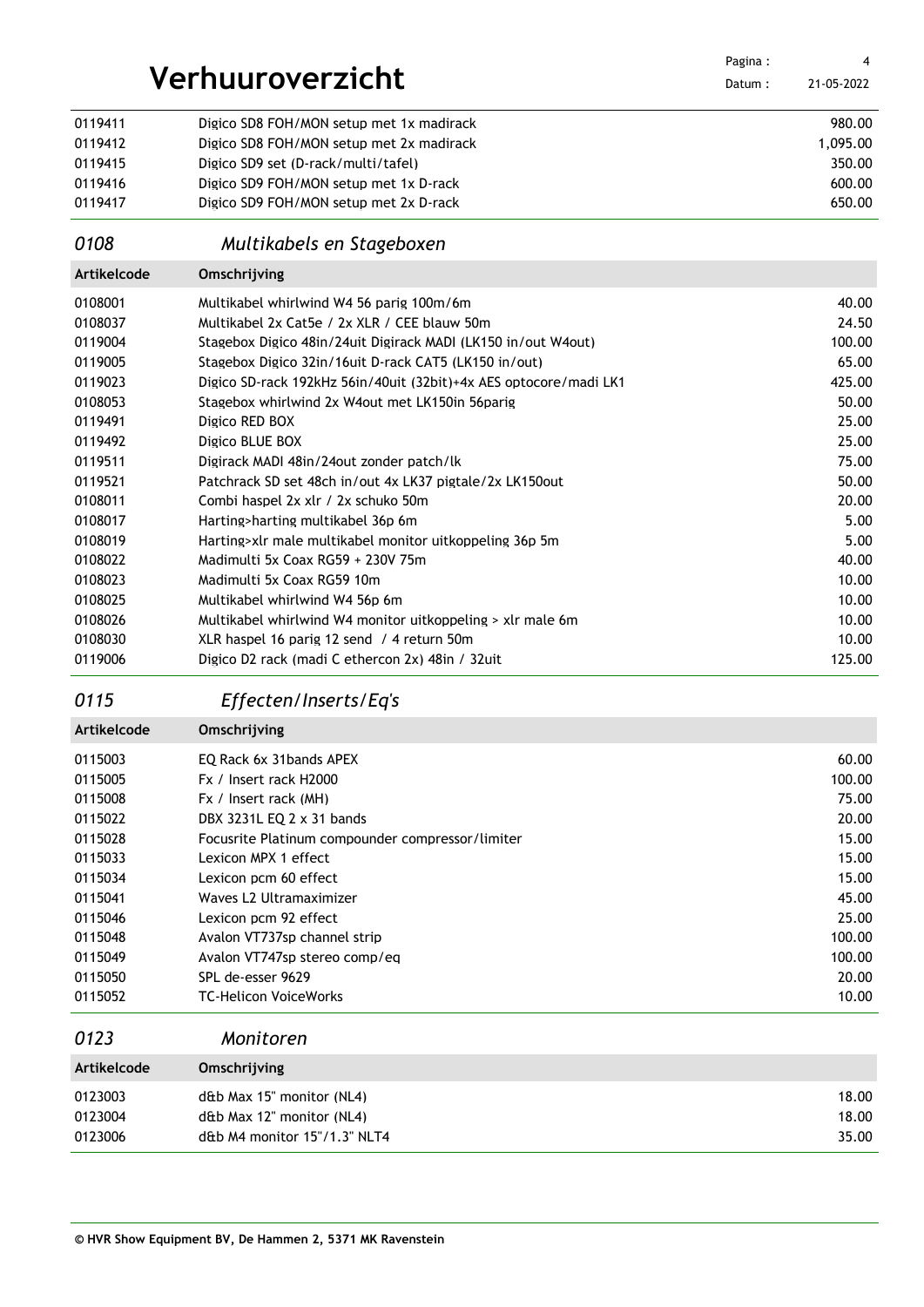Datum : 21-05-2022 

| 0121        | Microfoons                                                          |       |
|-------------|---------------------------------------------------------------------|-------|
| Artikelcode | Omschrijving                                                        |       |
| 0121044     | Sennheiser MKE40 revers microfoon kit                               | 13.50 |
| 0121006     | AKG C3000S condensator microfoon                                    | 10.00 |
| 0121007     | AKG C214 condensator microfoon + spider mount                       | 15.00 |
| 0121008     | AKG C414B XLS condensator microfoon + spider mount                  | 20.00 |
| 0121012     | AKG CK91 condensator microfoon + klem                               | 10.00 |
| 0121016     | <b>AKG D112</b>                                                     | 5.00  |
| 0121017     | Neumann TLM 102 condensator microfoon                               | 12.50 |
| 0121018     | Neumann TLM 103 condensator microfoon                               | 15.00 |
| 0121020     | Neumann KM100 condensator microfoon                                 | 12.50 |
| 0121021     | Neumann KM184 condensator microfoon + klem                          | 12.50 |
| 0121026     | Sennheiser E604 tom/snare microfoon                                 | 5.00  |
| 0121030     | Sennheiser E835 zang microfoon                                      | 5.00  |
| 0121032     | Sennheiser MD421 II dynamische instrument microfoon                 | 10.00 |
| 0121046     | Shure Beta 52A instrument microfoon                                 | 5.00  |
| 0121047     | Shure Beta 56A instrument microfoon                                 | 5.00  |
| 0121048     | Shure Beta 57A instrument microfoon                                 | 5.00  |
| 0121049     | Shure Beta 58A zang microfoon                                       | 6.5C  |
| 0121050     | Shure Beta 87A zang microfoon                                       | 10.00 |
| 0121051     | Shure Beta 91 (PZM) kick/vloer microfoon + kabel en preamp          | 10.00 |
| 0121052     | Shure Beta 91A (PZM) kick/vloer microfoon (ingebouwde xlr)          | 10.00 |
| 0121053     | Shure headset WH20 met kabel XLR                                    | 7.50  |
| 0121054     | Shure MX412C katheder microfoon (zonder voet)                       | 10.00 |
| 0121055     | Shure MX412C microfoon voet                                         | 5.00  |
| 0121056     | Shure MX412D tafelmicrofoon met vaste voet                          | 15.00 |
| 0121058     | Shure SM57 instrument microfoon                                     | 5.00  |
| 0121060     | Shure SM58 microfoon                                                | 5.00  |
| 0121062     | Shure SM91 (PZM) kick/vloer microfoon + kabel en preamp             | 10.00 |
| 0121064     | Shure SM98 condensator microfoon (sax/horn) + losse preamp          | 7.50  |
| 0121065     | Shure SM98 drum klem                                                | 2.5C  |
| 0121067     | Shure Beta 27 instrument microfoon                                  | 10.00 |
| 0121068     | Shure headset WBH54 beta (shure mini xlr)                           | 15.00 |
| 0121070     | Shure Super 55 Classic zang microfoon (supercardioide)              | 15.00 |
| 0121071     | Shure 55SH Classic zang microfoon                                   | 10.00 |
| 0121074     | Shure 515SBGX met druk schakelaar (talkback mic.)                   | 5.00  |
| 0121076     | Bubblebee BBI-L02 windbescherming voor DPA headset (beige)          | 3.00  |
| 0121077     | DPA 4266 d:fine omni headset beige 90mm boom(+plopkap en verloo     | 25.00 |
| 0121079     | DPA 4266 d: fine omni headset beige 110mm boom (+ plopkap en verlo  | 25.00 |
| 0121080     | DPA 4166 d: fine omni single ear headset zwart microdot (+plopkap e | 20.00 |
| 0121081     | DPA 4066F headset microfoon huidskleur microdot (+ plopkap en verl  | 20.00 |
| 0121082     | DPA 4061FM plakmicrofoon huidskleur (shure mini xlr)                | 10.00 |
| 0121083     | DPA 4488 directional headset zwart microdot (+plopkap en verloop s  | 20.00 |
| 0121084     | DPA 4061F instrument microfoon microdot zwart (+ vioolbrug en verl  | 10.00 |
| 0121086     | DPA microdot verloopbus naar mini jack (sennheiser)                 | 2.50  |
| 0121095     | SD Systems LCM89 saxofoon microfoon                                 | 10.00 |
| 0121099     | Meet microfoon                                                      | 5.00  |
| 0121100     | Sennheiser Black Fire 541 dynamische instrument microfoon           | 10.00 |
| 0121102     | Sennheiser e902 bas drum microfoon                                  | 5.00  |
| 0121103     | Sennheiser e905 instrument microfoon                                | 5.00  |
| 0121104     | Sennheiser e845 zang microfoon                                      | 5.00  |
| 0121105     | Sennheiser e908B-EW condensator klem microfoon (drums/blazers)      | 5.00  |
| 0121107     | Sennheiser e901 bas drum condensator microfoon                      | 10.00 |

0121110 Optogate PB05 5.00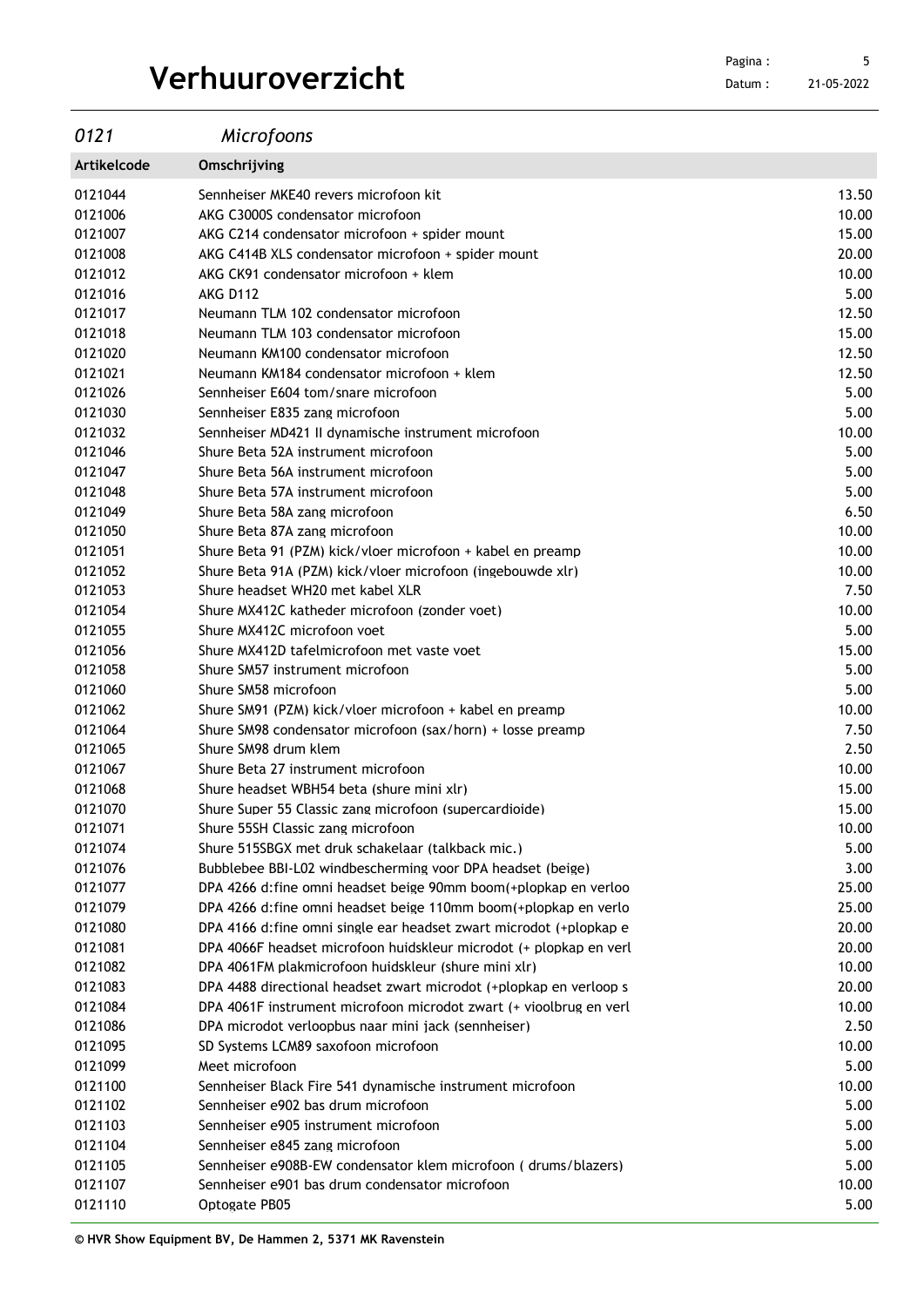| Verhuuroverzicht |                                                                 | Pagina: | 6          |
|------------------|-----------------------------------------------------------------|---------|------------|
|                  |                                                                 | Datum:  | 21-05-2022 |
| 0121111          | Schertler A-DYN contact microfoon                               |         | 20.00      |
| 0121113          | DPA viool clip voor 4099 microfoon                              |         | 2.00       |
| 0121114          | DPA cc4099 cello clip voor 4099 microfoon                       |         | 1.00       |
| 0121115          | DPA bc4099 bas clip voor 4099 microfoon                         |         | 1.00       |
| 0121116          | DPA gitaar clip voor 4099 microfoon                             |         | 2.00       |
| 0121117          | DPA universeel clip voor 4099 microfoon                         |         | 2.00       |
| 0121119          | DPA microdot verloopbus naar lemo 1 pin                         |         | 2.50       |
| 0121120          | DPA microdot verloopbus naar lemo 3 pin                         |         | 2.50       |
| 0121121          | Sennheiser ME66 shotgun condensator microfoon + klem en plopkap |         | 10.00      |
| 0121130          | Audix D6 instrument microfoon (kick/floortom)+klem              |         | 5.00       |
| 0121131          | Audix i5 instrument microfoon (snare/gitaar)                    |         | 5.00       |
| 0121132          | Audix D2 instrument microfoon (tom)(44Hz-18kHz)+klem            |         | 5.00       |
| 0121133          | Audix D4 instrument microfoon (tom)(38Hz-19kHz)+klem            |         | 5.00       |
| 0121134          | Audix OM6 dynamische microfoon (zang)                           |         | 10.00      |
| 0121140          | Audix DVICE zwanenhals microfoon statief met drum rim houder    |         | 1.00       |

## *Microfoons draadloos*

| <b>Artikelcode</b> | Omschrijving                                                 |        |
|--------------------|--------------------------------------------------------------|--------|
| 0122019            | Shure UHF-R 8-voudig ontvanger rack K4E                      | 275.00 |
| 0122140            | Shure UHF-R 4-voudig ontvanger rack K4E                      | 140.00 |
| 0122164            | Catchbox microfoon (oranie/blauw of groen)(exclusief zender) | 45.00  |
| 0122050            | Shure UR2 Beta 58 Handzender K4E                             | 25.00  |
| 0122051            | Shure UR2 Beta 87a Handzender K4E                            | 25.00  |
| 0122052            | Shure UR2 SM58 Handzender K4E                                | 25.00  |
| 0122053            | Shure UR2 KSM9 handzender K4E                                | 35.00  |
| 0122054            | Shure UR4D 2ch ontvanger K4E                                 | 60.00  |
| 0122062            | Shure ULX-D 2ch ontvanger K51                                | 60.00  |
| 0122065            | Shure ULX-D beltpack K51                                     | 20.00  |
| 0122068            | Shure ULX-D handzender sE V7 MC1                             | 20.00  |
| 0122100            | Shure UR1 beltpack K4E                                       | 25.00  |
| 0122101            | Shure actieve richt antenne UA870B (470-900MHz)              | 5.00   |
| 0122103            | Shure UA845 UHF-R distributiestation 500-900mhz              | 15.00  |
| 0122125            | Sennheiser A5000CP passieve antenne (450-960MHz)             | 10.00  |
| 0122166            | DPA d:facto 4018V microfoon kop voor shure handzender        | 30.00  |
| 0122190            | Plopkap voor shure KSM 9                                     | 2.50   |

*In ear monitor systemen*

| Artikelcode | Omschrijving                                         |        |
|-------------|------------------------------------------------------|--------|
| 0117004     | Sennheiser in-ear EW300 G3 - set van 2               | 70.00  |
| 0117005     | Sennheiser in-ear EW300 G3 + distro                  | 50.00  |
| 0122230     | Shure PSM 1000 in-ear systeem - set van 2 L8E        | 110.00 |
| 0122231     | Shure PSM 1000 in-ear systeem - set van 4 L8E        | 285.00 |
| 0122232     | Shure PSM 1000 in-ear systeem - set van 8 L8E        | 500.00 |
| 0122236     | Shure PSM 1000 in-ear systeem - set van 8 J8E        | 500.00 |
| 0117025     | Sennheiser EP01-100 in ear monitor                   | 8.00   |
| 0117027     | Shure P4HW in-ear beltpack hard-wired                | 20.00  |
| 0117028     | Shure PSM600 in-ear beltpack hard-wired              | 20.00  |
| 0122233     | Shure SE215 in-ear universeel met transparante kabel | 10.00  |
|             |                                                      |        |

| 0113        | DI boxen                                             |       |
|-------------|------------------------------------------------------|-------|
| Artikelcode | Omschrijving                                         |       |
| 0113011     | Radial Pro-D8 8-voudige passieve DI box met LK37 uit | 30.00 |
| 0113000     | ASL TR2 pasieve DI Box stereo                        | 10.00 |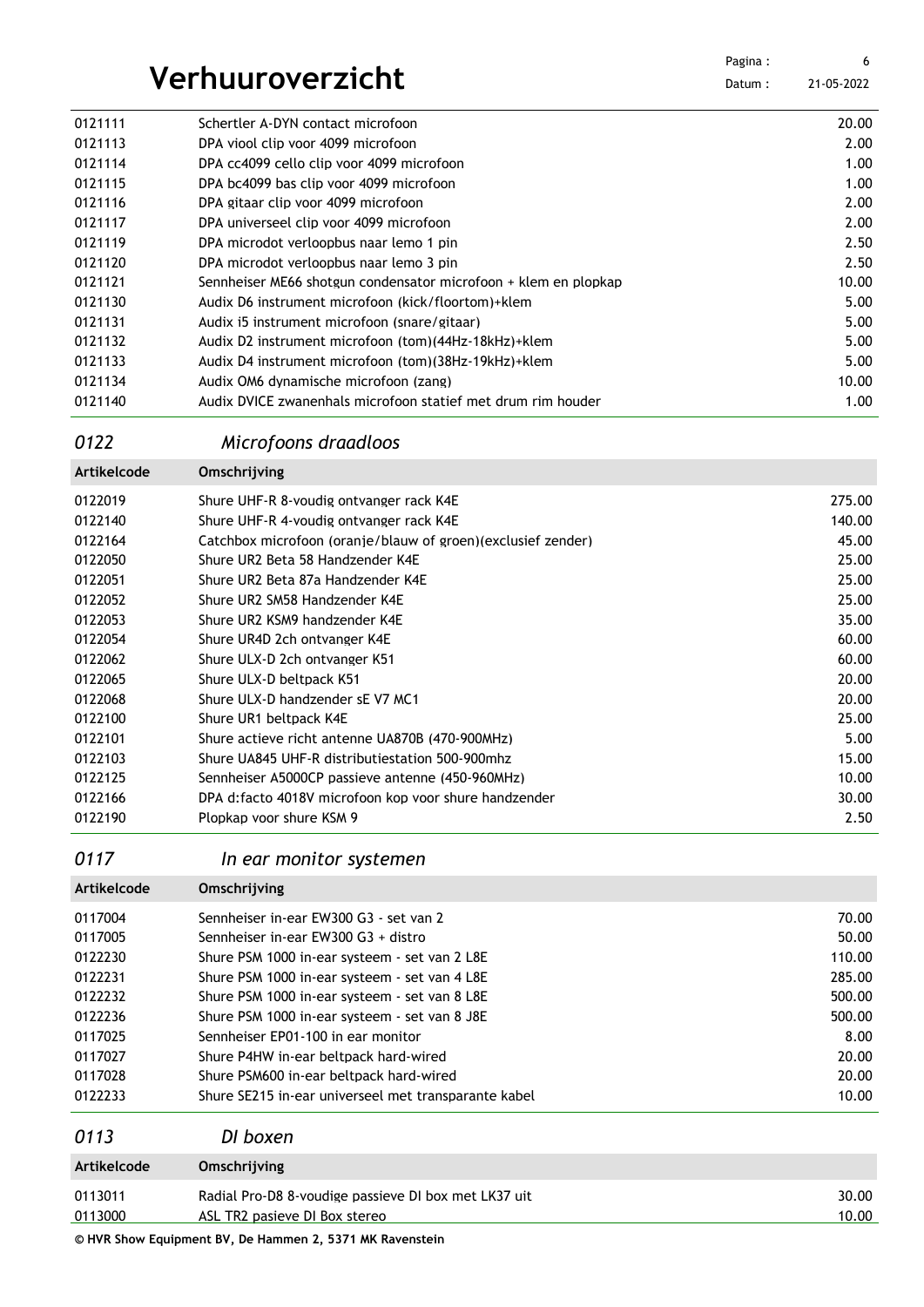| Verhuuroverzicht   |                                                             | Pagina:<br>Datum: | 7<br>21-05-2022 |
|--------------------|-------------------------------------------------------------|-------------------|-----------------|
| 0113002            | Klark Tecnik actieve DI box                                 |                   | 5.00            |
| 0113009            | Klark Tecnik actieve DJ box stereo DN200                    |                   | 10.00           |
| 0114               | DJ apparatuur                                               |                   |                 |
| <b>Artikelcode</b> | Omschrijving                                                |                   |                 |
| 0101005            | Technics draaitafel SL 1210 MKII                            |                   | 22.50           |
| 0114005            | Pioneer DJM-900 Nexus                                       |                   | 55.00           |
| 0114027            | Pioneer DJM-900 NXS2                                        |                   | 60.00           |
| 0114028            | Pioneer CDJ-2000 NXS2                                       |                   | 60.00           |
| 0114063            | Allen & Heath Xone 92                                       |                   | 55.00           |
| 0703159            | USB 3.0 HUB powered                                         |                   | 7.50            |
| 0114046            | DJ Truss meubel 1.5m                                        |                   | 30.00           |
| 0114047            | DJ Truss meubel 2m                                          |                   | 35.00           |
| 0114048            | DJ Truss meubel 3m                                          |                   | 43.00           |
| 0114052            | DJ Truss meubel rolling 1m                                  |                   | 39.00           |
| 0114054            | DJ Truss meubel rolling 2m                                  |                   | 45.00           |
| 0114055            | DJ Truss meubel rolling 3m                                  |                   | 65.00           |
| 0114010            | DJ booth Chesterfield wit met RGB led 1.65m breed (+hoes)   |                   | 90.00           |
| 0114011            | DJ booth Chesterfield zwart met RGB led 1.65m breed (+hoes) |                   | 90.00           |
| 0114012            | DJ booth WIT Jillz met RGB led 1.8m breed (+hoes)           |                   | 150.00          |
| 0114013            | DJ booth steigerhout met RGB led 1.65m breed (+hoes)        |                   | 90.00           |
| 0114014            | DJ booth WIT inklapbaar in tas met RGB led 1.2m breed       |                   | 90.00           |
| 0114064            | Laptop statief opvouwbaar                                   |                   | 7.50            |
| 0114065            | Freeview voor DJM mixer                                     |                   | 2.50            |
| 0703167            | Fitness mat 1.8m x 0.6m (voor onder DJ gear)                |                   | 5.00            |
| 0703170            | Dj Shield zwart                                             |                   | 5.00            |

## *Afspeel/opname apparatuur*

| Artikelcode | Omschrijving                                          |       |
|-------------|-------------------------------------------------------|-------|
| 0101006     | Rack met vamaha mengtafel en 2x cd player             | 30.00 |
| 0101011     | Marantz cd plaver                                     | 10.00 |
| 0101019     | Sony MD player                                        | 10.00 |
| 0101022     | Tascam DR1 draagbare digitale recorder                | 25.00 |
| 0101023     | Tascam DA30 MK2 DAT recorder                          | 25.00 |
| 0101024     | Tascam MD350 md plaver                                | 10.00 |
| 0101029     | Tascam SS-R200 (CF/SD/USB) memory card player         | 20.00 |
| 0510020     | Focusrite 2i2 USB geluidskaart (2x jack uit)          | 10.00 |
| 0510029     | Focusrite 616 USB geluidskaart (4x jack uit)+ voeding | 10.00 |
| 0510089     | Focusrite 2i2 3rd Gen USB geluidskaart                | 10.00 |
| 0510090     | Focusrite 816 3rd Gen USB geluidskaart                | 15.00 |

### *Geluids management*

| Artikelcode | Omschrijving                                                    |        |
|-------------|-----------------------------------------------------------------|--------|
| 0116004     | Lake LM 44 processor + AES in/out                               | 100.00 |
| 0510012     | Tegsas lap-teg gradenmeter set voor line-arrav                  | 20.00  |
| 0510017     | Lectrosonics draadloze meetset met microfoon                    | 50.00  |
| 0510027     | Luminex Gigacore 10 switch FOH (8x ethercon/1x Fiberfox 4ch MM) | 75.00  |
| 0510028     | Luminex Gigacore 10 switch (8x ethercon/1x Fiberfox 4ch MM)     | 75.00  |
| 0510030     | RME MADIface USB 64ch in/out                                    | 60.00  |
| 116020      | Apple iPad 2018 32GB                                            | 25.00  |
| 0116025     | PA Systeem laptop                                               | 30.00  |
| 0116005     | BSS dual time corrector                                         | 25.00  |
| 0116007     | d&b R60 USB to CAN interface + usb kabel                        | 20.00  |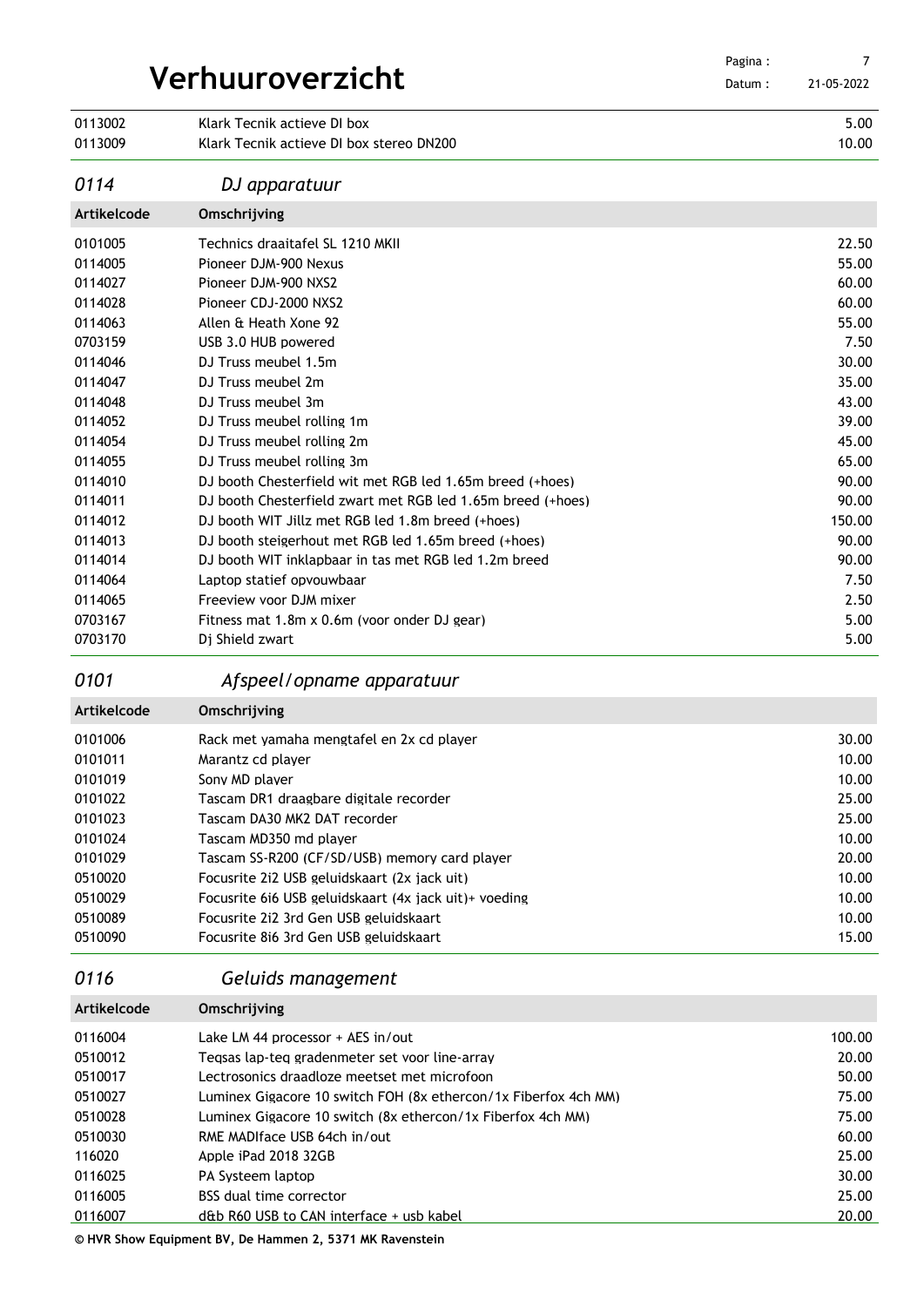| Verhuuroverzicht   |                                                          | Pagina:<br>Datum: | 8<br>21-05-2022 |
|--------------------|----------------------------------------------------------|-------------------|-----------------|
| 0116008            | d&b R70 Ethernet to CAN interface + adapter              |                   | 25.00           |
| 0109               | Signaal bekabeling                                       |                   |                 |
| <b>Artikelcode</b> | Omschrijving                                             |                   |                 |
| 0109008            | XLR signaalkabel 2m                                      |                   | 0.20            |
| 0109009            | XLR signaalkabel 3m                                      |                   | 0.25            |
| 0109010            | XLR signaalkabel 6m                                      |                   | 0.40            |
| 0109011            | XLR signaalkabel 10m                                     |                   | 0.60            |
| 0109015            | XLR signaalhaspel 50m                                    |                   | 3.00            |
| 0109022            | XLR signaalhaspel 4 parig 25m AES/EBU                    |                   | 7.50            |
| 0109023            | XLR signaalhaspel 4 parig 50m AES/EBU                    |                   | 15.00           |
| 0109029            | XLR signaalhaspel 4 parig 100m                           |                   | 15.00           |
| 0111002            | Cinch 3x (L/R + DIGITAL rood/wit/geel) 1.5m              |                   | 1.00            |
| 0111004            | Jack > jack kabel mono 6m                                |                   | 0.45            |
| 0111006            | Jack > jack kabel stereo 2m                              |                   | 0.45            |
| 0111011            | Jack > jack kabel mono 2m                                |                   | 0.45            |
| 0111               | Signaal verlopen                                         |                   |                 |
| Artikelcode        | Omschrijving                                             |                   |                 |
| 0111015            | XLR splitkabel female > 2x male                          |                   | 0.45            |
| 0111016            | XLR splitkabel male > 2x female                          |                   | 0.45            |
| 0111021            | XLR verloop female > female                              |                   | 0.45            |
| 0111022            | XLR verloop female > jack                                |                   | 0.45            |
| 0111027            | XLR verloop male > female fasedraaier                    |                   | 0.45            |
| 0111034            | XLR verloop 2x female > 2x jack                          |                   | 0.45            |
| 0111035            | XLR verloop 2x male > 2x jack                            |                   | 0.45            |
| 0111036            | Cinch > cinch digitaal 1.5m                              |                   | 0.20            |
| 0110               | Signaal snakes                                           |                   |                 |
| <b>Artikelcode</b> | Omschrijving                                             |                   |                 |
| 0110004            | Snake whirlwind losse xlr > blok 12 voudig 15m           |                   | 7.50            |
| 0110005            | Snake whirlwind losse xlr > blok 12 voudig 7m            |                   | 7.50            |
| 0110006            | Snake whirlwind losse xlr > blok 6 voudig 15m            |                   | 5.00            |
| 0110007            | Snake whirlwind losse xlr > blok 6 voudig 7m             |                   | 5.00            |
| 0110014            | XLR spin 4 parig 4m                                      |                   | 1.50            |
| 0110019            | XLR spin 8 parig 5m                                      |                   | 3.00            |
| 0110032            | XLR spin 16 parig 5m                                     |                   | 5.00            |
| 0106               | LK150 bekabeling                                         |                   |                 |
| <b>Artikelcode</b> | Omschrijving                                             |                   |                 |
| 0106010            | LK150 multikabel male / female 50m                       |                   | 40.00           |
| 0106000            | LK150 male / female koppelkabel 5m                       |                   | 15.00           |
| 0106001            | LK150 female $>$ 48 x xlr male fanout 5m                 |                   | 15.00           |
| 0106002            | LK150 female > Harting 108 female 2.5m                   |                   | 15.00           |
| 0107               | LKS19 bekabeling                                         |                   |                 |
| Artikelcode        | Omschrijving                                             |                   |                 |
| 0104012            | LKS19 break in $\leq$ 3x EP5 male                        |                   | 2.50            |
| 0104013            | LKS19 break out $>$ 3x EP5 female                        |                   | 2.50            |
| 0104014            | LKS19 speakermulti 10m                                   |                   | 10.00           |
|                    | © HVR Show Equipment BV, De Hammen 2, 5371 MK Ravenstein |                   |                 |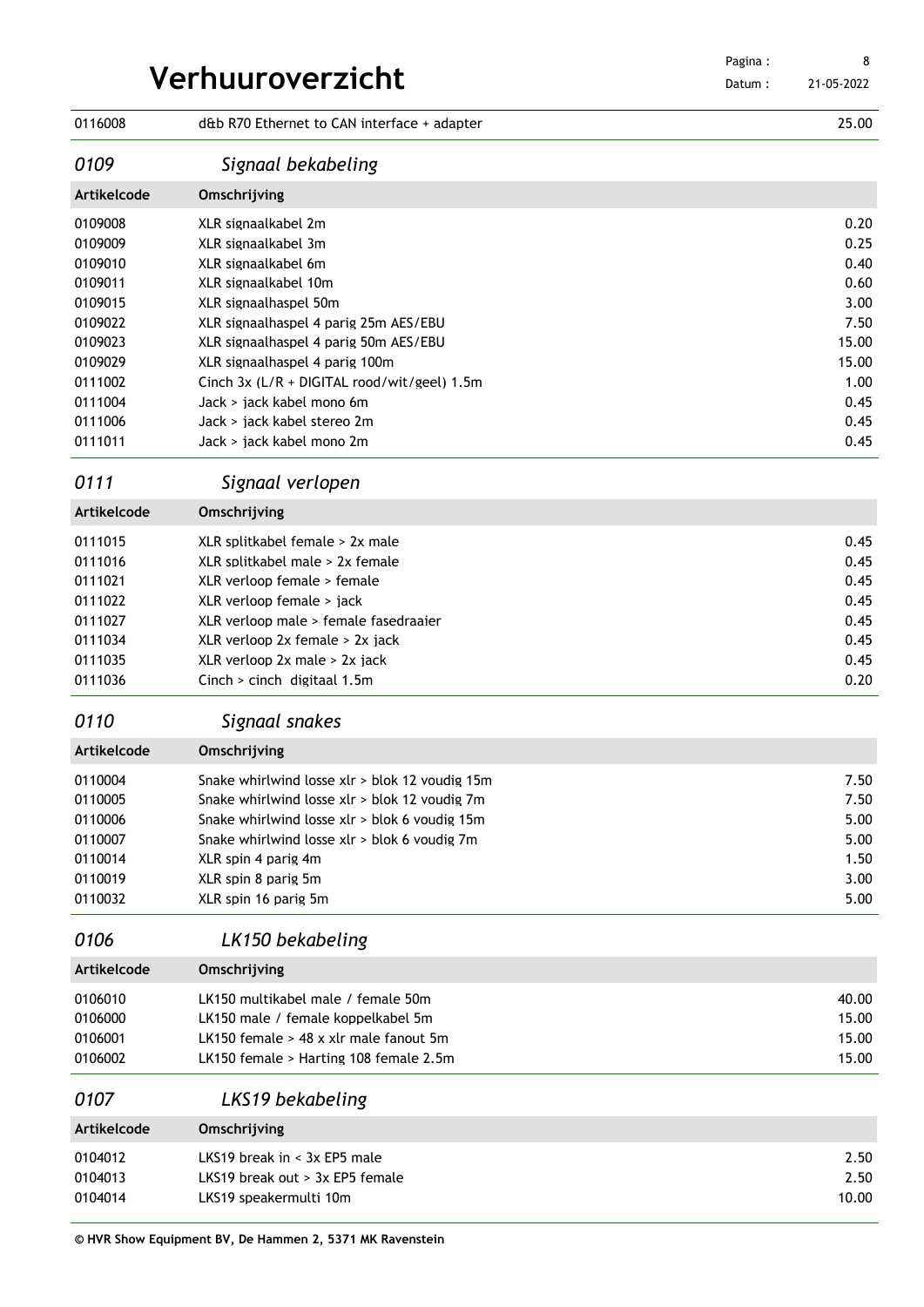|                    |                                                        | Pagina: | 9            |
|--------------------|--------------------------------------------------------|---------|--------------|
|                    | Verhuuroverzicht                                       | Datum:  | 21-05-2022   |
|                    |                                                        |         |              |
| 0104015            | LKS19 speakermulti 15m                                 |         | 12.50        |
| 0104016            | LKS19 speakermulti 25m<br>LKS19 break out > 3x NLT4 MX |         | 15.00        |
| 0104029<br>0104050 | LKS19 break in $<$ 3x NLT4 FX                          |         | 2.50<br>2.50 |
|                    |                                                        |         |              |
| 0104               | EP-5 bekabeling                                        |         |              |
| Artikelcode        | Omschrijving                                           |         |              |
| 0104000            | EP-5 speaker kabel<br>1 <sub>m</sub>                   |         | 0.75         |
| 0104001            | EP-5 speaker kabel 2,5m                                |         | 1.00         |
| 0104002            | EP-5 speaker kabel<br>5m                               |         | 1.25         |
| 0104003            | EP-5 speaker kabel 10m                                 |         | 1.75         |
| 0104004            | EP-5 speaker kabel 15m                                 |         | 2.25         |
| 0104005            | EP-5 speaker kabel 25m                                 |         | 3.00         |
| 0104006            | EP-5 speaker kabel 40m                                 |         | 4.00         |
| 0104011            | EP-5 verloop EP5 male > SP4 (paars)                    |         | 1.00         |
| 0104020            | EP-5 splitbox 1in (male)/ 2uit (female)                |         | 3.00         |
| 0104025            | EP-5 AB combineer kabel                                |         | 1.00         |
| 0104026            | EP-5 B naar A twister kabel                            |         | 0.50         |
| 0132               | LKA25 bekabeling                                       |         |              |
| Artikelcode        | Omschrijving                                           |         |              |
| 0132005            | LKA25 speakermulti 15m                                 |         | 12.50        |
| 0132025            | LKA25 speakermulti 25m                                 |         | 15.00        |
| 0132026            | LKA25 speakermulti 25m + ethercon                      |         | 17.50        |
| 0132030            | LKA25 speakermulti 30m                                 |         | 15.00        |
| 0132035            | LKA25 male break out > 6x NLT4-MX                      |         | 7.50         |
| 0132039            | LKA25 female break in $<$ 6x NLT4-FX                   |         | 10.00        |
| 0132040            | LKA25 male naar 2x LKS19 female                        |         | 10.00        |
| 0131               | NLT bekabeling                                         |         |              |
| Artikelcode        | Omschrijving                                           |         |              |
| 0104030            | NLT4 verloop NLT4-MX > EP-5 male 1m                    |         | 1.00         |
| 0104031            | NLT4 speaker kabel 1m (M/F)                            |         | 1.00         |
| 0104032            | NLT4 speaker kabel 2.5m (M/F)                          |         | 1.25         |
| 0104033            | NLT4 speaker kabel 5m (M/F)                            |         | 1.50         |
| 0104034            | NLT4 speaker kabel 10m (M/F)                           |         | 2.00         |
| 0104035            | NLT4 speaker kabel 15m (M/F)                           |         | 2.50         |
| 0104036            | NLT4 speaker kabel 25m (M/F)                           |         | 3.50         |
| 0104040            | NLT AB combineer kabel                                 |         | 1.00         |
| 0104041            | NLT B naar A twister kabel                             |         | 1.00         |
| 0104060            | NLT4 verloop NLT4-FX > EP-5 female 0.5m (geel)         |         | 1.00         |
| 0112               | Speakon bekabeling                                     |         |              |
| Artikelcode        | Omschrijving                                           |         |              |
| 0112011            | Speakonkabel<br>1m                                     |         | 0.75         |
| 0112012            | Speakonkabel 2,5m                                      |         | 1.00         |
| 0112013            | Speakonkabel<br>5m                                     |         | 1.25         |
| 0112014            | Speakonkabel 10m                                       |         | 1.75         |
| 0112015            | Speakonkabel 15m                                       |         | 2.25         |
| 0112016            | Speakonkabel 20m                                       |         | 2.75         |
| 0112017            | Speakonkabel 30m                                       |         | 3.50         |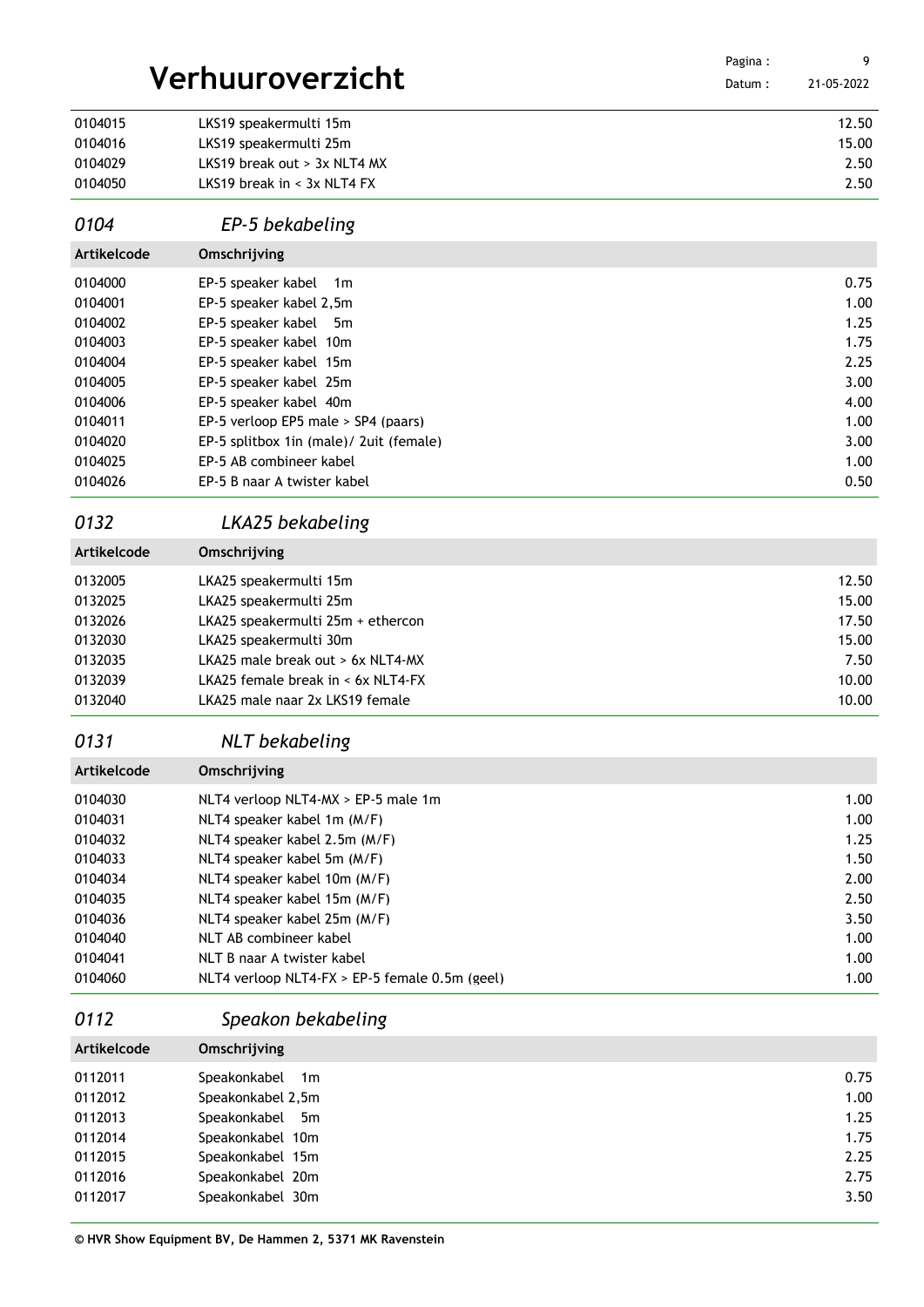|             |                                                       | Pagina: | 10         |
|-------------|-------------------------------------------------------|---------|------------|
|             | Verhuuroverzicht                                      | Datum:  | 21-05-2022 |
| 0112018     | Speakonkabel 40m                                      |         | 4.50       |
| 0112020     | Speakon 4 Snake 4-voudig 15m                          |         | 7.50       |
| 0112024     | Speakon splitkabel                                    |         | 1.00       |
| NL4MMX      | Neutrik speakon koppelbus                             |         | 1.00       |
| 0127        | PA statieven                                          |         |            |
| Artikelcode | Omschrijving                                          |         |            |
| 0127002     | K&M luidsprekerstatief wind-up met schroefdraad       |         | 2.00       |
| 0127004     | K&M luidsprekerstatief wind-up                        |         | 2.50       |
| 0127005     | <b>K&amp;M statief T-stuk</b>                         |         | 1.50       |
| 0127006     | K&M luidsprekerstatief                                |         | 2.00       |
| 0127014     | k&m 25cm statief met schroefdraad M20                 |         | 1.00       |
| 0127015     | k&m 50cm statief met schroefdraad M20                 |         | 1.00       |
| 0102        | <b>BNC</b> kabels                                     |         |            |
| Artikelcode | Omschrijving                                          |         |            |
| 0099998     | BNC kabel 0.5 m zwart 50ohm                           |         | 0.10       |
| 0099999     | BNC kabel 0.5 m zwart 50ohm                           |         | 0.20       |
| 0102000     | BNC kabel 1 m zwart 50ohm                             |         | 0.20       |
| 0102001     | BNC kabel 2 m<br>zwart 50ohm                          |         | 0.20       |
| 0102003     | BNC kabel 6 m zwart 50ohm                             |         | 0.40       |
| 0102005     | BNC aircell7 kabel 10m zwart 50ohm                    |         | 2.00       |
| 0102008     | BNC aircell7 kabel 5m zwart 50ohm                     |         | 1.50       |
| 0102012     | BNC kabel 5m groen 75ohm (madi)                       |         | 0.50       |
| 0102013     | Antenne kabel Ecoflex 15 (low-loss) N.male/female 25m |         | 15.00      |
| 0102014     | Antenne kabel verloop N.male > BNC male               |         | 2.00       |
| 0102015     | Antenne kabel verloop N.female > BNC male             |         | 2.00       |
|             |                                                       |         |            |
| 0120        | Microfoon statieven                                   |         |            |
| Artikelcode | Omschrijving                                          |         |            |
| 0120004     | Microfoon statief groot met hengel                    |         | 1.00       |
| 0120005     | Microfoon statief klein met hengel                    |         | 1.00       |
| 0120007     | Microfoon statief met ronde voet                      |         | 1.00       |
| 0120008     | Microfoon statief met ronde voet easy lock            |         | 1.00       |
| 0120009     | Microfoon statief T-stuk                              |         | 0.50       |
| 0120011     | Microfoon statief opzetstuk zwanehals                 |         | 0.50       |
| 0120012     | Microfoon tafelstatief                                |         | 1.50       |
| 0120015     | Microfoon reportage hengel statief 3.2 m              |         | 7.00       |
| 0124        | Overige                                               |         |            |
| Artikelcode | Omschrijving                                          |         |            |
| 0124074     | FM Zender + BSS compressor/limiter                    |         | 40.00      |
| 0124103     | Backupvoeding 450VA (UPS)                             |         | 10.00      |
| 0124019     | Clearsonic drumscherm 7-delig in tas 1.68m x 4.27m    |         | 105.00     |
| 0124070     | FM Wereldontvanger Akai                               |         | 2.50       |
| 0124071     | FM zend antenne verticaal BNC + kabel                 |         | 5.00       |
| 0124090     | Dolly voor d&b V-sub                                  |         | 5.00       |
| 130080      | Regenhoes tbv Q7-Q10 top                              |         | 5.00       |
| 130081      | Regenhoes tbv Q Sub                                   |         | 5.00       |
|             |                                                       |         |            |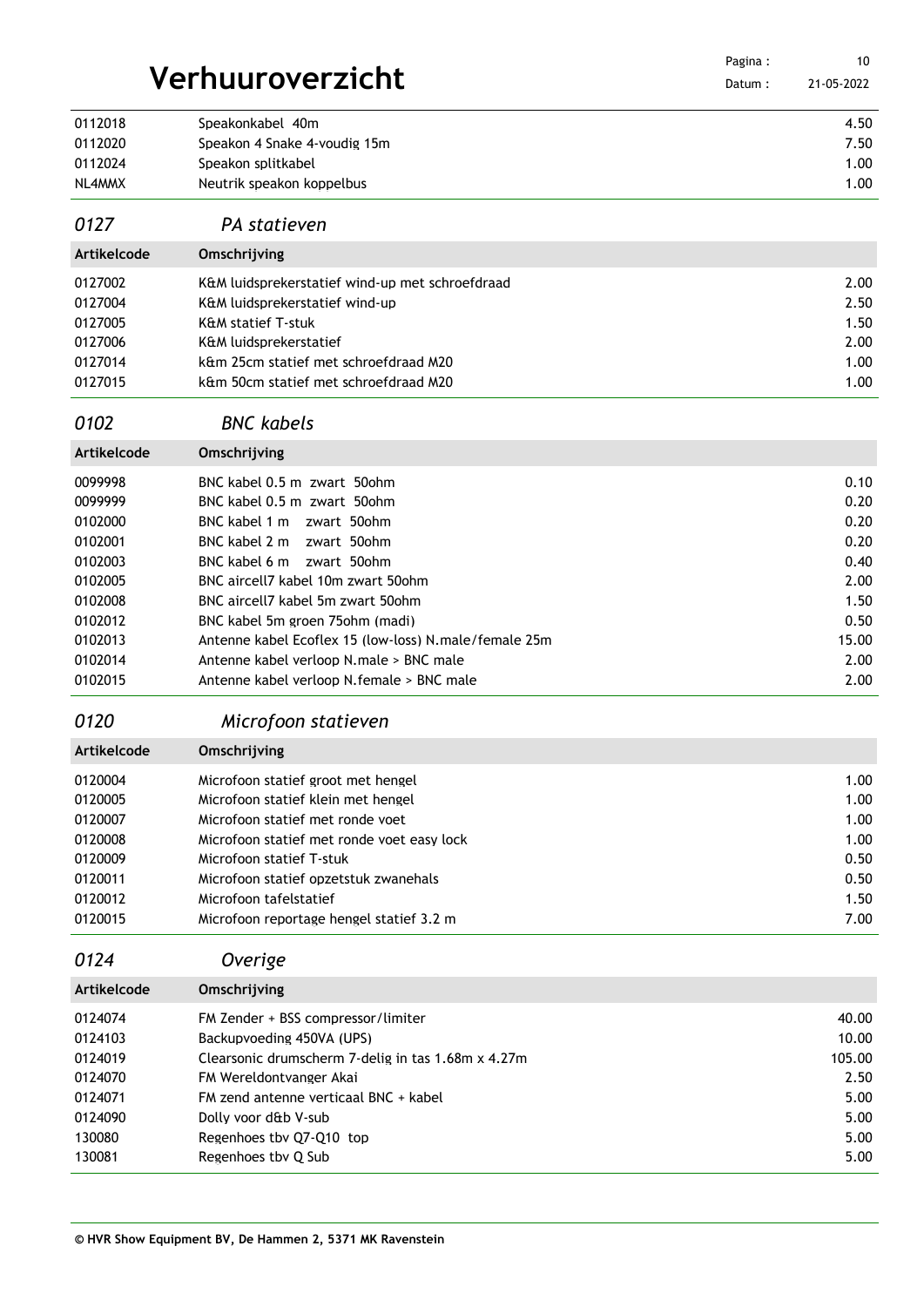|                  | Pagina: |
|------------------|---------|
| Verhuuroverzicht | Datum:  |

| 0130        | Diverse sets                                        |        |
|-------------|-----------------------------------------------------|--------|
| Artikelcode | Omschrijving                                        |        |
| 0119012     | Monitorrack tapeshow analoog                        | 135.00 |
| 0119014     | Monitorrack 16in/16uit digitaal + 4 zenders + 4xIEM | 535.00 |

**Einde van artikelhoofdgroep : Geluid**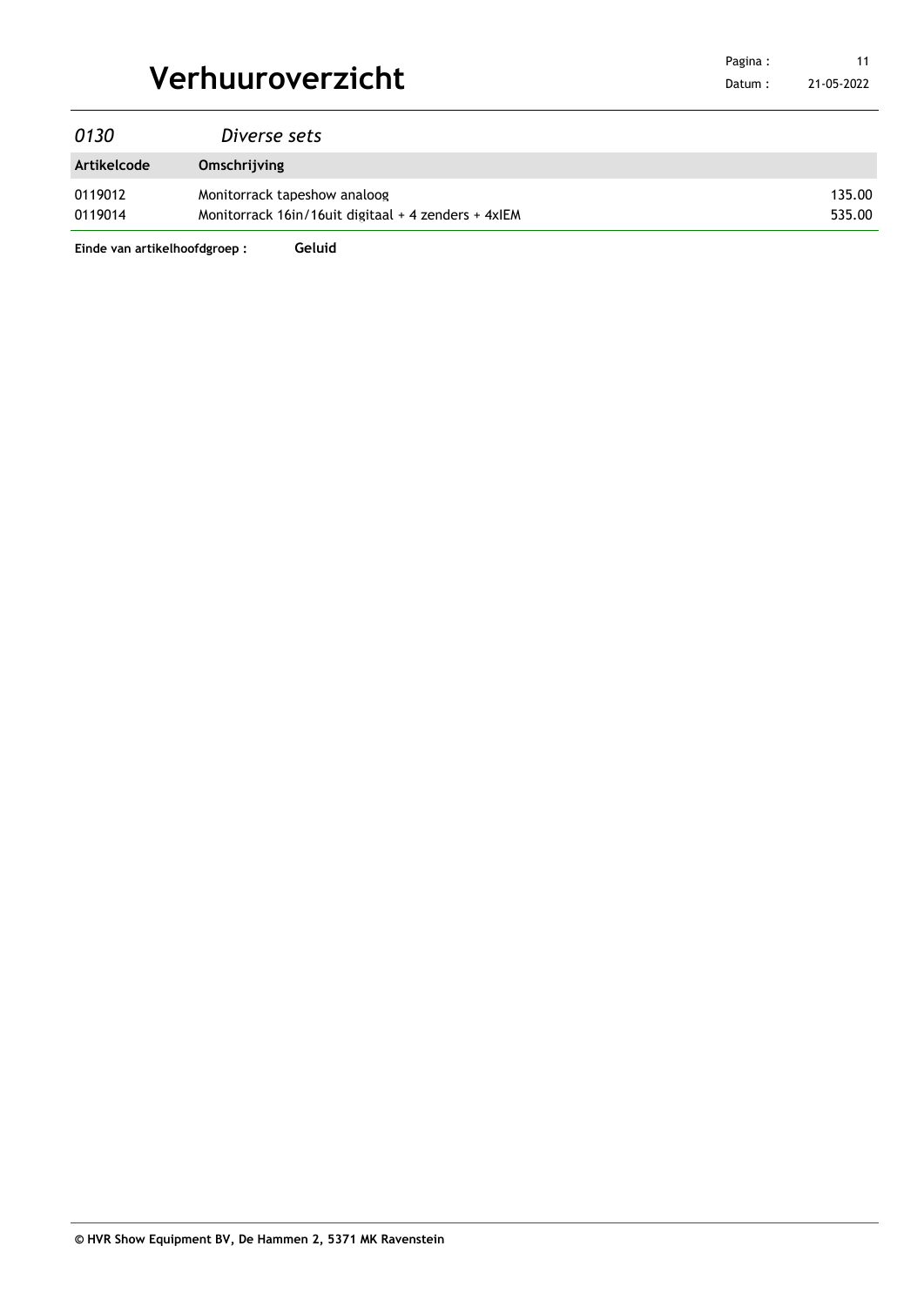## **Licht**

### *Lichtsturingen*

| Artikelcode | Omschrijving                                                      |        |
|-------------|-------------------------------------------------------------------|--------|
| 0215002     | Avolites pearl Tiger lichtsturing                                 | 75.00  |
| 0215003     | GrandMA 3 Full-size                                               | 650.00 |
| 0215004     | GrandMA 3 Light                                                   | 525.00 |
| 0215005     | GrandMA 2 Light                                                   | 450.00 |
| 0215055     | GrandMA 2 fader wing                                              | 85.00  |
| 0215060     | Avolites Tiger Touch II lichtsturing                              | 200.00 |
| 0215062     | <b>Avolites Ouartz</b>                                            | 150.00 |
| 0215013     | ChamSys MO200 lichtsturing                                        | 275.00 |
| 0215066     | Road Hog 4 lichtsturing                                           | 275.00 |
| 0215018     | MA Lightcommander 12-2                                            | 35.00  |
| 0215019     | MA Lightcommander 24-6                                            | 45.00  |
| 0215067     | GrandMA 2 NPU network processing unit (ethercon in/8x 5p DMX uit) | 175.00 |
|             |                                                                   |        |

### *Data distributie (DMX/NET)*

| Artikelcode | Omschrijving                                           |        |
|-------------|--------------------------------------------------------|--------|
| 0205055     | ELC dmx splitter/booster OUAD rack                     | 100.00 |
| 0205059     | ELC dmx splitter/booster DUO rack 3 en 5 polig         | 50.00  |
| 0205060     | ELC dmx splitter/booster 3 en 5 polig                  | 25.00  |
| 0205070     | ELC dmXLAN node 3                                      | 22.50  |
| 0200001     | ELC GBX stagerack (2xnode/1xswitch/4xbooster/fiber)    | 300.00 |
| 0200002     | ELC GBX rack (node/switch)                             | 125.00 |
| 0200003     | ELC GBX switch 10                                      | 75.00  |
| 0205071     | ELC dmXLAN rack (node 6+switch8)                       | 50.00  |
| 0205097     | ELC dmXLAN node 8S FL                                  | 50.00  |
| 0205109     | Wireless Solution W-DMX G4 (1024ch) zender / ontvanger | 35.00  |
| 1111036     | ELC dmXLAN Switch8LX (6x Cat5/2x fiber poort)          | 50.00  |
| 0205107     | Martin DMX booster / optical splitterbox 4ch           | 10.00  |

### *Dimmers*

| Artikelcode | Omschrijving                               |        |
|-------------|--------------------------------------------|--------|
| 0204000     | MA dimmerpack 12ch (63A)                   | 60.00  |
| 0204001     | MA dimmerpack 24ch (63A)                   | 120.00 |
| 0204002     | MA dimmerpack 24ch (125A)                  | 120.00 |
| 0204003     | MA dimmerpack 36ch (125A)                  | 180.00 |
| 0204005     | MA 12 x 3.7 kW dimmer (63A) geen patchveld | 60.00  |
| 0204010     | Showtec handdimmer 10A/DMX (zwart)         | 5.00   |
| 0204013     | ADS dimmer 4ch DMX (4x 1000W)              | 20.00  |

### *Intelligent licht*

| Artikelcode | Omschrijving                                     |        |
|-------------|--------------------------------------------------|--------|
| 0211122     | CLF Poseidon HYBRID ip65 moving head - set van 2 | 300.00 |
| 0207008     | Martin Mac 101 Led Wash                          | 25.00  |
| 0207010     | Martin Mac 250 wash moving head                  | 30.00  |
| 0207011     | Martin Mac 250 krypton moving head               | 30.00  |
| 0207012     | Martin Mac 250 beam                              | 35.00  |
| 0207016     | Martin Mac 700 profile moving head               | 65.00  |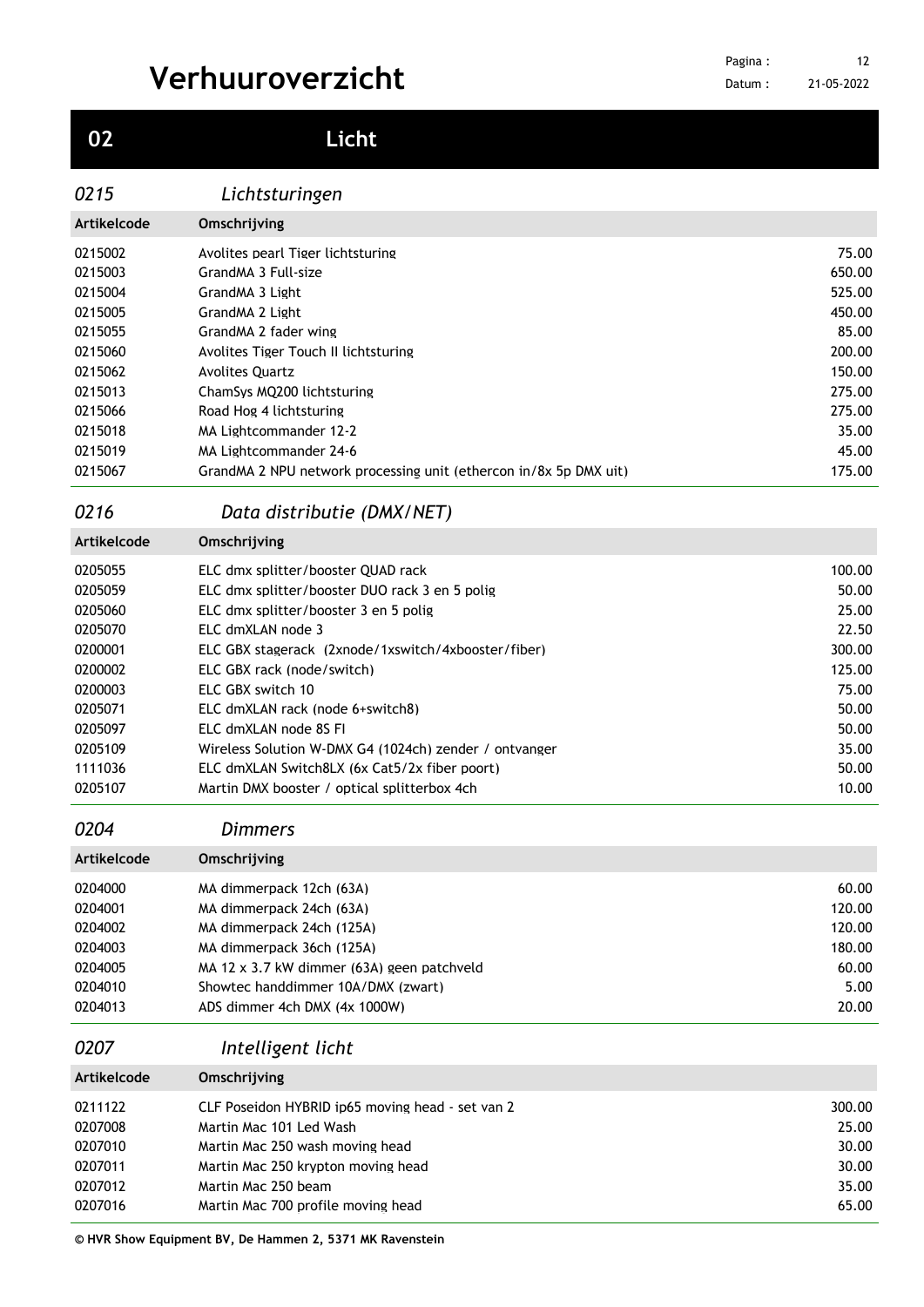|             |                                                               | Pagina: | 13         |
|-------------|---------------------------------------------------------------|---------|------------|
|             | Verhuuroverzicht                                              | Datum:  | 21-05-2022 |
| 0207017     | Martin Mac 700 wash moving head                               |         | 55.00      |
| 0207018     | Martin Mac Viper profile moving head                          |         | 140.00     |
| 0207019     | Martin Mac Viper Performance moving head                      |         | 140.00     |
| 0207022     | Martin Mac Aura Led wash light met zoom                       |         | 60.00      |
| 0207024     | Rush by Martin MH3 beam moving head                           |         | 40.00      |
| 0207025     | Rush by Martin MH2 wash led moving head                       |         | 25.00      |
| 0207027     | Martin Mac Axiom Hybrid moving head                           |         | 125.00     |
| 0207051     | Robe Robin Spiider RGBW led wash light (DMX3p/5p/netwerk)     |         | 100.00     |
| 0207052     | Robe Robin LEDBeam 150 RGBW led wash light (DMX 5p/PC in/out) |         | 37.50      |
| 0207054     | Robe Viva CMY LED profile moving head                         |         | 85.00      |
| 0211090     | Infinity iM-2515 RGBW Matrix LED moving head                  |         | 75.00      |
| 0211097     | CLF Aorun Beam moving head                                    |         | 50.00      |
| 0211        | <b>LED Diversen</b>                                           |         |            |
| Artikelcode | Omschrijving                                                  |         |            |
| 0211201     | CLF Ares led wash light 43° - set van 4 (DMX 5p)              |         | 160.00     |
| 0211308     | Astera ART7 interface                                         |         | 15.00      |
| 0211003     | LED octostrip MK2 ZWART 1m - set van 8                        |         | 100.00     |
| 0211106     | CLF lumi bar (4x led spot rgb) + controller                   |         | 30.00      |
| 0211110     | Eventspot 1800 draadloos dmx met accu (10 uur) set van 6      |         | 150.00     |
| 0211115     | SGM P1 led wash light ACCU - set van 4                        |         | 145.00     |
| 0211116     | SGM P5 led wash light 43° - set van 4 (DMX 5p)                |         | 240.00     |
| 0211117     | SGM P5 led wash light 43° - set van 2 (DMX 5p)                |         | 120.00     |
| 0211202     | CLF Ares led wash light 43° - set van 2 (DMX 5p)              |         | 80.00      |
| 0211304     | Astera AX3 lightdrop - set van 8                              |         | 125.00     |
| 0211318     | Astera TITAN tube - set van 8                                 |         | 275.00     |
| 0211021     | CLS led omit RGB spot 3x3W                                    |         | 5.00       |
| 0211023     | CLS led omit dimmer DMX-1000 (Max 12 spots)                   |         | 15.00      |
| 0211030     | CLS led pixelbar 36 (80cm) met wash lens                      |         | 10.00      |
| 0211034     | Showtec spectral M400 tour LED spot ip65                      |         | 12.50      |
| 0211038     | Showtec spectral M800 tour LED spot                           |         | 10.00      |
| 0211039     | Pulsar Chromaflood 100 LED spot (ip65)                        |         | 15.00      |
| 0211040     | Pulsar Chromaflood 200 LED spot 45° (ip65)                    |         | 20.00      |
| 0211042     | Showtec led octostrip 1m                                      |         | 7.50       |
| 0211043     | Showtec led octostrip 33cm                                    |         | 5.00       |
| 0211048     | Showtec led octostrip DMX controller (Max 8 stuks)            |         | 20.00      |
| 0211050     | Led sphere bol 30cm                                           |         | 10.00      |
| 0211053     | Led sphere bol 50cm                                           |         | 20.00      |
| 0211055     | Led sphere bol DMX controller (Max 12 stuks)                  |         | 10.00      |
| 0211112     | Festival lichtset met 20 x ledbol 10cm rgb 20m                |         | 25.00      |
| 0211120     | Barndoor tby SGM P5                                           |         | 10.00      |
| 0211207     | CLF Yara RGBW LED par IP65 (DMX 5p en True1 in/uit)           |         | 15.00      |
| 0211208     | CLF Conan RGBW LED par met zoom 11-58gr (DMX 5p en powercon i |         | 20.00      |
| 0211212     | CLF Diffuser beam shape filter 54,2° voor Ares                |         | 5.00       |
| 0211215     | CLF Hera RGB-WA-UV LED par IP65 (DMX 5p en True1 in/uit)      |         | 15.00      |
| 0211217     | CLF Ares-XS led wash light 21° ip65 (DMX 5p en True1 in/uit)  |         | 30.00      |
| 0211309     | Astera diffuser dome voor AX3                                 |         | 0.50       |
|             |                                                               |         |            |

*LED Studiolicht*

| Artikelcode | Omschrijving                                                     |        |
|-------------|------------------------------------------------------------------|--------|
| 0208112     | Swit PL-E90D LED Softlight                                       | 50.00  |
| 0208111     | Swit PL-E90D LED Softlight - set van 3                           | 150.00 |
| 0208108     | Lampstatief voor 16mm spigot 70-223cm hoog                       | 2.00   |
| 0208140     | Falcon eyes SC-Clamp schaarklem yoor systeemplafond met ty spigo | 3.00   |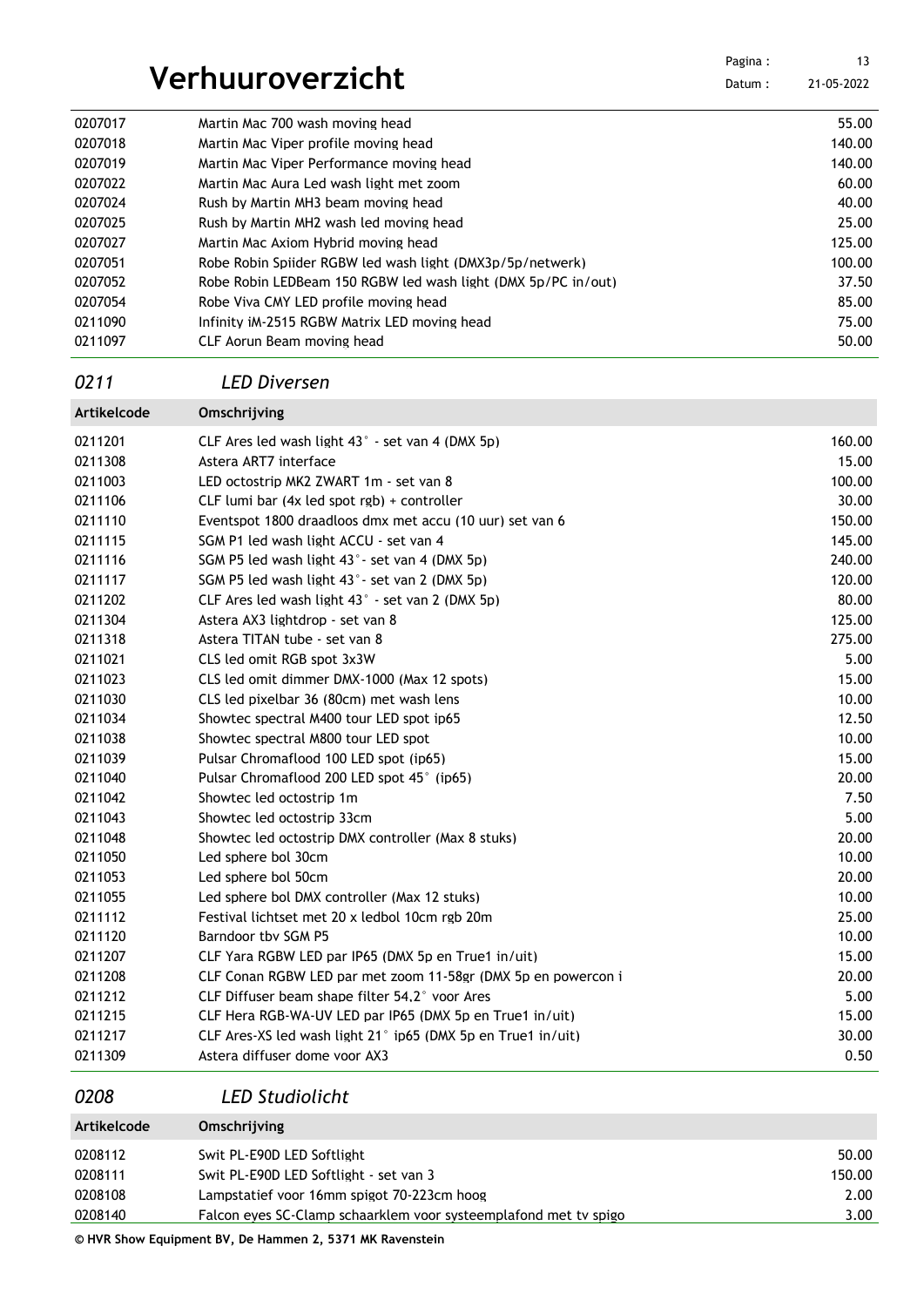Datum : 21-05-2022 

| 0223                                                                                                                             | <b>Theaterspots</b>                                                                                                                                                                                                                                                                                                                                                                                                                                       |                                                                                                   |
|----------------------------------------------------------------------------------------------------------------------------------|-----------------------------------------------------------------------------------------------------------------------------------------------------------------------------------------------------------------------------------------------------------------------------------------------------------------------------------------------------------------------------------------------------------------------------------------------------------|---------------------------------------------------------------------------------------------------|
| Artikelcode                                                                                                                      | Omschrijving                                                                                                                                                                                                                                                                                                                                                                                                                                              |                                                                                                   |
| 0223000<br>0223001<br>0223002<br>0223003<br>0223008<br>0223009<br>0223010<br>0223011                                             | Strand bambino 500W set van 8 (buffet set)<br>Strand bambino 500W theaterspot met barndoor<br>Strand studio 1kW theaterspot met barndoor (P.O.)<br>Strand castor 2kW theaterspot met barndoor (P.O.)<br>Filterframe voor strand studio theaterspot 1kW<br>Filterframe voor strand castor theaterspot 2kW<br>Theaterspot stelstok<br>Two-bar met bambino theaterspots 500W                                                                                 | 100.00<br>10.00<br>12.50<br>17.50<br>0.50<br>0.50<br>5.00<br>20.00                                |
| 0218                                                                                                                             | Profielspots                                                                                                                                                                                                                                                                                                                                                                                                                                              |                                                                                                   |
| Artikelcode                                                                                                                      | Omschrijving                                                                                                                                                                                                                                                                                                                                                                                                                                              |                                                                                                   |
| 0218001<br>0218003<br>0218004<br>0218006<br>0218009<br>0218010<br>0218011<br>0218012<br>0218021<br>0218022<br>0218023<br>0217    | ETC source 4 junior 575W fixed 26° profielspot<br>ETC source 4 junior 575W zoom 25/50° profielspot<br>ETC source 4 750W zoom 15/30° profielspot<br>ETC source 4 junior M-size gobohouder<br>ETC source 4 A-size gobohouder<br>ETC source 4 B-size gobohouder<br>ETC source 4 iris<br>ETC source 4 break-up gobo<br>ETC source 4 junior filterframe<br>ETC source 4 junior iris<br>ETC source 4 filterframe<br>Parren                                      | 10.00<br>12.50<br>17.50<br>1.00<br>1.00<br>1.00<br>5.00<br>2.50<br>0.25<br>5.00<br>0.25           |
| Artikelcode                                                                                                                      | Omschrijving                                                                                                                                                                                                                                                                                                                                                                                                                                              |                                                                                                   |
| 0217001<br>0217013<br>0217014<br>0217015<br>0217016<br>0217018<br>0217019<br>0217020<br>0217026<br>0217032<br>0217034<br>0217107 | ACL fourbar short zwart - set van 2<br>Par 36 pinspot chroom<br>Par 36 pinspot zwart<br>Par 56 300W MFL short zwart<br>Par 56 300W MFL short zwart met vloerplaat<br>Par 64 1000W MFL short zwart met vloerbeugel<br>Par 64 1000W MFL zwart<br>Par 64 1000W MFL chroom + G-haak<br>Par 56 fourbar 300W MFL powered zwart<br>Par 64 fourbar 500W MFL zwart<br>Par 64 sixbar 1000W MFL zwart<br>Multi Par studio beam CMD-HCl 150 4200 k + barndoor (zwart) | 40.00<br>3.00<br>3.00<br>5.00<br>5.00<br>5.00<br>5.00<br>5.00<br>25.00<br>20.00<br>30.00<br>12.50 |

### *Rook en ventilators*

| Artikelcode | Omschrijving                                           |        |
|-------------|--------------------------------------------------------|--------|
| 0219003     | Jem Pro 2000 rookmachine (incl. vloeistof)             | 55.00  |
| 0219210     | MDG Me2 rookmachine kit (+Co2/vloeistof/fan)           | 275.00 |
| 0219001     | Jem Glaciator (lage rook)                              | 145.00 |
| 0219011     | Jem ZR35 rookmachine (incl. vloeistof)                 | 45.00  |
| 0219101     | Jem Ready 365 Co2 hazer kit (+Co2/vloeistof/AF1)       | 200.00 |
| 0219202     | Antari F4 fazer rookmachine DMX3/5 (incl.vloeistof)    | 55.00  |
| 0219203     | MDG atmosphere ATMe Co2 hazer kit (+Co2/vloeistof/AF1) | 275.00 |
| 0219207     | Look Viper 2.6 rookmachine DMX (incl. 5l vloeistof)    | 60.00  |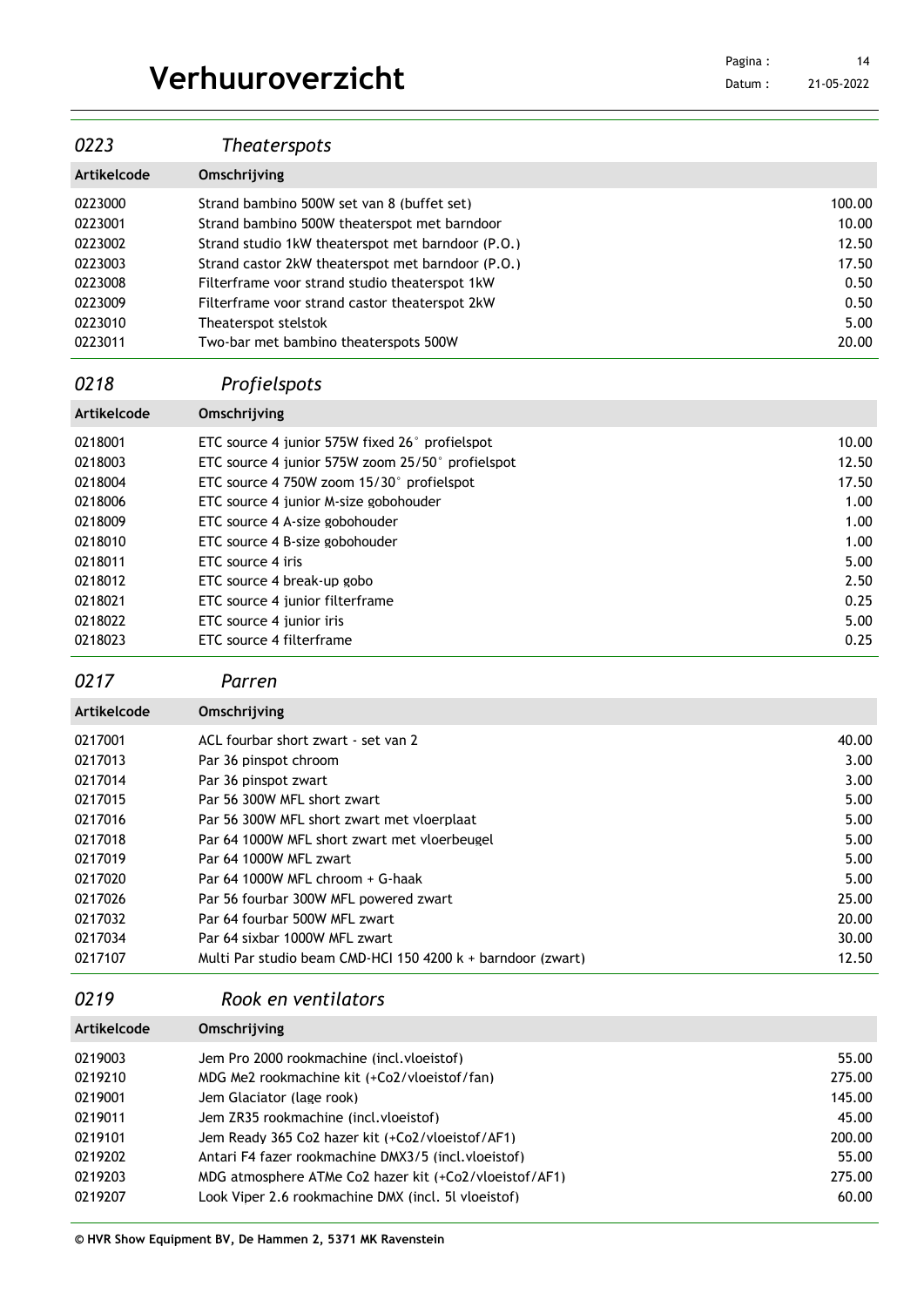|                    |                                                                          | Pagina: | 15             |
|--------------------|--------------------------------------------------------------------------|---------|----------------|
|                    | Verhuuroverzicht                                                         | Datum:  | 21-05-2022     |
|                    |                                                                          |         |                |
| 0219007<br>0219008 | Jem Roadie Compact rookmachine<br>Jem ZR33 rookmachine (incl. vloeistof) |         | 90.00<br>55.00 |
| 0219009            | Jem Magnum 850 rookmachine + remote incl. vloeistof                      |         | 25.00          |
| 0219012            | Jem K1 hazer DMX kit (+ powercon en vloeistof)                           |         | 55.00          |
| 0219013            | Jem ZR 24-7 hazer DMX incl. vloeistof                                    |         | 35.00          |
| 0219020            | Reel EFX DF50 oil cracker incl. vloeistof                                |         | 75.00          |
| 0219032            | Jem AF-1 ventilator DMX                                                  |         | 20.00          |
| 0219035            | Slakkenhuis blower                                                       |         | 25.00          |
| 0219205            | Highlite SF-125 Axial Power Fan (ventilator)                             |         | 20.00          |
| 0219220            | VOOR EXTRA ROOK VLOEISTOF ZIE VERKOOP                                    |         | 0.00           |
| 0220               | Decor licht                                                              |         |                |
| Artikelcode        | Omschrijving                                                             |         |                |
| 0228017            | Portman P2 hexaline - set van 2                                          |         | 100.00         |
| 0228004            | Deco lamp zwart met 5 x Kooldraadlamp                                    |         | 40.00          |
| 0228006            | Deco lamp wit met 5 x Kooldraadlamp                                      |         | 40.00          |
| 0222021            | Vintage Blaze '55 HPL575 + RGB LED                                       |         | 35.00          |
| 0228001            | Kooldraadlamp globe helder 60W grote fitting E27 125mm                   |         | 2.50           |
| 0228002            | Fitting E27 met 5m snoer en stekker                                      |         | 1.00           |
| 0228011            | Kooldraadlamp Edison helder 60W grote fitting E27 125mm                  |         | 2.50           |
| 0228018            | LED filament globelamp dimbaar 125mm 4W-2700k gold                       |         | 2.50           |
|                    |                                                                          |         |                |
| 0224               | Volgspots                                                                |         |                |
| Artikelcode        | Omschrijving                                                             |         |                |
| 0224009            | Lampo volgspot 1200 HMI met statief                                      |         | 50.00          |
| 0224002            | Robert Juliat FLO volgspot 13/24° 1800W MSR                              |         | 250.00         |
| 0206               | Floodlights                                                              |         |                |
| Artikelcode        | Omschrijving                                                             |         |                |
| 0206042            | Blinder Ashtray 650W 110v - set van 2                                    |         | 12.50          |
| 0206005            | Blinder 2-light 2x 650W DMX                                              |         | 12.50          |
| 0206006            | Blinder 2-light cateye 2x 250W                                           |         | 5.00           |
| 0206007            | Blinder 4-light 4x 650W 2x schuko                                        |         | 15.00          |
| 0206008            | Blinder 8-light 8x 650W 2x schuko                                        |         | 20.00          |
| 0206010            | Sunstrip stage blinder 10x 50W                                           |         | 7.50           |
| 0206011            | Sunstrip Actief DMX 10x 50W                                              |         | 10.00          |
| 0206019            | Showtec Matrix 5x5 blinder DMX 1875W                                     |         | 40.00          |
| 0206030            | Pendelspot Nepro Display 13w led wit 3000k                               |         | 10.00          |
| 0206039            | Bouwlamp 150W met klem                                                   |         | 4.00           |
| 0206040            | Bouwlamp 500W                                                            |         | 5.00           |
| 0206041            | Bouwlamp 1kW                                                             |         | 7.50           |
| 0206043            | Bouwlamp LED 10W 4000k met marktklem en 3m kabel                         |         | 5.00           |
| 0206044            | Showtec Led Stage Blinder 4-light Blaze IP65 RGB backlight 400W (tr      |         | 25.00          |
| 0212               | Lichteffecten                                                            |         |                |
| Artikelcode        | Omschrijving                                                             |         |                |
| 0211203            | Martin LED Atomic 3000 DMX stroboscoop (DMX5p)                           |         | 50.00          |
| 0212001            | Martin Atomic stroboscoop dmx 3000W                                      |         | 25.00          |
| 0212002            | Martin Atomic stroboscoop dmx 3000W + scroller                           |         | 45.00          |
| 0212003            | Martin Acrobat 250W DMX lichteffect                                      |         | 22.50          |
| 0212004            | Martin Voyager 100W rainbow effect                                       |         | 15.00          |
|                    |                                                                          |         |                |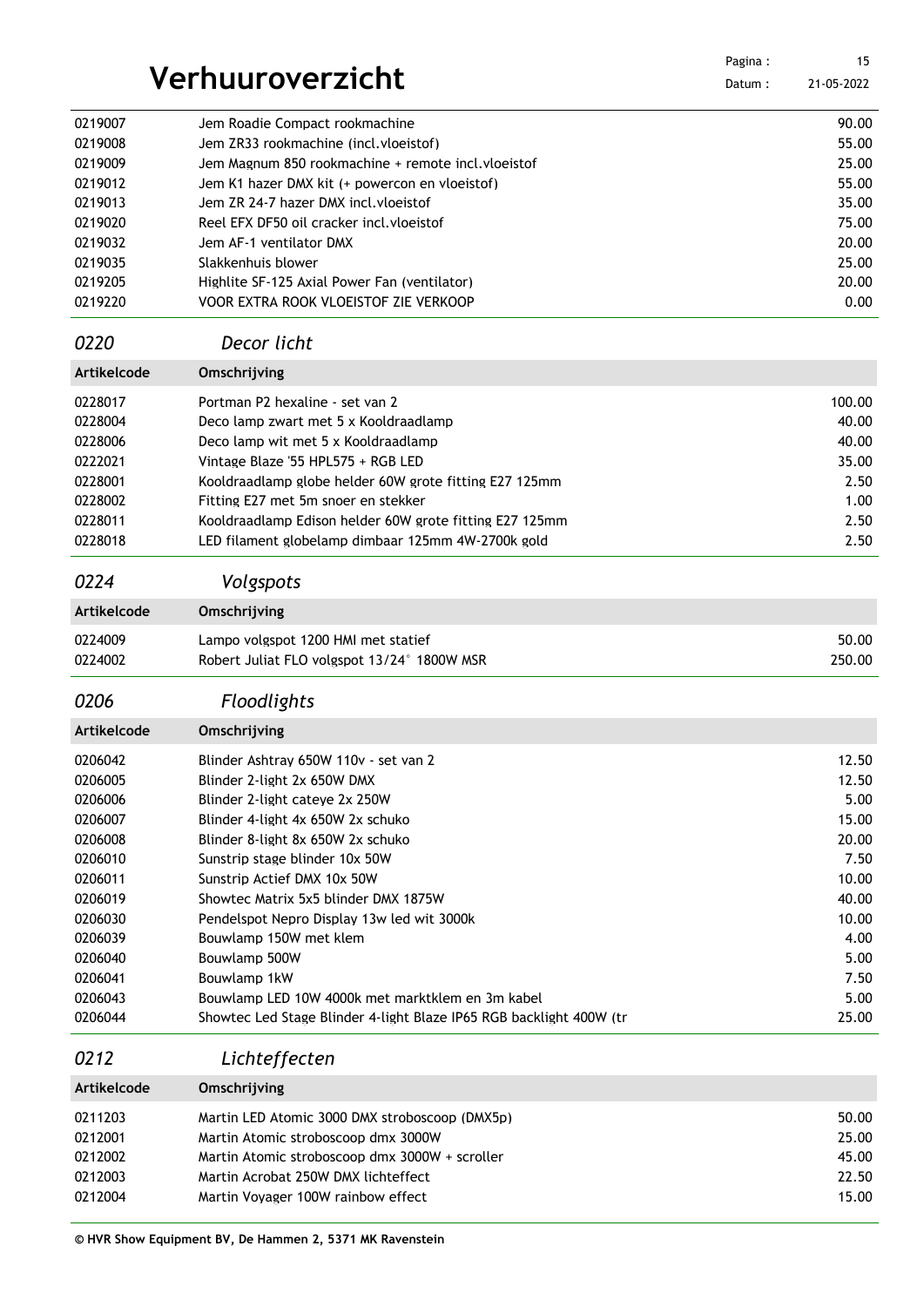| Verhuuroverzicht |                                                         | Pagina :<br>Datum: | 16<br>21-05-2022 |
|------------------|---------------------------------------------------------|--------------------|------------------|
| 0212005          | Martin T-REX 250W lichteffect met gobo's                |                    | 10.00            |
| 0212006          | Martin Raptor 250W lichteffect met 70 stralen en gobo's |                    | 12.50            |
| 0212009          | Showtec Aquatic (water simulatie)                       |                    | 10.00            |
| 0212010          | Zwaailamp blauw                                         |                    | 10.00            |
| 0212011          | Zwaailamp rood                                          |                    | 10.00            |
| 0212014          | Blacklight kanon 400W                                   |                    | 16.00            |
| 0212017          | Spiegelbol 50cm                                         |                    | 10.00            |
| 0212019          | Spiegelbol 100cm                                        |                    | 65.00            |
| 0212020          | Halve spiegelbol met motor 50cm                         |                    | 10.00            |
| 0212022          | Spiegelbol motor maximaal 10kg                          |                    | 2.50             |
| 0212023          | Spiegelbol motor voor 100cm bol                         |                    | 5.00             |
| 0212052          | Laserworld GS-200RG Move sterrenprojector ip67          |                    | 15.00            |

### *Buitenverlichting (ook voor binnen!)*

| Artikelcode | Omschrijving                                          |       |
|-------------|-------------------------------------------------------|-------|
| 0202009     | Prikkabel 10m met 20x LED filament lamp dimbaar 2000k | 20.00 |
| 020222      | Prikkabel 25m inclusief 32 lampen naar keuze          | 36.00 |
| 0202003     | HOI floodlight symetrisch 150W 4200K                  | 10.00 |
| 0202004     | HOI floodlight a-symetrisch 400W (wit) 3700K          | 15.00 |
| 0202005     | HOI floodlight a-symetrisch 400W (blauw)              | 15.00 |
| 0202006     | HOI floodlight a-symetrisch 400W (groen)              | 15.00 |
| 0202008     | HOI floodlight a-symetrisch 150W 4200K                | 10.00 |
| 0202010     | Prikkabel 10m 20x fitting zonder lampen               | 10.00 |
| 0202014     | Prikkabel 25m 32x fitting zonder lampen               | 20.00 |
| 0202015     | Led lamp E27 voor prikkabel warm wit                  | 0.50  |
| 0202017     | Led lamp E27 voor prikkabel rood                      | 0.50  |
| 0202018     | Led lamp E27 voor prikkabel geel                      | 0.50  |
| 0202019     | Led lamp E27 voor prikkabel groen                     | 0.50  |
| 0202020     | Led lamp E27 voor prikkabel Oranie                    | 0.50  |
| 0202023     | City Flash stroboscoop E27 fitting                    | 1.00  |
| 0211073     | Led lamp E27 3W (helder) filament dimbaar 2000k       | 0.50  |
|             |                                                       |       |

*Specials*

| Artikelcode | Omschrijving                                |       |
|-------------|---------------------------------------------|-------|
| 0222005     | Nood- en vluchtwegverlichting (TL) 1-zijdig | 20.00 |
| 0222010     | Vluchtwegverlichting 2-zijdig (LED)         | 10.00 |

### *Accessoires*

| <b>Artikelcode</b> | Omschrijving                             |        |
|--------------------|------------------------------------------|--------|
| 0201000            | Drop arm zwart variabel 0.70 m tot 1.00m | 7.50   |
| 0201001            | Drop arm zwart variabel 1.15m tot 1.95m  | 10.00  |
| 0201002            | Drop arm zwart variabel 1m tot 1.60m     | 10.00  |
| 0201003            | Drop arm aluminium fixed 1.50m           | 5.00   |
| 0201005            | VT Regenkap transparant                  | 20.00  |
| 0201129            | Wysiwyg Preform Dongle                   | 100.00 |
| 0201130            | Wysiwyg Design Dongle                    | 50.00  |
| 0201132            | Regenhoes tby atomic stroboscoop (zwart) | 5.00   |
| 0201133            | Showtec outdoor dome base                | 35.00  |
| 0201135            | Showtec dome 120cm (excl.base)           | 0.00   |
| 0201138            | Omega bracket met super clamp            | 2.50   |
| 0201139            | Showtec raincover base 60cm              | 25.00  |
| 0201140            | Showtec raincover sleeve 65cm cone       | 5.00   |
| 0201141            | Showtec raincover transport dolly        | 0.00   |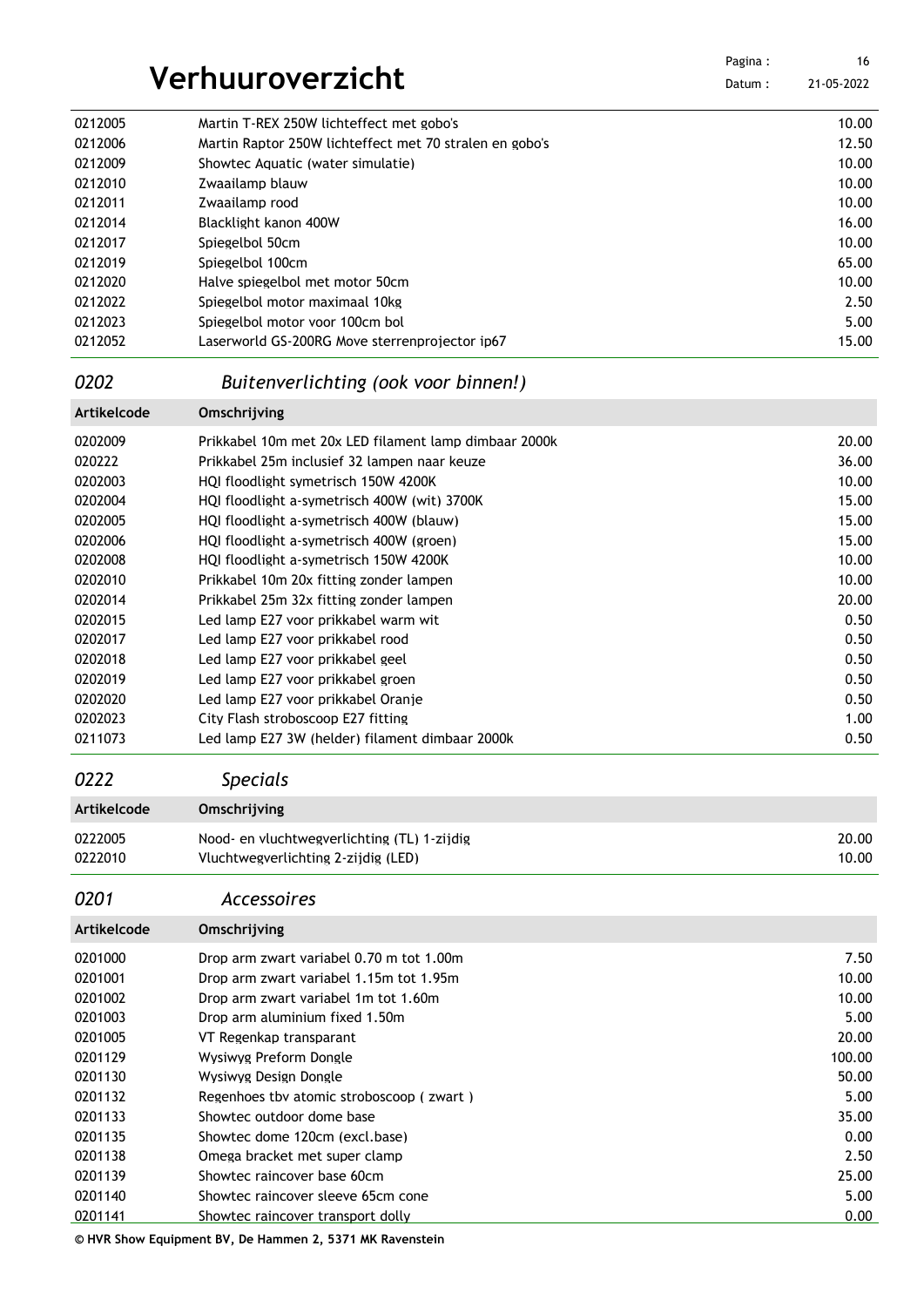| Verhuuroverzicht |                                                    | Pagina:<br>Datum: | 17<br>21-05-2022 |
|------------------|----------------------------------------------------|-------------------|------------------|
| 0201151          | Bierkap tby Grand MA 2 light                       |                   | 25.00            |
| 0214             | Lichtstatief                                       |                   |                  |
| Artikelcode      | Omschrijving                                       |                   |                  |
| 0214002          | K&M lichtstatief 1.95m-2.91m                       |                   | 2.00             |
| 0214003          | K&M lichtstatief 1.59m-4.0m                        |                   | 3.50             |
| 0214008          | Vloer statief kruis uitklapbaar                    |                   | 3.00             |
| 0214010          | Vloer statief uitklapbaar 3-poot                   |                   | 2.00             |
| 0214011          | Vloer statief voor four- of sixbar                 |                   | 1.00             |
| 0214023          | Illustar AP-280 stempel/klem statief 1.62m - 2.80m |                   | 2.00             |
| 0214028          | K&M statief adapter                                |                   | 0.25             |

**Einde van artikelhoofdgroep : Licht**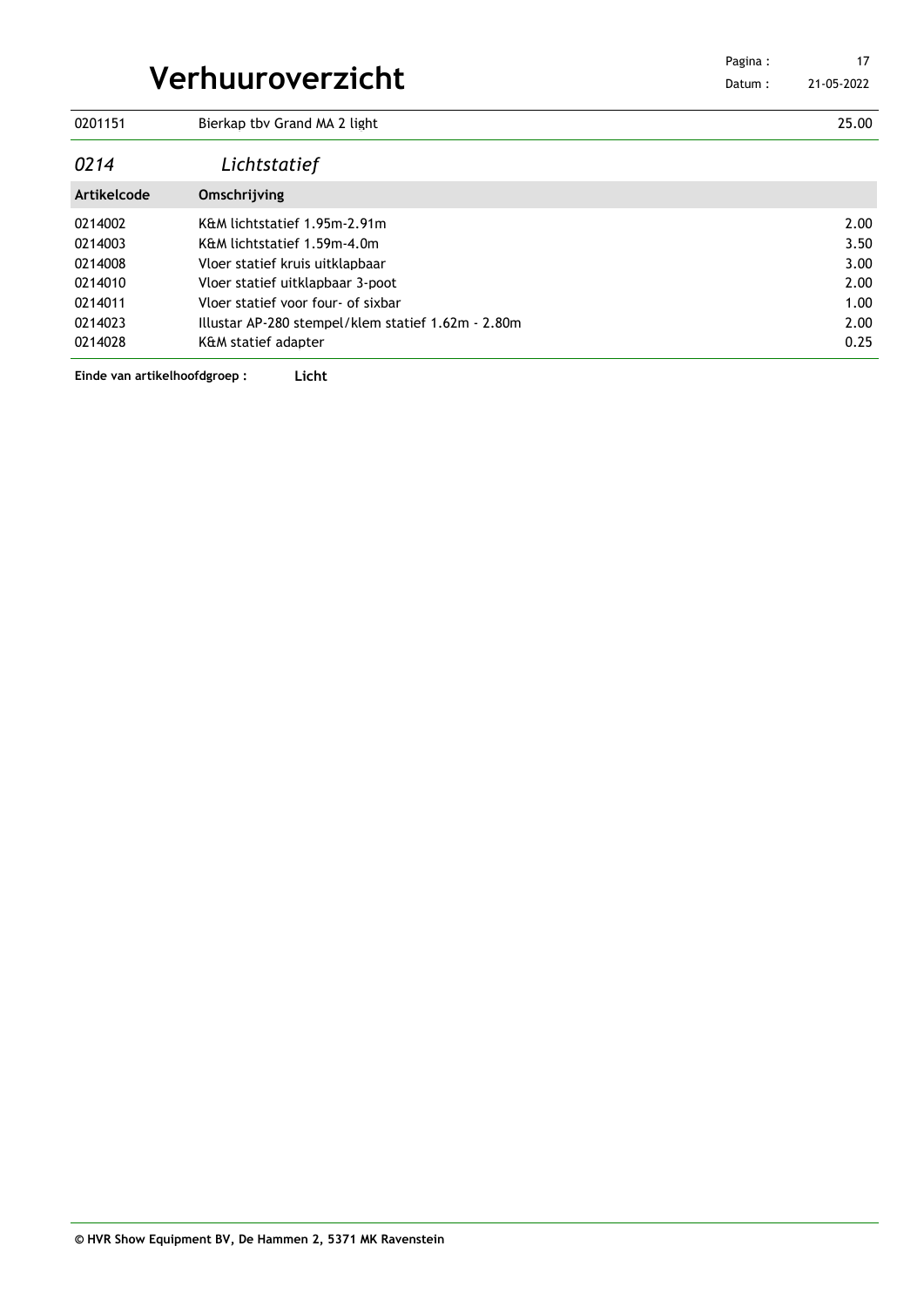**Beeld**

### *Projectieschermen*

| Artikelcode | Omschrijving                                                             |        |
|-------------|--------------------------------------------------------------------------|--------|
| 0514508     | Projectiescherm 3m x 1.96m opzicht met ophangset                         | 75.00  |
| 0514001     | Projectiescherm 1.83m x 2.44m opzicht 4:3 kit (+frame+poten)             | 40.00  |
| 0514003     | Projectiescherm 3.20m x 4.27m opzicht 4:3 kit (+frame+poten)             | 90.00  |
| 0514004     | Projectiescherm 4.88m x 6.40m opzicht 4:3 kit (+frame)                   | 250.00 |
| 0514056     | Projectiescherm 1.75m x 3.05m opzicht 16:9 kit(+frame+poten)             | 60.00  |
| 0514074     | Projectiescherm 1.57m x 2.74m opzicht 16:9 kit(+frame+poten)             | 55.00  |
| 0514078     | Projectiescherm 2.59m x 4.37m opzicht 16:9 kit (+frame)                  | 125.00 |
| 0514506     | Stumpfl projectiescherm 5m x 2.9m opzicht 16:9 (kit)                     | 175.00 |
| 0514005     | Doorzicht projectiedoek 1.83m x 2.44m 4:3 (code blauw) (meerprijs        | 15.00  |
| 0514007     | Doorzicht projectiedoek $3.20m \times 4.27m$ 4:3 (code groen) (meerprijs | 20.00  |
| 0514008     | Doorzicht projectiedoek 1.57m x 2.74m 16:9 (code bruin) (meerprijs       | 15.00  |
| 0514009     | Doorzicht projectiedoek 1.75m x 3.05m 16:9 (code wit) (meerprijs o       | 20.00  |
| 0514019     | Rolscherm driepoot 1.35m x 1.78m 4:3 in tas                              | 20.00  |
| 0514020     | Rolscherm elektrisch 1.80m x 2.40m 4:3                                   | 70.00  |

### *Spanschermen (met spanfixen) voor in trussframe*

| Artikelcode | Omschrijving                                         |        |
|-------------|------------------------------------------------------|--------|
| 0514024     | Spanscherm creme 2.93m x 2.20m op- en doorzicht      | 60.00  |
| 0514025     | Spanscherm creme 2.40m x 3.40m op- en doorzicht      | 60.00  |
| 0514026     | Spanscherm creme 2.35m x 4.15m op- en doorzicht      | 80.00  |
| 0514028     | Spanscherm creme 2.40m x 2.40m op- en doorzicht      | 50.00  |
| 0514029     | Spanscherm creme 2.80m x 3.80m op- en doorzicht      | 70.00  |
| 0514030     | Spanscherm creme 3.20m x 1.30m op- en doorzicht      | 40.00  |
| 0514031     | Spanscherm creme 3.80m x 4.40m op- en doorzicht      | 75.00  |
| 0514032     | Spanscherm creme 3.80m x 1.30m op- en doorzicht      | 35.00  |
| 0514033     | Spanscherm creme 4.40m x 1.40m op- en doorzicht      | 50.00  |
| 0514035     | Spanscherm creme 7.20m x 1.30m op- en doorzicht      | 50.00  |
| 0514036     | Spanscherm creme 7.20m x 2.80m op- en doorzicht      | 100.00 |
| 0514038     | Spanscherm creme 2.40m x 12m op- en doorzicht        | 150.00 |
| 0514050     | Spanscherm wit 5.70m x 10.20m opzicht                | 175.00 |
| 0514082     | Spanscherm creme 2.95m x 7.95m op- en doorzicht      | 125.00 |
| 0514083     | Spanscherm Off-White 13.87m x 4.12m op- en doorzicht | 500.00 |

### *Projectors en lenzen*

| Artikelcode | Omschrijving |
|-------------|--------------|
|             |              |

| 0515000 | Casio 2500 ansilumen projector (led) 4:3 1.4-2.8                | 75.00  |
|---------|-----------------------------------------------------------------|--------|
| 0515036 | Eiki zoomlens 1.3-1.8 voor 2500-7000al.                         | 25.00  |
| 0515044 | Eiki LC-HDT700 7000 ansilumen HD projector (budget)             | 400.00 |
| 0515103 | Panasonic ET-DLE150 HD lens 1.3-2.0                             | 50.00  |
| 0515104 | Panasonic PT-DZ780 7000 ansilumen HD projector 1.7-2.4          | 600.00 |
| 0515106 | Panasonic PTEZ590EJ 5400 ansilumen HD projector met vaste zooml | 225.00 |
| 0515200 | PROJECTOREN BOVEN 7000 ANSILUMEN OP AANVRAAG !                  | 0.00   |

| 0513        | Plasma/LCD/LED monitoren            |       |
|-------------|-------------------------------------|-------|
| Artikelcode | Omschrijving                        |       |
| 0518015     | Flatscreen 24" 16:10 HD - set van 2 | 40.00 |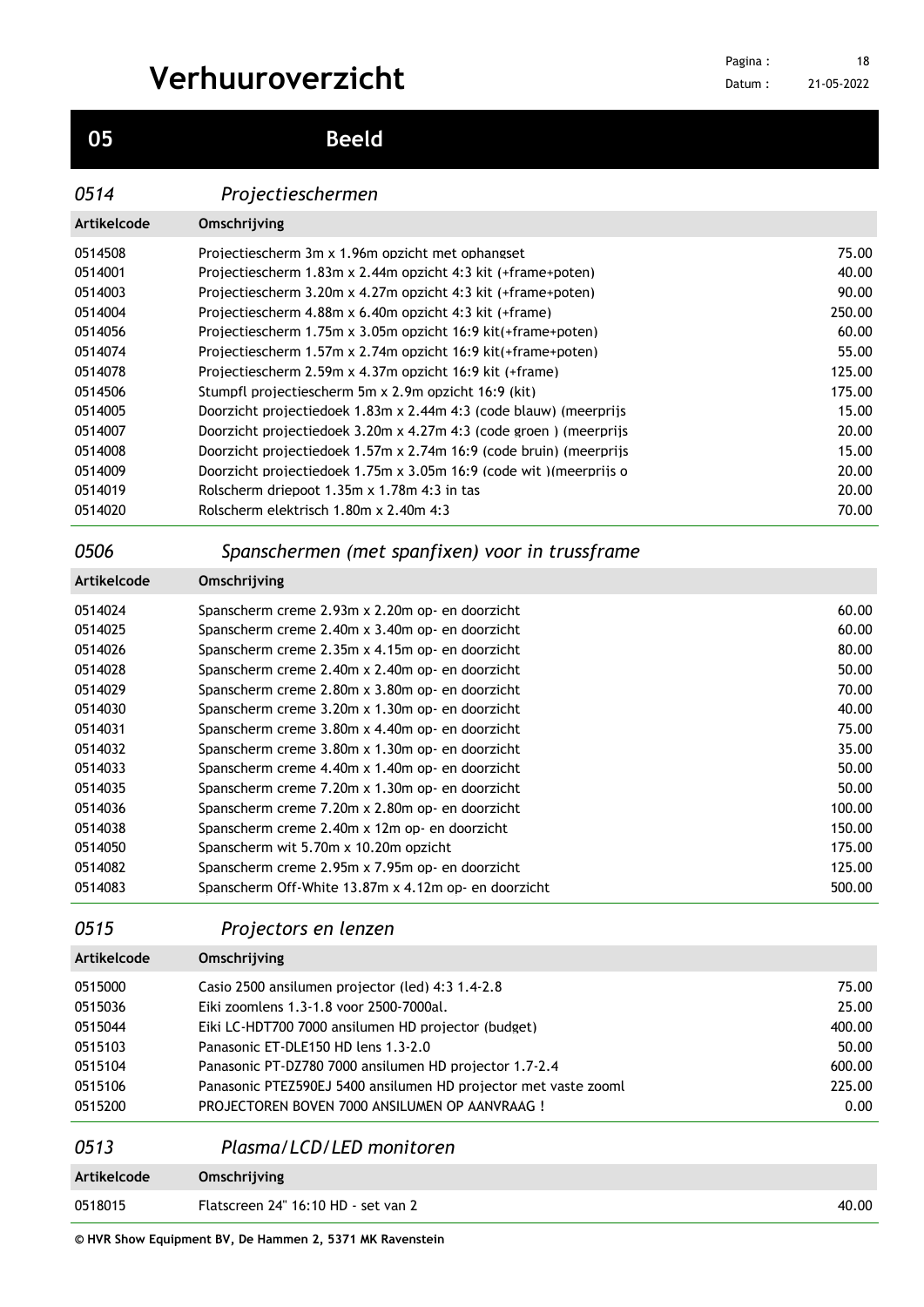|                    |                                                                  | Pagina: | 19         |
|--------------------|------------------------------------------------------------------|---------|------------|
|                    | Verhuuroverzicht                                                 | Datum:  | 21-05-2022 |
| 0518017            | Flatscreen 24" 16:10 HD                                          |         | 20.00      |
| 0518018            | Flatscreen 24" 16:10 HD + usb hub - set van 2                    |         | 40.00      |
| 0518189            | Led TV 32" afkijk monitor (VGA/HDMI) +verloop DVI F>HDMI         |         | 50.00      |
| 0518003            | LG LED TV 22"                                                    |         | 25.00      |
| 0518004            | LG LED TV 32"                                                    |         | 40.00      |
| 0518007            | Panasonic 50" plasmascherm full HD TH50PF30ER                    |         | 125.00     |
| 0518008            | Samsung 65" LED scherm DM65D full HD                             |         | 150.00     |
| 0518009            | Samsung 65" LED scherm QM65D 4k                                  |         | 175.00     |
| 0518016            | Samsung 85" LED scherm QM85D UHD 4K                              |         | 300.00     |
| 0517               | Statieven en beugels                                             |         |            |
| Artikelcode        | Omschrijving                                                     |         |            |
| 0517075            | Design statief 1.9m + verlengstuk 0.35m                          |         | 25.00      |
| 0517081            | Smart Metals deelbaar design statief 1.9m max 85"                |         | 35.00      |
| 0517002            | Plasma/LCD/TV truss (30x30) mount 3 punts koppeling              |         | 5.00       |
| 0517082            | Smart Metals projector ophangbeugel met balhoofd 70-115cm        |         | 12.50      |
| 0512               | LED 3.9mm                                                        |         |            |
| Artikelcode        | Omschrijving                                                     |         |            |
| 5120031            | DMT VX4S Processor/scaler (novastar)                             |         | 125.00     |
| 5120034            | Novastar Phobos R5 Processor 4K (novastar)                       |         | 150.00     |
| 5120039            | DMT Pixelscreen E3.9 Indoor 0.5m x 0.5m 3.9mm pitch (novastar)   |         | 35.00      |
| 5120041            | DMT Pixelscreen Single rigging bar tby E3.9N                     |         | 5.00       |
| 5120042            | DMT Pixelscreen Double rigging bar tbv E3.9N                     |         | 5.00       |
| 0520               | LED 6mm                                                          |         |            |
| Artikelcode        | Omschrijving                                                     |         |            |
| 0520019            | CLF led controller 2x TS802 kaart / input scaler (linsn)         |         | 125.00     |
| 0520020            | CLF led controller TS801 kaart / input scaler (linsn)            |         | 100.00     |
| 0520001            | CLF DP-6 led paneel 576mm x 576mm 6mm pitch indoor (96x96p)(lin  |         | 30.00      |
| 0520003            | CLF DP-6 hanging bracket enkel                                   |         | 5.00       |
| 0520004            | CLF DP-6 hanging bracket dubbel                                  |         | 10.00      |
| 0520025            | Linsn EB701 2in 8uit signaal splitter voor ledscherm             |         | 15.00      |
| 0524               | <b>LED 6mm BH</b>                                                |         |            |
| Artikelcode        | Omschrijving                                                     |         |            |
| 0524001            | Ledscherm 1m(b) x 3m(h) op kar, bovenste 1m inklapbaar tot 2.15m |         | 275.00     |
| 0522               | LED 7.8mm                                                        |         |            |
| <b>Artikelcode</b> | Omschrijving                                                     |         |            |
| 0522011            | CLF ESD Shine 7.8mm led black face paneel 1m x 1m (2st+frame)(no |         | 60.00      |
| 0522013            | Ledscherm 7.8mm 5m x 2m + laptop en scaler compleet              |         | 700.00     |
| 0522002            | CLF led controller / scaler 820 NOVA                             |         | 75.00      |
| 0522003            | CLF Shine hanging bracket dubbel                                 |         | 10.00      |
| 0522008            | CLF Shine hanging bracket enkel                                  |         | 7.50       |
| 0503               | Beeldmixers/scalers/processors                                   |         |            |
| Artikelcode        | Omschrijving                                                     |         |            |
| 0503213            | Barco ScreenPRO-II 3G seamless switcher HD                       |         | 200.00     |
|                    |                                                                  |         |            |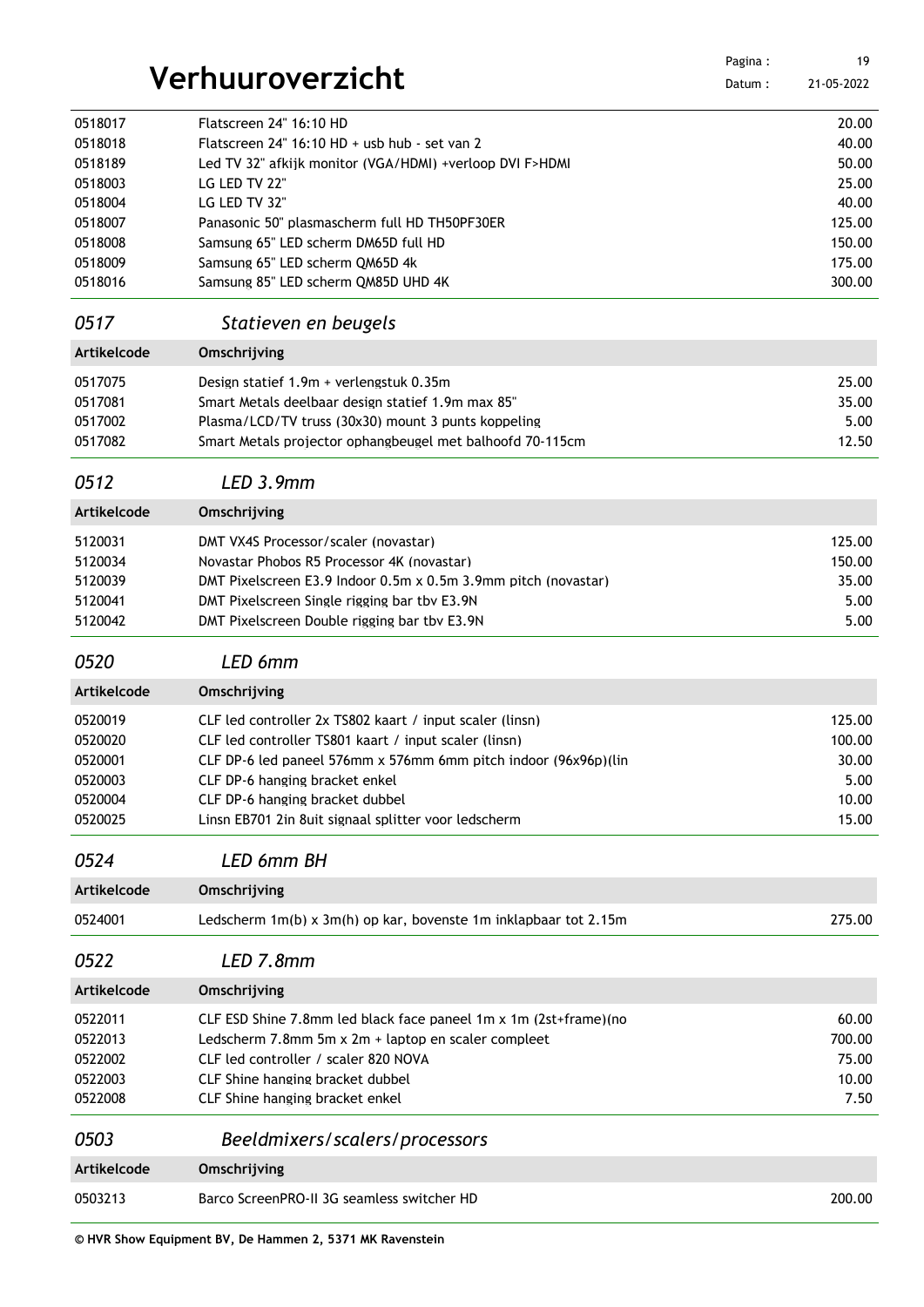Datum : 21-05-2022 

| 0503214 | Barco ScreenPRO-II controller                                       | 100.00   |
|---------|---------------------------------------------------------------------|----------|
| 0503234 | Barco PDS 902-3G seamless switcher                                  | 200.00   |
| 0503235 | Datapath X4 controller 1xDVI in / 4xDVI uit                         | 40.00    |
| 0503236 | Blackmagic ATEM television studio 4K (8xSDI 12G in)                 | 175.00   |
| 0503237 | Blackmagic ATEM Mini Pro live video mixer (4xHDMI/HDMI-USB uit)     | 65.00    |
| 0503238 | Blackmagic ATEM television studio (HDSDI/HDMI beeldmixer)           | 150.00   |
| 0503241 | Barco EC-30 controller (voor S3)                                    | 150.00   |
| 0503243 | Barco S3-4K video processor                                         | 1,250.00 |
| 0503274 | Blackmagic smart video hub 20x20 (matrix) SDI 6G                    | 80.00    |
| 0503456 | Kiloview N4 bi-directional converter NDI<>HDMI HD                   | 25.00    |
| 0503457 | Kiloview N3 bi-directional converter NDI<>SDI HD                    | 25.00    |
| 0523040 | Decimator MD-CROSS HDMI/SDI tool                                    | 20.00    |
| 0523041 | Decimator 12G-CROSS 4K HDMI/SDI tool                                | 25.00    |
| 0503240 | Roland VC-1-DL frame delay en 3G-SDI/HDMI converter                 | 50.00    |
| 0503246 | Matrox DualHead2Go Digital ME                                       | 25.00    |
| 0503251 | Matrox TripleHead2Go Digital SE                                     | 35.00    |
| 0523043 | Vmix Pro video rack                                                 | 800.00   |
| 0503007 | Roland V4EX video mixer 4ch + efx                                   | 65.00    |
| 0503252 | Datapath FX4/DP 4K 60Hz (hdmi-dp in/4x dp uit)                      | 100.00   |
| 0509052 | Blackmagic mini converter audio to SDI (jack in AES of ANA) + voedi | 15.00    |
| 0510071 | Vmix PC - Vmix HD - i9/32gb - W10 - 8 x SDI 8k in of uit 4K         | 450.00   |

### *Afspeel/opname apparatuur*

| Artikelcode | Omschrijving                                                |       |
|-------------|-------------------------------------------------------------|-------|
| 0503032     | Datavideo SD&HD harddisk recorder                           | 70.00 |
| 0503035     | Apple TV                                                    | 15.00 |
| 0503037     | Blackmagic video assist 7" 12G hdmi/sdi monitor & recorder  | 50.00 |
| 0502007     | A.C.RYAN HD media speler usb/netwerk YUV/HDMI (+ab/voeding) | 15.00 |
| 0502014     | Denon DN-V310 professional DVD player (HDMI uit)            | 15.00 |

*Camera's en statieven*

| Omschrijving                                                 |        |
|--------------------------------------------------------------|--------|
| Panasonic HE40S remote camera (SDI)                          | 125.00 |
| Panasonic RP50 camera remote + PoE switch                    | 75.00  |
| Benro BV10 camera statief                                    | 50.00  |
| Panasonic AW-RP60 camera remote                              | 75.00  |
| Panasonic AW-RP150 camera remote                             | 175.00 |
| Panasonic AW-UE150 4K remote camera (SDI/HDMI)               | 350.00 |
| Panasonic AW-UE70 4k/HD remote camera (SDI/HDMI) WIT         | 175.00 |
| Sony HVR-S270 HDV schouder camera (set 1) fuijnon lens       | 200.00 |
| Sony HVR-S270 HDV schouder camera (set 2) zeiss lens         | 200.00 |
| Sony camera HVR-V1E HDV 1080i/Mini DV                        | 100.00 |
| Sony HVR-HD1000E HDV camera                                  | 50.00  |
| Benro KH25 camera statief tot 5kg met snelwisselplaat en tas | 15.00  |
| Panasonic AW-RM50G afstandsbediening voor remote camera      | 10.00  |
|                                                              |        |

*Laptop's en computers*

| Artikelcode | Omschrijving                                      |        |
|-------------|---------------------------------------------------|--------|
| 0510055     | Apple MacBook Pro 15.4" set (PVP/Qlab)            | 175.00 |
| 0510062     | HP touchscreen laptop 15"                         | 50.00  |
| 0510052     | HP Probook 15.4 laptop i5 $8GB +$ office 2016     | 50.00  |
| 0510079     | Vimeo streamplatform - gebruik per dag (1 stream) | 75.00  |
| 0510085     | HyperX gaming headset USB                         | 10.00  |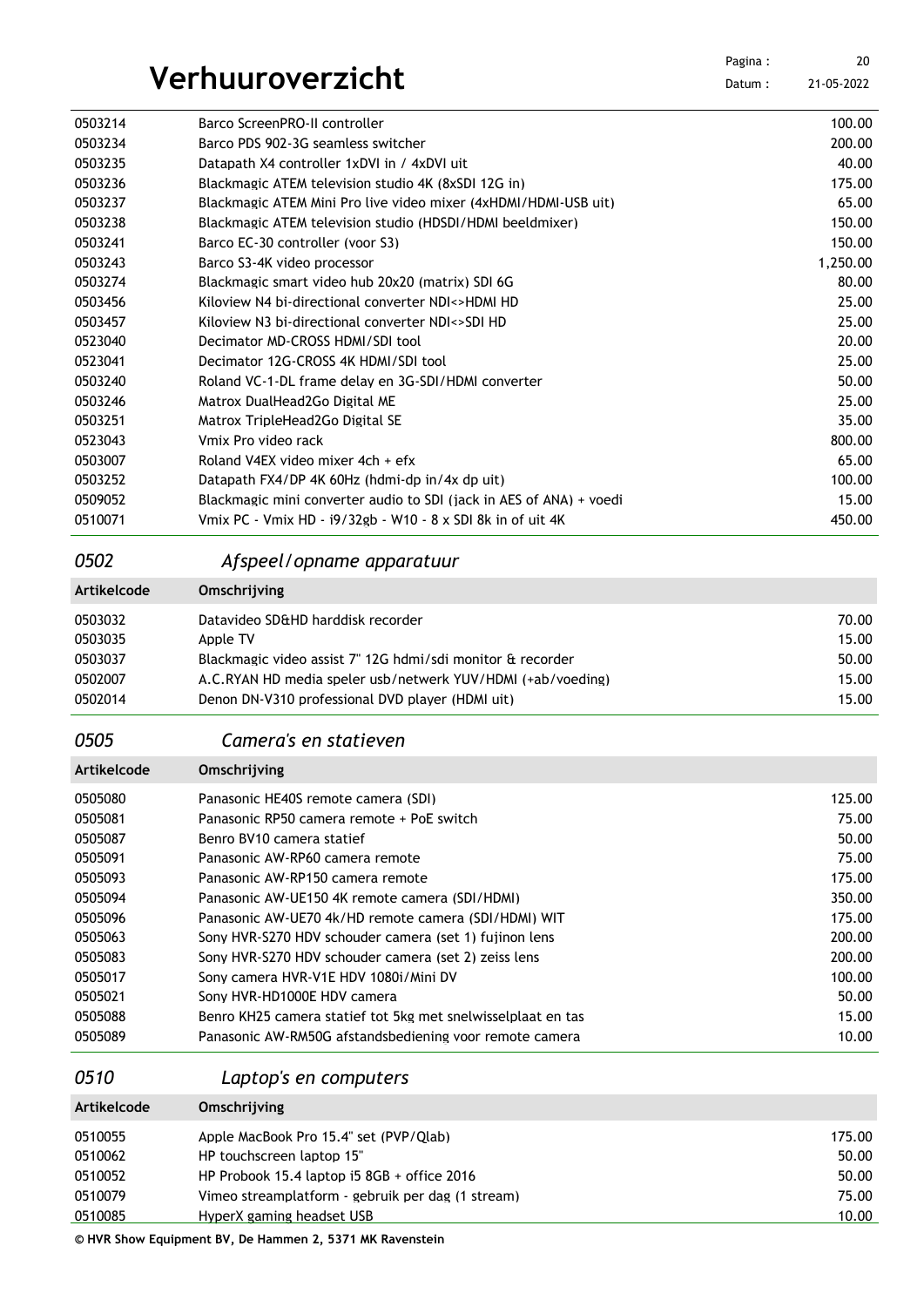|                    | Verhuuroverzicht                                                                                         | Pagina:<br>Datum: | 21<br>21-05-2022 |
|--------------------|----------------------------------------------------------------------------------------------------------|-------------------|------------------|
| 0510091<br>0510095 | HP Pavilion 15" Laptop 2021 i7/16GB RTX2060/512SSD office2019<br>Kensington USB 3.0 naar netwerk verloop |                   | 85.00<br>2.50    |
| 0504               | <b>BNC</b>                                                                                               |                   |                  |
| Artikelcode        | Omschrijving                                                                                             |                   |                  |
| 0504000            | BNC kabel 75 ohm blauw 1,5m                                                                              |                   | 0.25             |
| 0504001            | BNC kabel 75ohm blauw 3m                                                                                 |                   | 0.35             |
| 0504003            | BNC kabel 75ohm blauw 6m                                                                                 |                   | 0.45             |
| 0504008            | BNC kabel 75ohm blauw 10m                                                                                |                   | 0.70             |
| 0504009            | BNC kabel 75ohm blauw 15m                                                                                |                   | 1.00             |
| 0504010            | BNC haspel 75ohm 50m                                                                                     |                   | 5.00             |
| 0504060            | Kramer BNC ground loop isolator TR-1                                                                     |                   | 5.00             |
| 0504063            | Kramer VM-1055 RGB-HV splitter 1-in / 5-uit                                                              |                   | 10.00            |
| 0519               | <b>VGA</b>                                                                                               |                   |                  |
| Artikelcode        | Omschrijving                                                                                             |                   |                  |
| 0519060            | Altinex VGA over Cat5 set                                                                                |                   | 20.00            |
| 0503017            | Kramer VGA A-B switcher VP-222 + adapter                                                                 |                   | 3.00             |
| 0507000            | Altinex VGA/VIDEO over Cat5 receiver                                                                     |                   | 10.00            |
| 0507001            | Altinex VGA/VIDEO over Cat5 transmitter                                                                  |                   | 10.00            |
| 0519001            | VGA male/male kabel 1.7m                                                                                 |                   | 0.50             |
| 0519002            | VGA male/male kabel 4.6m                                                                                 |                   | 0.50             |
| 0519003            | VGA male/male kabel 10m                                                                                  |                   | 1.00             |
| 0519004<br>0519005 | VGA male/male kabel 15m<br>VGA male/male kabel 23m                                                       |                   | 1.50<br>2.00     |
| 0519006            | VGA male/male kabel 30m                                                                                  |                   | 3.00             |
| 0519021            | VGA verloop female/female                                                                                |                   | 0.25             |
| 0519022            | VGA female > DVI male verloop adapter                                                                    |                   | 0.50             |
| 0519050            | Kramer VGA splitter 1-in / 2-uit + adapter                                                               |                   | 5.00             |
| 0519051            | Kramer VGA splitter 1-in / 4-uit + adapter                                                               |                   | 10.00            |
| 0519061            | Kramer VGA EDID emulator                                                                                 |                   | 5.00             |
| 0508               | HDMI/DVI/DP                                                                                              |                   |                  |
| <b>Artikelcode</b> | Omschrijving                                                                                             |                   |                  |
| 0508006            | DVI fiber kabel 30m                                                                                      |                   | 25.00            |
| 0508007            | DVI fiber kabel 50m                                                                                      |                   | 40.00            |
| 0508066            | Kramer HDMI splitter 4K 1:4                                                                              |                   | 25.00            |
| 0508201            | Kramer DVI EDID emulator                                                                                 |                   | 6.00             |
| 0508202            | Kramer HDMI EDID emulator                                                                                |                   | 7.00             |
| 1111043            | Kramer HDMI splitter 1:2 4K                                                                              |                   | 10.00            |
| 1111055            | HDMI 4k extender fiber - set                                                                             |                   | 83.00            |
| 0508001            | DVI male/male kabel 1.8m                                                                                 |                   | 1.00             |
| 0508002            | DVI dual link male/male kabel 4.6m                                                                       |                   | 1.75             |
| 0508003            | DVI dual link male/male kabel 10m                                                                        |                   | 2.50             |
| 0508004<br>0508005 | DVI dual link male/male kabel 15m<br>DVI dual link male/male kabel 20m                                   |                   | 3.75<br>5.00     |
| 0508010            | DVI koppelstuk haaks female/female                                                                       |                   | 1.00             |
| 0508021            | Kramer VM-2HDCPxl DVI splitter 1:2                                                                       |                   | 10.00            |
| 0508022            | Kramer VM-4HDCPxl DVI splitter 1:4                                                                       |                   | 15.00            |
| 0508023            | Kramer PT-101HDCP DVI repeater                                                                           |                   | 7.50             |
| 0508025            | DVIGEAR DVI over Fiber zender TX (label:computer)                                                        |                   | 25.00            |
| 0508026            | DVIGEAR DVI over Fiber ontvanger RX (label: monitor)                                                     |                   | 25.00            |
| 0508051            | HDMI kabel 1.8m                                                                                          |                   | 2.00             |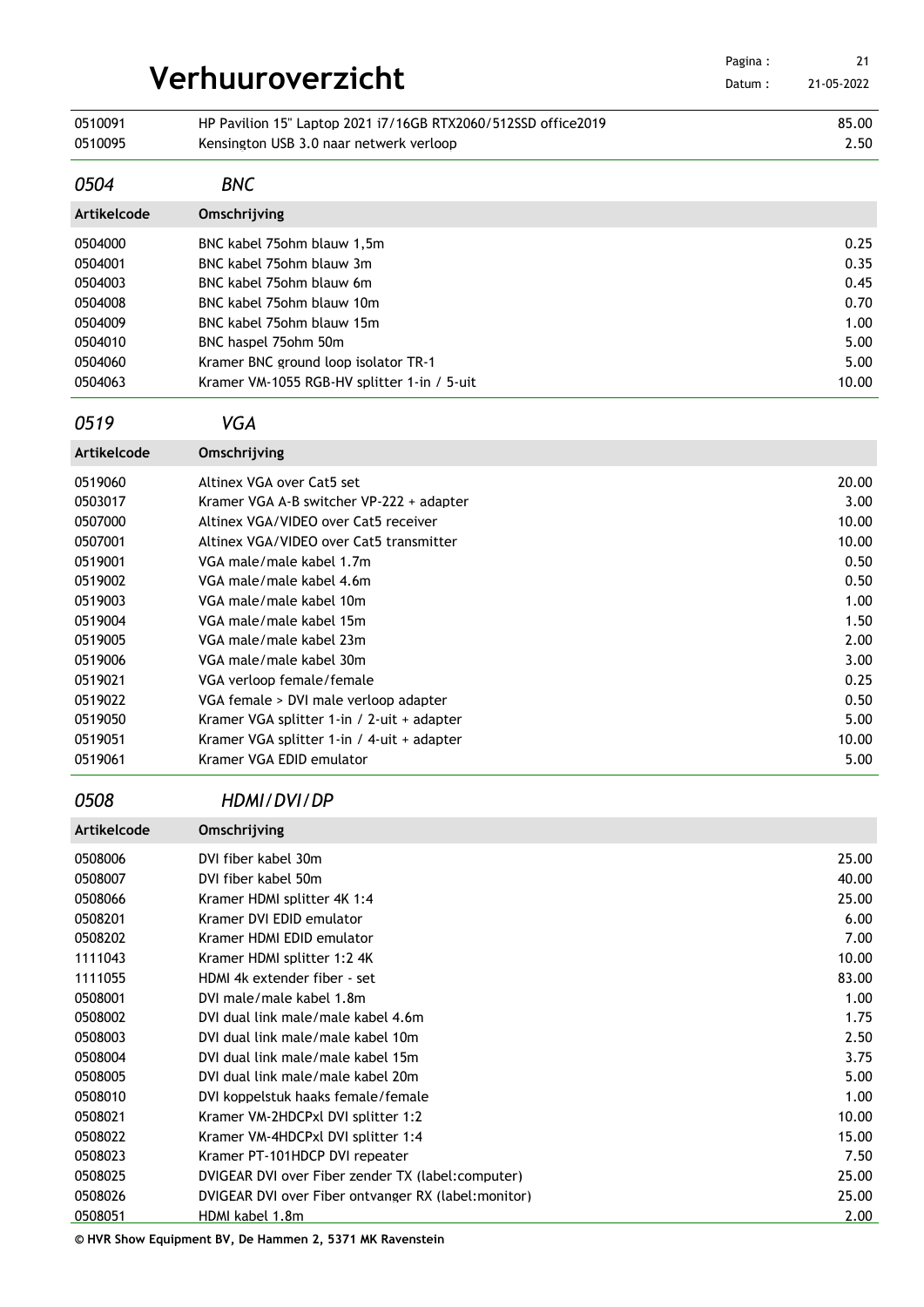## **Verhuuroverzicht**

| Pagina : | 22         |
|----------|------------|
| Datum:   | 21-05-2022 |

| 0508052 | HDMI kabel 3m                                              | 2.35  |
|---------|------------------------------------------------------------|-------|
| 0508053 | HDMI kabel 7.6m                                            | 2.50  |
| 0508054 | HDMI kabel 10.7m                                           | 2.75  |
| 0508055 | HDMI kabel 15.2m                                           | 3.00  |
| 0508059 | HDMI kabel 15.2m ACTIEF 4K                                 | 10.00 |
| 0508200 | VOOR DVI 150m OVER FIBER ZIE BEKABELING-FIBER BEKABELING   | 0.00  |
| 1111047 | Mini DisplayPort <> DisplayPort kabel 4K                   | 1.00  |
| 1111048 | DisplayPort naar HDMI verloop 4K active                    | 2.00  |
| 1111049 | DisplayPort <> DVI verloop                                 | 0.50  |
| 1111050 | Lightning naar HDMI adapter (ipad/iphone)                  | 5.00  |
| 1111051 | Verloop Apple USB-C > HDML                                 | 10.00 |
| 1111053 | HDMI 4K fiber extender (1x LC) RX (display kant) + voeding | 40.00 |
| 1111054 | HDMI 4K fiber extender (1x LC) LX (source kant) + voeding  | 40.00 |
| 1111061 | Displayport kabel 1.8m                                     | 1.00  |
| 1111063 | Displayport kabel 3m                                       | 1.50  |
| 1111065 | Displayport kabel 5m                                       | 2.00  |
| 1111069 | Displayport kabel 15.2m (1080Pmax)                         | 7.50  |

*SDI*

| Artikelcode | Omschrijving                                                    |       |
|-------------|-----------------------------------------------------------------|-------|
| 0523030     | Blackmagic mini converter HDMI > SDI 4K                         | 25.00 |
| 0523031     | Blackmagic mini converter SDI > HDMI 4K - set van 2             | 25.00 |
| 0523032     | Blackmagic mini converter SDI splitter 1-in / 8-uit 4K          | 15.00 |
| 0523063     | Blackmagic MICRO converter HDMI > SDI HD1080p60                 | 6.50  |
| 0523064     | Blackmagic MICRO converter SDI > HDMI HD1080p60                 | 6.50  |
| 0523065     | Blackmagic SDI in/out optical fiber converter                   | 35.00 |
| 0523066     | Blackmagic MICRO converter SDI<>HDMI bi-directional 3G          | 10.00 |
| 0523021     | Blackmagic SDI in/out optical fiber converter + SFP module 2xLC | 35.00 |
| 0523045     | Kramer VS-48HDxL 3G HD-SDL matrix switcher 4in/8uit             | 35.00 |
| 0523049     | BNC HD-SDI kabel 1m                                             | 0.45  |
| 0523050     | BNC HD-SDI kabel 1.5m                                           | 0.45  |
| 0523051     | BNC HD-SDI kabel 3m                                             | 0.70  |
| 0523053     | BNC HD-SDI kabel 6m                                             | 1.00  |
| 0523055     | BNC HD-SDI kabel 10m                                            | 1.80  |
| 0523057     | BNC HD-SDI kabel 20m                                            | 3.40  |
| 0523058     | BNC HD-SDI kabel 30m                                            | 5.00  |
| 0523060     | BNC HD-SDI haspel 50m                                           | 15.00 |
| 0523061     | BNC HD-SDI haspel 75m                                           | 20.00 |
| 0523062     | BNC HD-SDI haspel 100m                                          | 25.00 |
| 0523069     | BNC 12G-SDI haspel 75m                                          | 20.00 |
| 0523071     | SDI 6G/CAT5E combikabel 10m                                     | 3.50  |
| 0523072     | SDI 6G/CAT5E combikabel 20m                                     | 6.00  |
| 0523073     | SDI 6G/CAT5E combikabel 30m                                     | 8.50  |

### *Accessoires*

| Artikelcode | Omschrijving                                                    |       |
|-------------|-----------------------------------------------------------------|-------|
| 0501001     | MicroCue - powerpoint bediening met 2x ab. (1 met laserpointer) | 45.00 |
| 0501024     | Mediaspinner Robe                                               | 50.00 |
| 0509017     | Interspace CountDown Aftelklok                                  | 75.00 |
| 0509023     | Manfrotto camera arm (max 4.5kg)                                | 10.00 |
| 0501015     | Kensington draadloze presentatie muis met laserpointer          | 7.50  |
| 0509019     | Sync-One2 V2 (video vs geluid vertragings meter)                | 25.00 |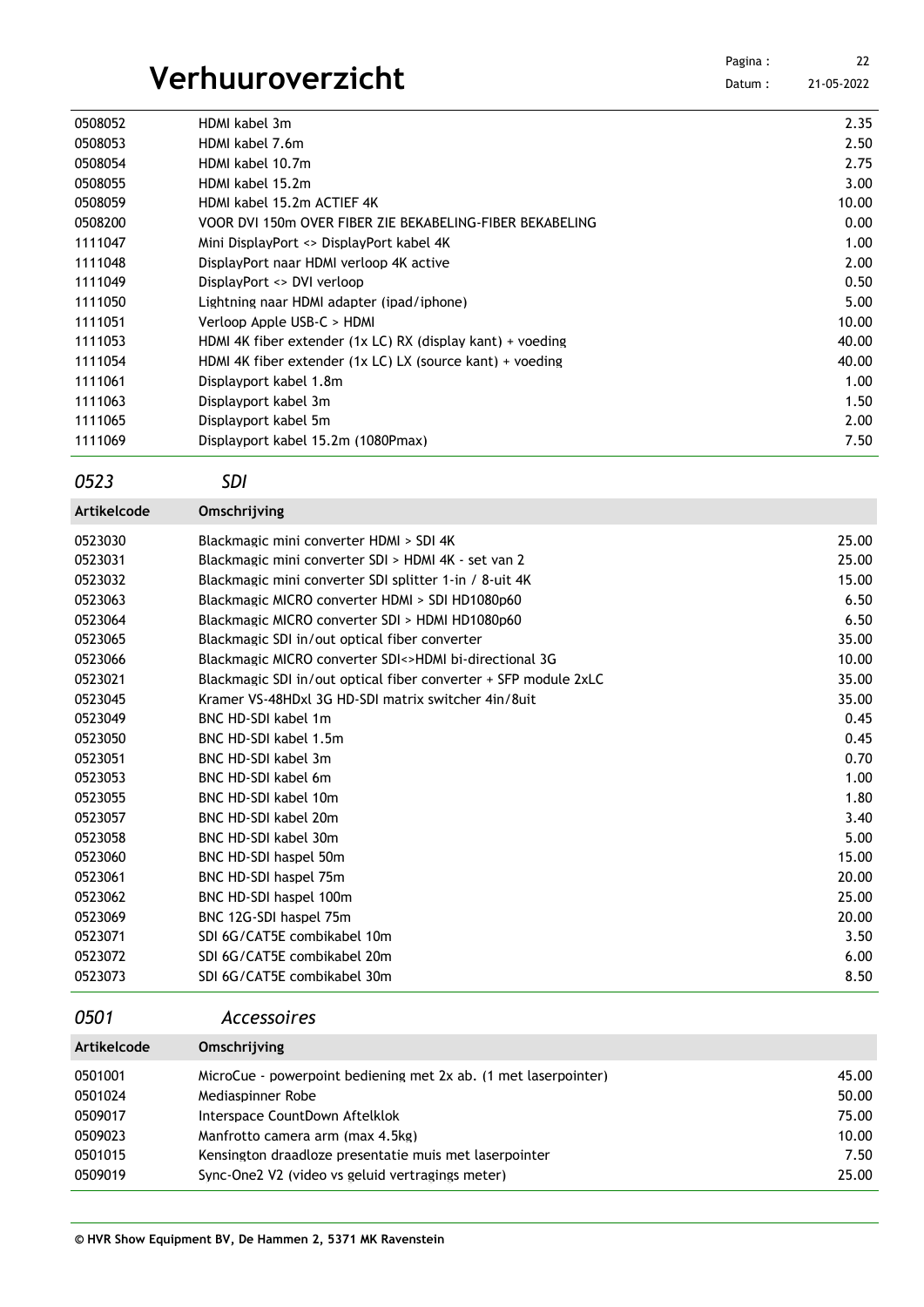**Einde van artikelhoofdgroep : Beeld**

21-05-2022 23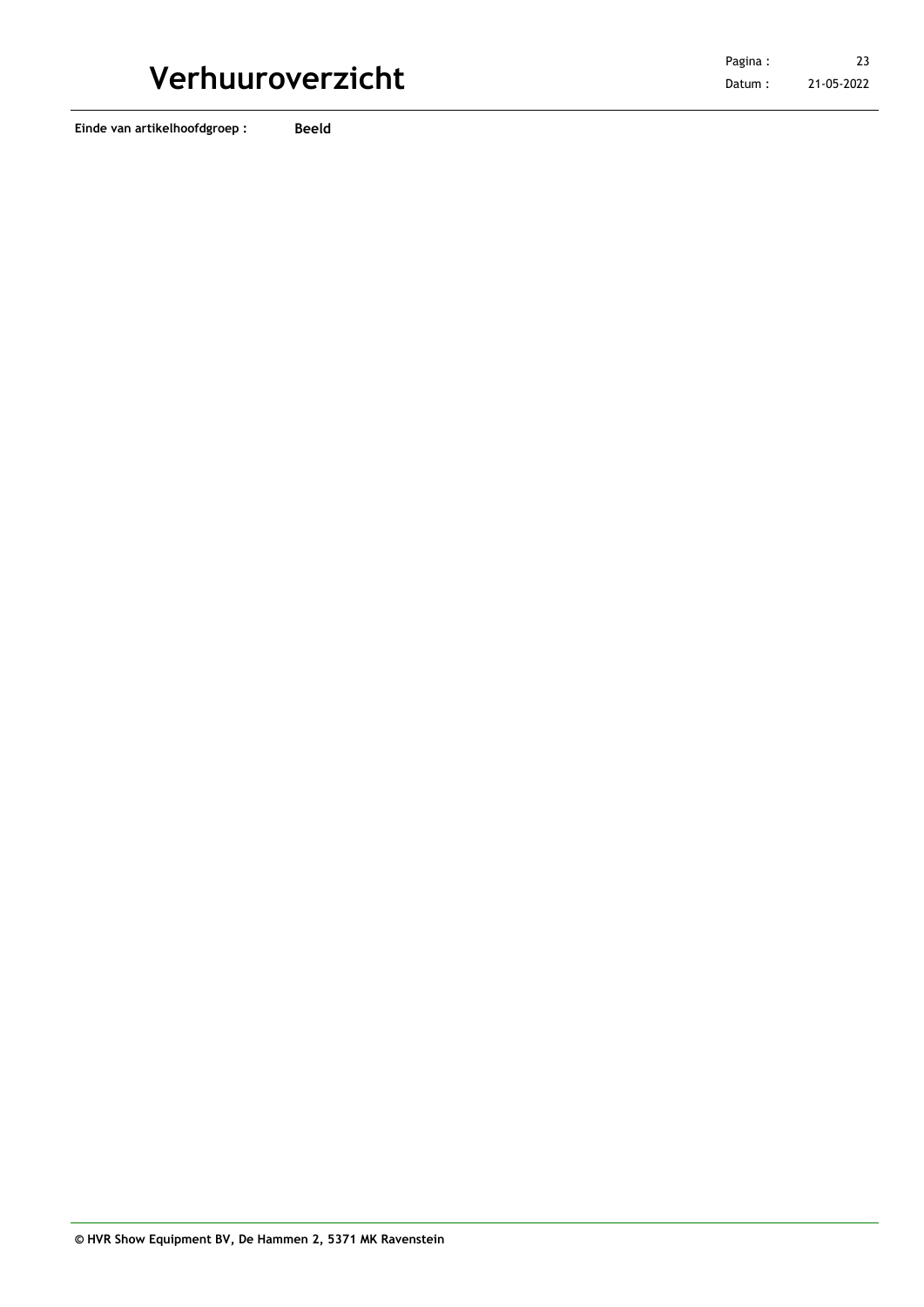| 5.00<br>15.00<br>22.50<br>10.00<br>10.00<br>10.00<br>65.00<br>20.00<br>20.00<br>12.50 |
|---------------------------------------------------------------------------------------|
|                                                                                       |
|                                                                                       |
|                                                                                       |
|                                                                                       |
|                                                                                       |
|                                                                                       |
|                                                                                       |
|                                                                                       |
|                                                                                       |
|                                                                                       |
|                                                                                       |
|                                                                                       |
|                                                                                       |
|                                                                                       |
| 20.00                                                                                 |
| 40.00                                                                                 |
| 40.00                                                                                 |
| 20.00                                                                                 |
| 10.00                                                                                 |
| 10.00                                                                                 |
|                                                                                       |
|                                                                                       |
| 150.00                                                                                |
| 70.00                                                                                 |
|                                                                                       |
|                                                                                       |
| 100.00                                                                                |
| 50.00                                                                                 |
| 20.00                                                                                 |
| 5.00                                                                                  |
| 2.50                                                                                  |
|                                                                                       |

**Einde van artikelhoofdgroep : Communicatie**

Datum : 21-05-2022 

# **Communicatie**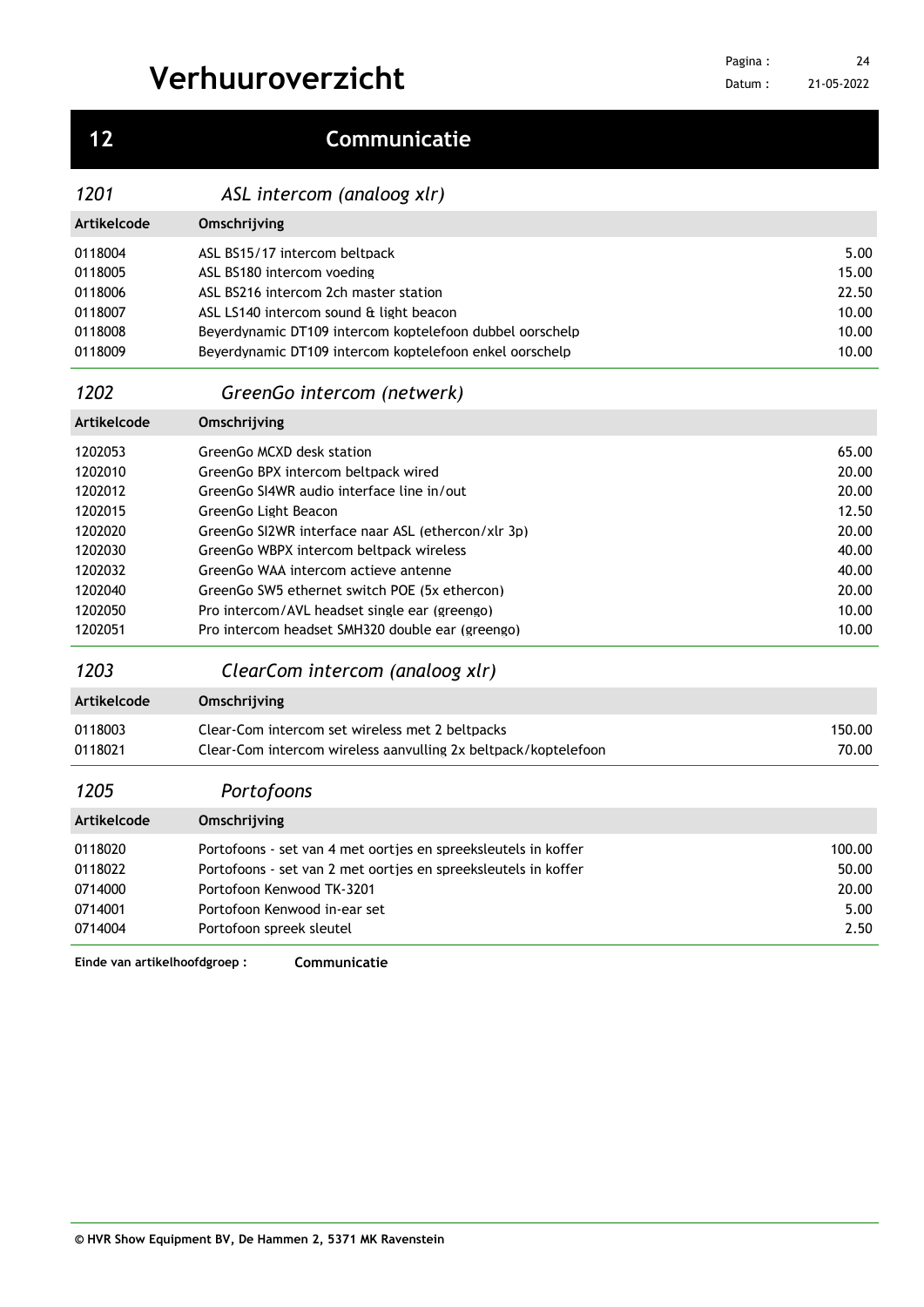## **Bekabeling**

### *Kracht verdelers*

| Artikelcode | Omschrijving                                               |        |
|-------------|------------------------------------------------------------|--------|
| 0105014     | Krachtverdeler 16A > 3x schuko                             | 10.00  |
| 0105015     | Krachtverdeler $32A > 2x$ 16A CEE                          | 10.00  |
| 0210001     | Krachtverdeler $32A > 32A / 6x$ schuko (paddestoel)        | 10.00  |
| 0210002     | Krachtverdeler 32A 1m $>$ 3x 32A 3-polig (single fase)     | 10.00  |
| 0210003     | Krachtverdeler $63A$ 5m > 2x 32A / 6x schuko               | 25.00  |
| 0210004     | Krachtverdeler $63A > 1x 32A / 6x$ schuko                  | 20.00  |
| 0210006     | Krachtverdeler 125A $2m > 1x$ 63A / $2x$ 32A               | 50.00  |
| 0210007     | Krachtverdeler 125A $2m > 2x$ 63A                          | 50.00  |
| 0210031     | Kracht PSU 32A in/uit 2x H16 6x 230V                       | 15.00  |
| 0210032     | Kracht PSU 63A > 4x H16 12x 230V                           | 35.00  |
| 0210033     | Kracht PSU 125A > 8x H16 18x 230V                          | 75.00  |
| 0210035     | Kracht PSU powerlock > 3x 125A / 2x 63A / 2x 32A / 2x 230V | 160.00 |

### *Kracht bekabeling*

| Artikelcode | Omschrijving                                                      |       |
|-------------|-------------------------------------------------------------------|-------|
| 0105000     | Krachtstroomkabel 16A CEE 10m                                     | 3.00  |
| 0105001     | Krachtstroomkabel 16A CEE 20m                                     | 5.00  |
| 0209000     | Krachtstroomkabel 32A CEE 5m                                      | 2.00  |
| 0209001     | Krachtstroomkabel 32A CEE 10m                                     | 3.50  |
| 0209004     | Krachtstroomkabel 32A CEE 25m                                     | 8.00  |
| 0209006     | Krachtstroomkabel 63A CEE 5m                                      | 5.00  |
| 0209007     | Krachtstroomkabel 63A CEE 10m                                     | 7.50  |
| 0209009     | Krachtstroomkabel 63A CEE 25m                                     | 15.00 |
| 0209010     | Krachtstroomkabel 63A CEE 50m (10mm2!)                            | 25.00 |
| 0209011     | Krachtstroomkabel 125A CEE 5m                                     | 10.00 |
| 0209012     | Krachtstroomkabel 125A CEE 10m                                    | 15.00 |
| 0209013     | Krachtstroomkabel 125A CEE 20m                                    | 20.00 |
| 0209014     | Krachtstroomkabel 125A CEE 25m                                    | 22.50 |
| 0209030     | Krachtstroomverloop 16A > 32A                                     | 2.00  |
| 0209032     | Krachtstroomverloop 16A PERILEX > 16A CEE                         | 2.00  |
| 0209035     | Krachtstroomverloop 32A > 63A                                     | 3.50  |
| 0209038     | Krachtstroomverloop 63A > 125A                                    | 5.00  |
| 0209050     | Krachtstroomkabel 32A 3-polig (singelfase) 5m                     | 1.50  |
| 0209051     | Krachtstroomkabel 32A 3-polig (singelfase) 10m                    | 2.00  |
| 0209052     | Krachtstroomkabel 32A 3-polig (singelfase) 15m                    | 2.50  |
| 0209053     | Krachtstroomkabel 32A 3-polig (singelfase) 20m                    | 3.00  |
| 0209062     | Krachtstroomkabel Powerlock 400A 10m [5x 150mm <sup>2</sup> loom] | 50.00 |
| 0209065     | Krachtstroomverloop 125A CEE > 5x Powerlock 1m                    | 12.50 |
| 0209066     | Krachtstroomverloop 125A CEE > 5x Powerlock 5m                    | 15.00 |
| 0209067     | Krachtstroomverloop open einde > 5x Powerlock 5m                  | 12.50 |

### *Multikabels licht H16*

| Artikelcode | Omschrijving                    |      |
|-------------|---------------------------------|------|
| 0216001     | Harting multikabel 16 polig 5m  | 1.50 |
| 0216002     | Harting multikabel 16 polig 10m | 2.00 |
| 0216003     | Harting multikabel 16 polig 15m | 2.50 |
| 0216004     | Harting multikabel 16 polig 20m | 3.00 |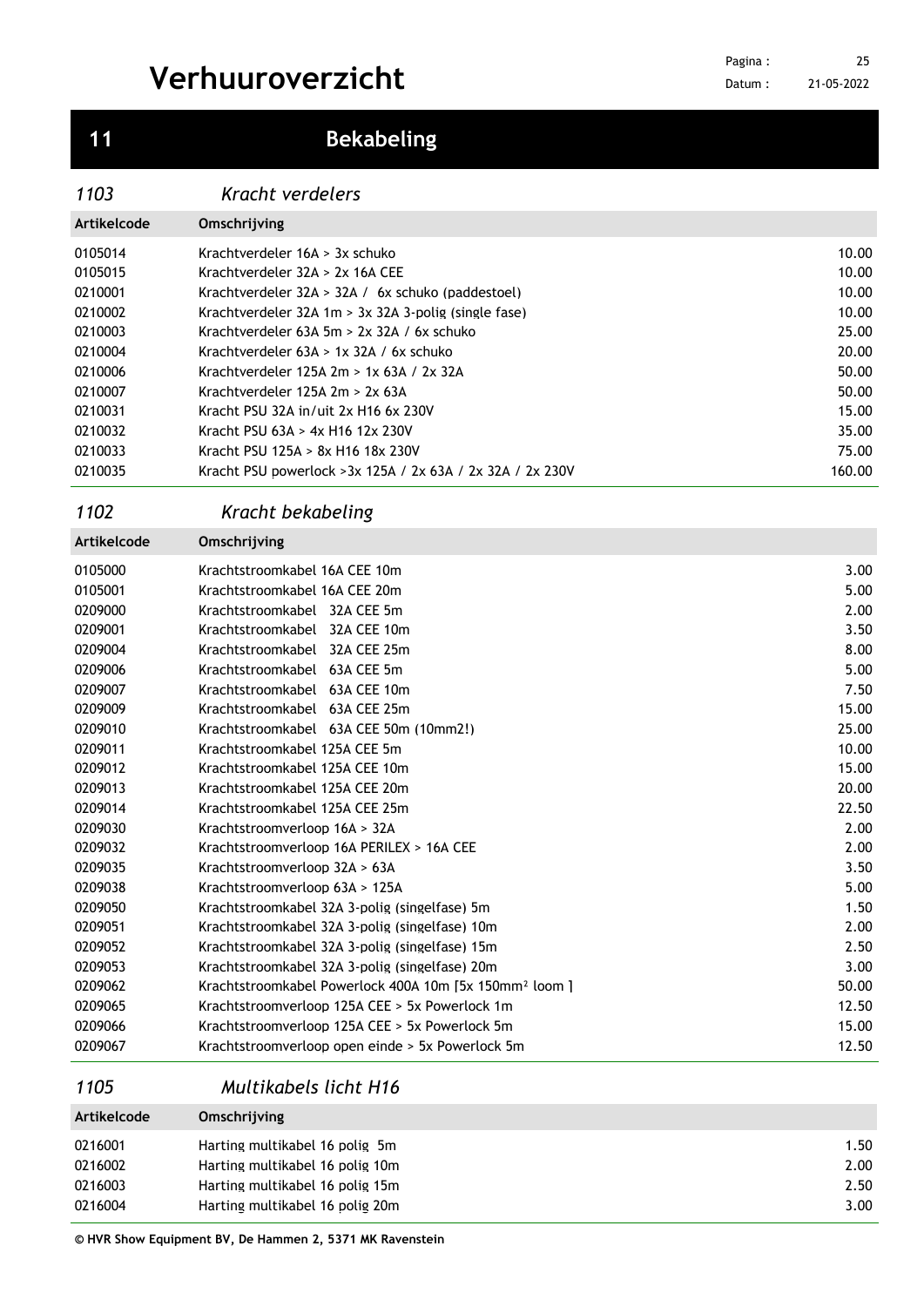|         |                                          | Pagina : | 26         |
|---------|------------------------------------------|----------|------------|
|         | Verhuuroverzicht                         | Datum:   | 21-05-2022 |
| 0216005 | Harting multikabel 16 polig 25m          |          | 3.50       |
| 0216006 | Harting multikabel 16 polig (2.5mm2) 5m  |          | 2.00       |
| 0216007 | Harting multikabel 16 polig (2.5mm2) 10m |          | 3.00       |
| 0216008 | Harting multikabel 16 polig (2.5mm2) 15m |          | 4.00       |
| 0216009 | Harting multikabel 16 polig (2.5mm2) 25m |          | 6.00       |
| 0216010 | MUV 8 break-out enkele harting           |          | 2.50       |
| 0216011 | MUV 8 break-out + harting uit            |          | 3.00       |
|         |                                          |          |            |

| 0216012 | MUV 8 break-in                                         | 5.00  |
|---------|--------------------------------------------------------|-------|
| 0216016 | Harting 16 splitter male > 2x female                   | 5.00  |
| 0216032 | Harting multikabel 16 polig LOOM 35m 2,5mm2 (5 kabels) | 30.00 |

×

### *Schuko bekabeling*

| Artikelcode | Omschrijving                                |      |
|-------------|---------------------------------------------|------|
| 0204009     | Patchkabel Contra schuko / GST18 3m         | 1.50 |
| 0220001     | Schuko verdeelblok 4-weg<br>1 <sub>m</sub>  | 1.00 |
| 0220005     | Schuko verdeelblok 4-weg<br>5m              | 1.00 |
| 0220007     | Schuko verdeelblok 4-weg<br>10 <sub>m</sub> | 1.50 |
| 0220008     | Schuko verlengkabel 2.5m                    | 0.35 |
| 0220009     | Schuko verlengkabel 5m                      | 0.50 |
| 0220010     | Schuko verlengkabel 10m                     | 0.75 |
| 0220011     | Schuko verlengkabel 15m                     | 1.00 |
| 0220013     | Schuko verlengkabel 25m                     | 1.50 |
| 0220015     | Schuko haspel 50m                           | 4.00 |
| 0220016     | Schuko verdeelblok 12-weg 2m                | 2.00 |
| 0220019     | Eurokabel 1.5m                              | 0.50 |
| 0220020     | Schuko > CEE Blauw 16A 3-polig 5m           | 1.00 |
| 0220023     | CEE Blauw 16A > Schuko blok 4v 5m           | 2.50 |
| 0220032     | Schuko verdeelblok 4-weg USA aansluiting 1m | 5.00 |
| 0220033     | Schuko verdeelblok 4-weg UK aansluiting 1m  | 5.00 |
| 0220050     | Schuko > powercon 1.5m                      | 0.50 |
| 0220052     | Neutrik powercon koppelbus                  | 1.00 |
| 0220106     | Reisstekker schuko > USA                    | 1.00 |
| 0220111     | Reisstekker Zwitserland > schuko            | 2.00 |

### *DMX bekabeling*

| Artikelcode | Omschrijving                                 |       |
|-------------|----------------------------------------------|-------|
| 0205006     | DMX kabel grijs 3 polig 1.5m                 | 0.15  |
| 0205007     | DMX kabel grijs 3 polig 3m                   | 0.25  |
| 0205008     | DMX kabel grijs 3 poljg 6m                   | 0.40  |
| 0205009     | DMX kabel grijs 3 polig 10m                  | 0.60  |
| 0205010     | DMX kabel grijs 3 polig 20m                  | 1.20  |
| 0205011     | DMX haspel grijs 3 polig 50m                 | 3.00  |
| 0205015     | DMX kabel grijs 5 polig 3m                   | 0.45  |
| 0205016     | DMX kabel grijs 5 polig 6m                   | 0.55  |
| 0205017     | DMX kabel grijs 5 poljg 10m                  | 0.70  |
| 0205018     | DMX kabel grijs 5 poljg 20m                  | 1.60  |
| 0205019     | DMX kabel grijs 5 polig 25m                  | 1.75  |
| 0205020     | DMX verloop 5p male $>$ xlr 3p female (geel) | 0.50  |
| 0205021     | DMX verloop 5p female > xlr 3p male (rood)   | 0.50  |
| 0205075     | DMX multi 2x DMX 3p / schuko 50m             | 15.00 |
| 0205076     | DMX multi 4x DMX 3p / schuko 80m             | 30.00 |
| 0205100     | DMX eindstop 3 polig                         | 0.50  |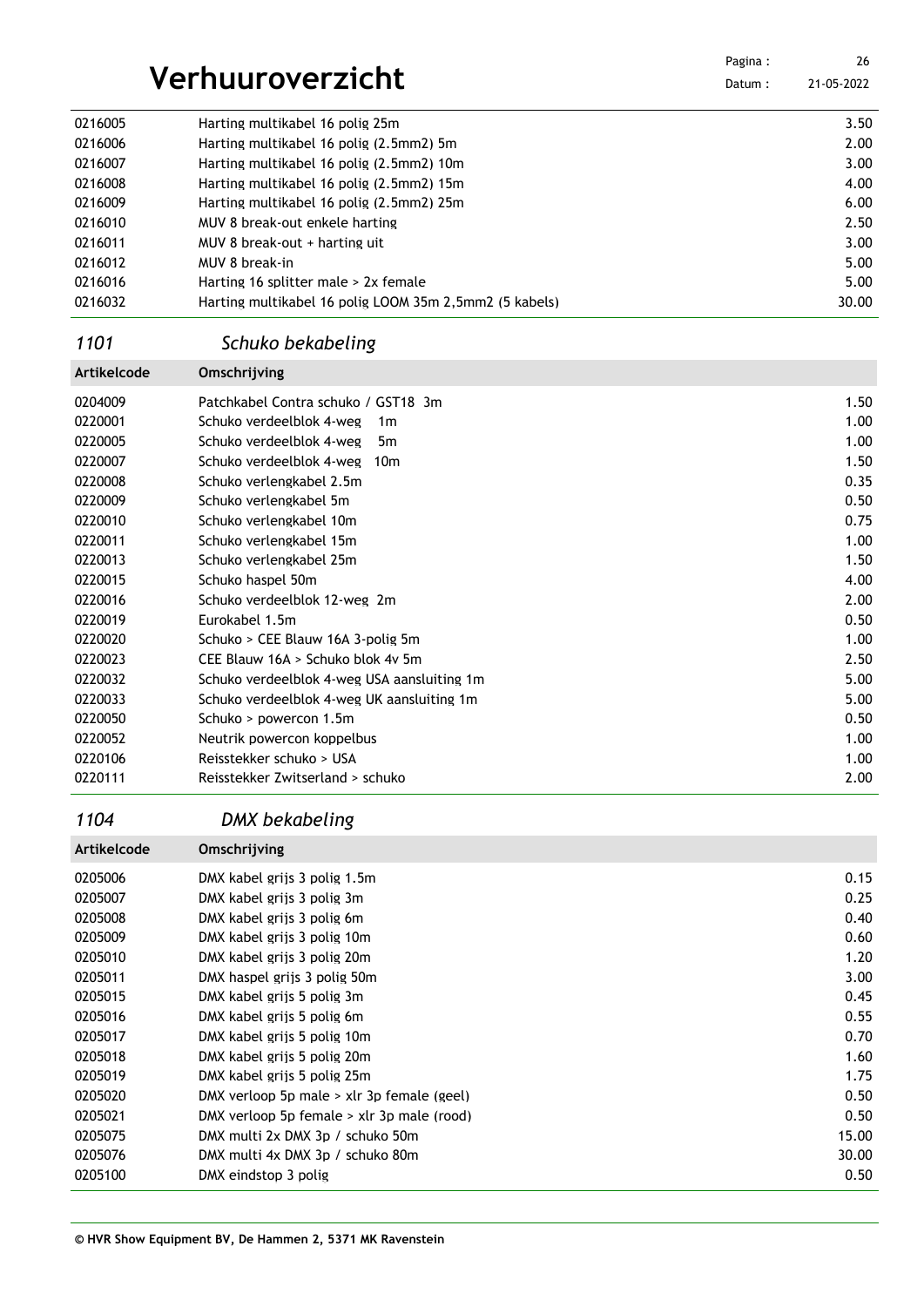21-05-2022 

| 1107        | Combi kabels DMX/230V                               |       |
|-------------|-----------------------------------------------------|-------|
| Artikelcode | Omschrijving                                        |       |
| 0205080     | Combikabel DMX 3p / powercon 1.5m                   | 1.00  |
| 0205081     | Combikabel DMX 3p / powercon 5m                     | 1.50  |
| 0205082     | Combikabel DMX 3p / powercon 10m                    | 2.00  |
| 0205084     | Combikabel DMX 5p / powercon 1.5m                   | 1.00  |
| 0205085     | Combikabel DMX 5p / powercon 5m                     | 1.50  |
| 0205086     | Combikabel DMX 5p / powercon 10m                    | 2.00  |
| 0205088     | Combikabel DMX 5p / Pc. True 1---1.5m               | 1.50  |
| 0205089     | Combikabel DMX 5p / Pc. True 1--- 5m                | 2.00  |
| 0205090     | Combikabel DMX 5p / Pc. True 1---10m                | 2.50  |
| 0205115     | Split box 1 in 5 uit DMX 5p / Pc. True 1 (met haak) | 10.00 |
| 0205116     | Split box 1 in 7 uit DMX 5p / Pc. True1             | 10.00 |

### *LK37 (alles DMX-AES/EBU geschikt)*

| Artikelcode | Omschrijving                                                     |       |
|-------------|------------------------------------------------------------------|-------|
| 0107002     | LK37 verlengkabel 10m                                            | 10.00 |
| 0107004     | LK37 verlengkabel 20m                                            | 15.00 |
| 0107005     | LK37 verlengkabel 25m                                            | 17.50 |
| 0107007     | LK37 verlengkabel 50m                                            | 25.00 |
| 0107008     | LK37 verlengkabel 75m                                            | 30.00 |
| 0107010     | LK37 pigtail 12ch 1.2m                                           | 7.50  |
| 0107018     | LK37 stagebox 12ch (LK37.m > 12 x xlr.f)                         | 7.50  |
| 0107019     | LK37 stagebox 12ch (LK37.m - LK37.f > 12x xlr.f)                 | 7.50  |
| 0107020     | LK37 stagebox 12ch (LK37.m - LK37.f > 12x xlr.f 12x xlr.m)       | 10.00 |
| 0107031     | LK37 stagebox 12ch (+5P) (LK37.m > 12x xlr 3P.f / 12x xlr 5P.f ) | 10.00 |

## *Netwerk en bekabeling*

| Artikelcode | Omschrijving                                              |       |
|-------------|-----------------------------------------------------------|-------|
| 0103052     | Netwerk kit (switch8)                                     | 5.00  |
| 0103082     | Multikabel netwerk 4x CAT 7 85m                           | 50.00 |
| 0108060     | Combi kabel 70m - 2x Cat7 / 230v CEE 16a / 2x xlr         | 50.00 |
| 0103001     | Ethercon Cat5e netwerkhaspel 50m                          | 10.00 |
| 0103002     | Ethercon Cat5e netwerkhaspel 75m                          | 12.50 |
| 0103003     | Ethercon Cat5e netwerkhaspel 100m                         | 15.00 |
| 0103005     | Ethercon Cat7 multi 4x kabeldeel > stagebox 4x female 30m | 32.50 |
| 0103007     | Ethercon Cat5e netwerkkabel 1.5m                          | 0.50  |
| 0103008     | Ethercon Cat5e netwerkkabel 3m                            | 0.50  |
| 0103009     | Ethercon Cat5e netwerkkabel 6m                            | 1.00  |
| 0103012     | Ethercon Cat5e netwerkkabel 10m                           | 1.50  |
| 0103013     | Ethercon Cat5e netwerkkabel 15m                           | 2.00  |
| 0103015     | Ethercon Cat5e netwerkkabel 20m                           | 2.50  |
| 0103017     | Neutrik ethercon koppelbus NE8FF                          | 1.00  |
| 0103020     | RJ45 netwerkkabel 1/1.5/2m                                | 0.25  |
| 0103025     | RJ45 Cat6a netwerkkabel 2m                                | 0.30  |
| 0103026     | RJ45 Cat6a netwerkkabel 5m                                | 0.35  |
| 0103027     | RJ45 Cat6a netwerkkabel 10m                               | 0.50  |
| 0103028     | RJ45 Cat6a netwerkkabel 15m                               | 0.55  |
| 0103029     | RJ45 Cat6a netwerkkabel 20m                               | 0.60  |
| 0103030     | RJ45 Cat6a netwerkkabel 30m                               | 0.75  |
| 0108062     | Multikabel combi 2x xlr / CEE blauw / 2x cat7 85m         | 50.00 |
|             |                                                           |       |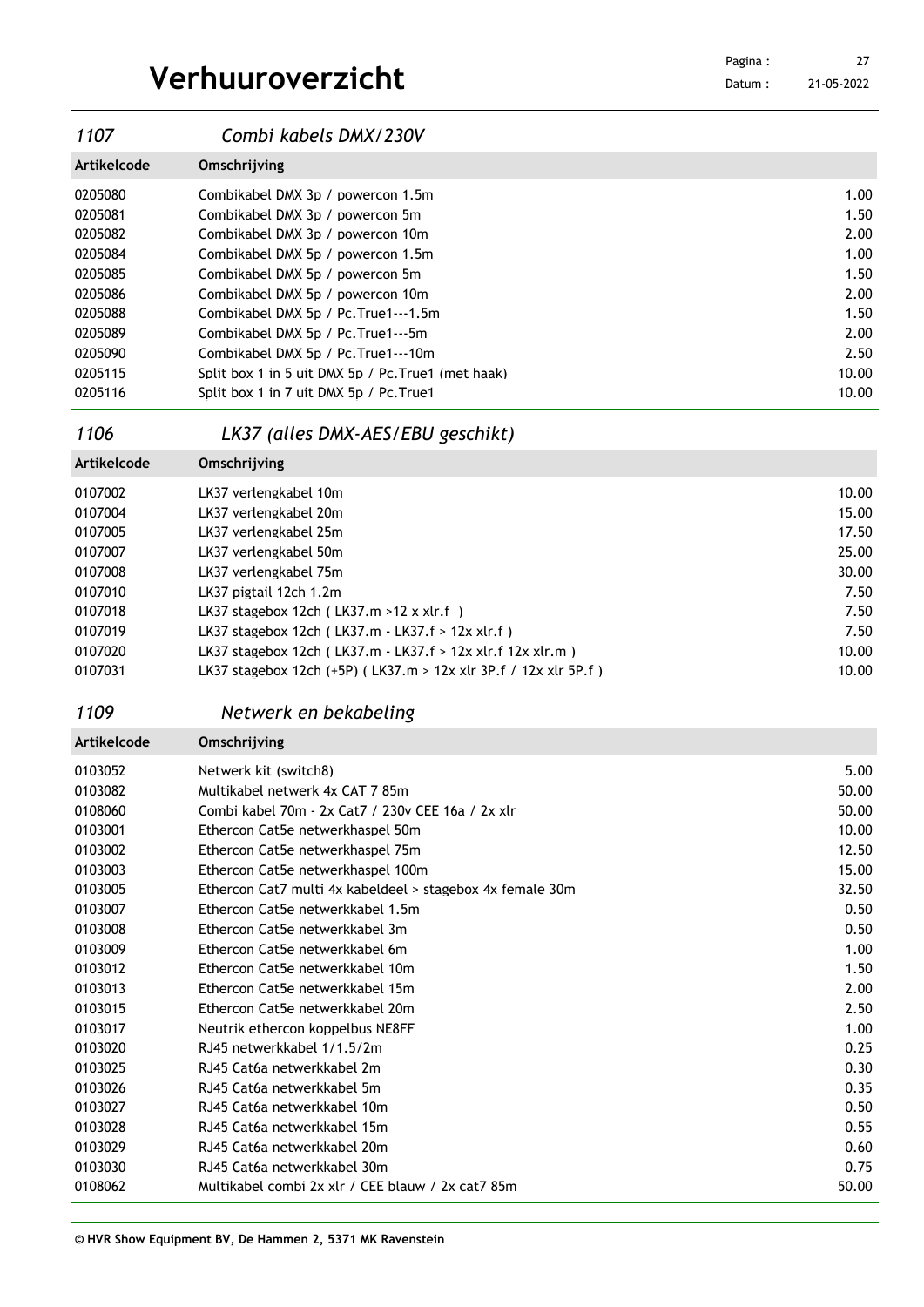Datum : 21-05-2022 

| 1110                          | Midi bekabeling                                        |        |
|-------------------------------|--------------------------------------------------------|--------|
| Artikelcode                   | Omschrijving                                           |        |
| 1110004                       | Roland midi interface UM-ONE mk2 (usb-midi)            | 0.00   |
| 1111                          | Fiber bekabeling                                       |        |
| Artikelcode                   | Omschrijving                                           |        |
| 1111044                       | Fiberfox 4ch MM pigtail 3m > 4x SC                     | 17.50  |
| 1111060                       | Fiber kabel FibreCo JR 4-voudig MM 5m                  | 25.00  |
| 1111025                       | Fiber haspel 150m 4-voudig MM FibreCo JR aansluitingen | 65.00  |
| 1111026                       | Fiber haspel 250m 4-voudig MM FibreCo JR aansluitingen | 100.00 |
| 1111031                       | Fiber break out rack FIBERFOX chassis > 4x SC          | 15.00  |
| 1111038                       | Fiber break out rack 2x FIBERFOX chassis > 4x SC       | 30.00  |
| 1111009                       | Fiber SC/SC kabel 1m                                   | 0.25   |
| 1111010                       | Fiber SC/SC kabel 2-voudig 3m                          | 0.50   |
| 1111011                       | Fiber SC/SC kabel 2-voudig 10m                         | 1.00   |
| 1111012                       | Fiber SC/SC kabel 2-voudig 20m (oranje)                | 5.00   |
| 1111020                       | Fiber LC/SC verloop kabel 2-voudig 1m (wit)            | 1.00   |
| 1111027                       | Fiber SC/SC koppelbus 2-voudig                         | 0.50   |
| 1115                          | Aardekabel                                             |        |
| Artikelcode                   | Omschrijving                                           |        |
| 1115005                       | Aardekabel 25mm2 met scafclamp en oog 5m               | 7.50   |
| 1115010                       | Aardekabel 25mm2 met scafclamp en oog 10m              | 10.00  |
| 1115015                       | Aardekabel 25mm2 met scafclamp en oog 25m              | 15.00  |
| 0208                          | Kabels diversen                                        |        |
| <b>Artikelcode</b>            | Omschrijving                                           |        |
| 0220109                       | USB voeding                                            | 1.00   |
| Einde van artikelhoofdgroep : | <b>Bekabeling</b>                                      |        |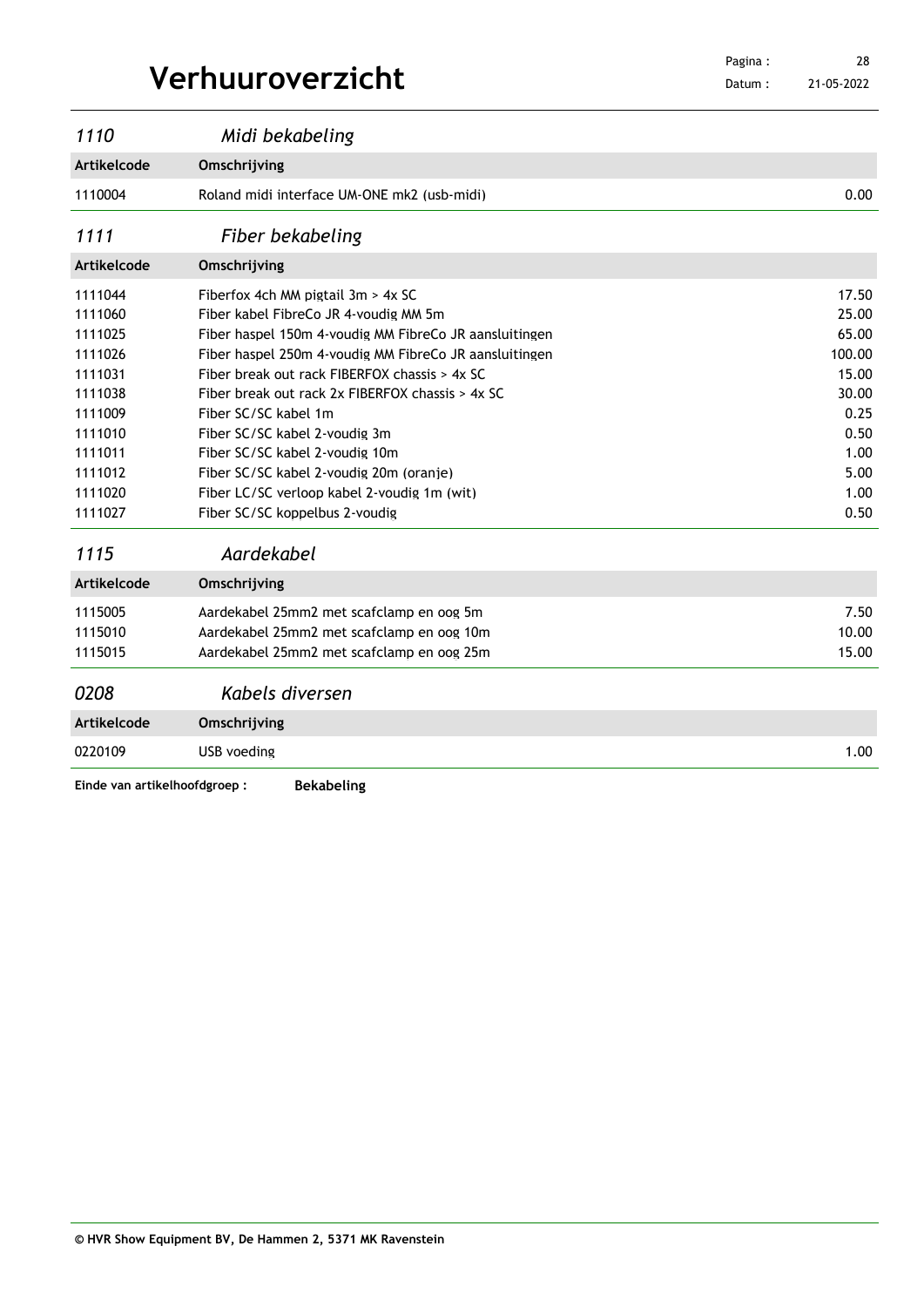| 03                            | <b>Doeken</b>                                                                                                        |                         |
|-------------------------------|----------------------------------------------------------------------------------------------------------------------|-------------------------|
| 0313                          | Theaterdoek zwart                                                                                                    |                         |
| Artikelcode                   | Omschrijving                                                                                                         |                         |
| 0314103                       | A-KWALITEIT OP AANVRAAG ISM THEARENT                                                                                 | 0.00                    |
| 0314                          | Theaterdoek zwart B-keuze                                                                                            |                         |
| <b>Artikelcode</b>            | Omschrijving                                                                                                         |                         |
| 0314007<br>0314009<br>0314010 | Backdrop zwart 3m x 5m bxh (B-keuze)<br>Backdrop zwart 3m x 7m bxh (B-keuze)<br>Backdrop zwart 3m x 9m bxh (B-keuze) | 15.00<br>20.00<br>25.00 |
| 0315                          | Theaterdoek zwart velours                                                                                            |                         |
| <b>Artikelcode</b>            | Omschrijving                                                                                                         |                         |
| 0315000                       | Backdrop zwart velours 2.8m x 5m bxh code paars                                                                      | 15.00                   |
| 0312                          | Theaterdoek wit                                                                                                      |                         |
| Artikelcode                   | Omschrijving                                                                                                         |                         |
| 0312025                       | A-KWALITEIT OP AANVRAAG ISM THEARENT                                                                                 | 0.00                    |
| 0304                          | Friezen                                                                                                              |                         |
| Artikelcode                   | Omschrijving                                                                                                         |                         |
| 0304002<br>0304004            | Fries zwart 12m x 1m bxh<br>Fries zwart 4m x 1m bxh                                                                  | 20.00<br>7.50           |
| 0307                          | Poten                                                                                                                |                         |
| Artikelcode                   | Omschrijving                                                                                                         |                         |
| 0307000                       | Poot zwart 1.4m x 5.8m bxh                                                                                           | 5.00                    |
| 0307002<br>0307003            | Poot zwart 1m x 4m bxh<br>Poot zwart 1m x 7m bxh                                                                     | 5.00<br>10.00           |
| 0310                          | Sterrendoeken                                                                                                        |                         |
| Artikelcode                   | Omschrijving                                                                                                         |                         |
| 0310002<br>0310003            | Sterrendoek ShowLed zwart 7m x 5m<br>Truss sleeve met ledjes wit 3m hoog (voor FD34)                                 | 150.00<br>25.00         |
| 0316                          | <b>Theaterrail</b>                                                                                                   |                         |
| Artikelcode                   | Omschrijving                                                                                                         |                         |
| 0316000<br>0316001            | Theaterrail H100 1.5m<br>Theaterrail H100 3m                                                                         | 7.50<br>15.00           |
| 0316002                       | Theaterrail H100 gewichtzak met 2x katrol                                                                            | 10.00                   |
| 0316003<br>0316004            | Theaterrail H100 klem met g-haak<br>Theaterrail H100 runner                                                          | 0.50<br>0.25            |
| 0316005                       | Theaterrail H100 stopper                                                                                             | 0.25                    |
| 0316006                       | Theaterrail H100 verbindingsklem                                                                                     | 0.35                    |
| 0316007                       | Theaterrail Touw zwart 30m                                                                                           | 10.00                   |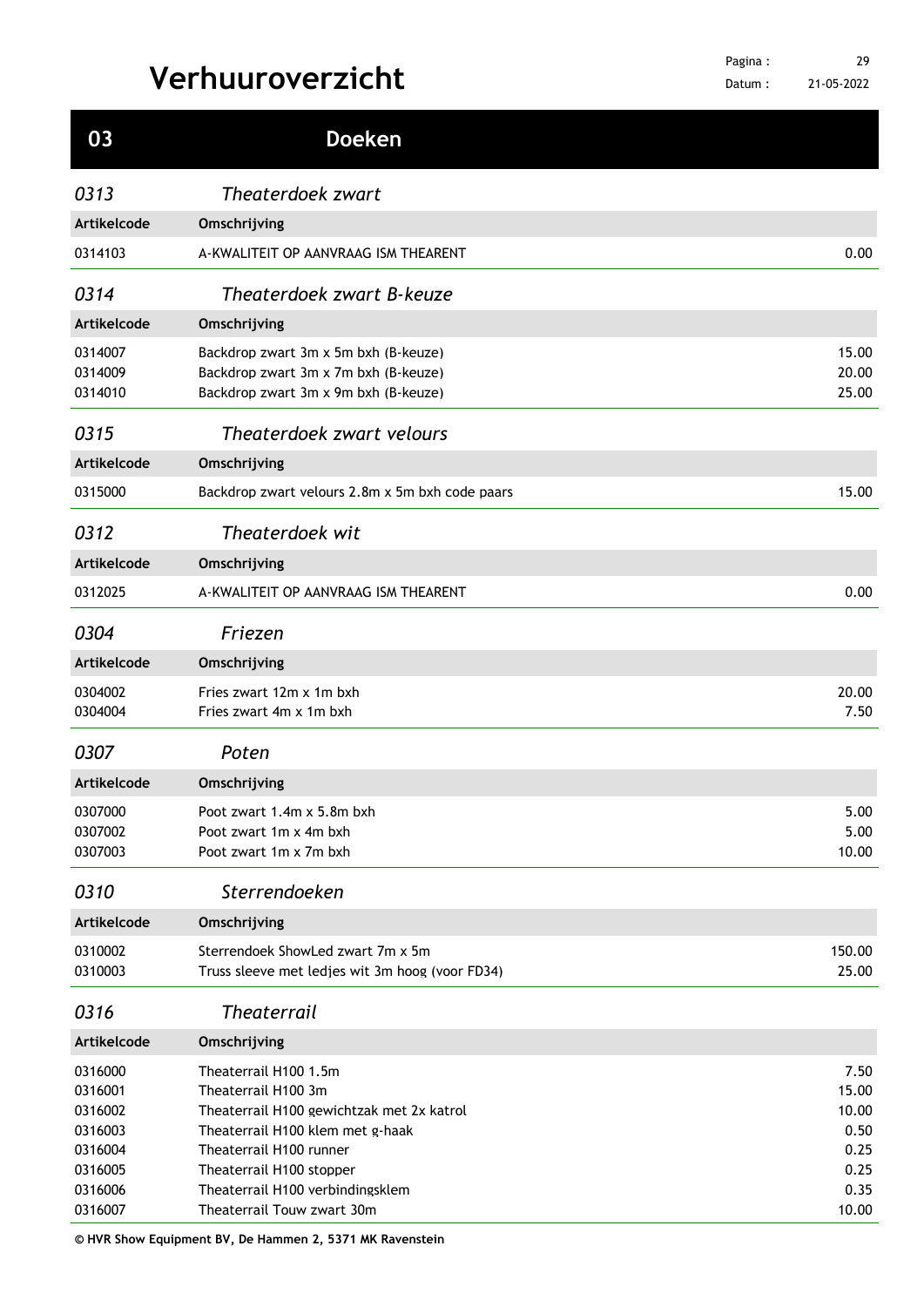21-05-2022 

| 0309                                                                                                                                                                         | <b>Specials</b>                                                                                                                                                                                                                                                                                                                                                                                                                                                                                                                                                                                                                                                                                                                                                                                                                                                                                                                |                                                                                                                                       |
|------------------------------------------------------------------------------------------------------------------------------------------------------------------------------|--------------------------------------------------------------------------------------------------------------------------------------------------------------------------------------------------------------------------------------------------------------------------------------------------------------------------------------------------------------------------------------------------------------------------------------------------------------------------------------------------------------------------------------------------------------------------------------------------------------------------------------------------------------------------------------------------------------------------------------------------------------------------------------------------------------------------------------------------------------------------------------------------------------------------------|---------------------------------------------------------------------------------------------------------------------------------------|
| <b>Artikelcode</b>                                                                                                                                                           | Omschrijving                                                                                                                                                                                                                                                                                                                                                                                                                                                                                                                                                                                                                                                                                                                                                                                                                                                                                                                   |                                                                                                                                       |
| 0309010<br>0309011<br>0309012<br>0309025                                                                                                                                     | Velours doek koningsblauw 4m x 3.50m bxh<br>Velours doek oranie 4m x 3.50m bxh<br>Velours doek oranie 6m x 3.50m bxh<br>Deco zeil 1.9m x 1.9m (layher vak) nederlandse vlag                                                                                                                                                                                                                                                                                                                                                                                                                                                                                                                                                                                                                                                                                                                                                    | 20.00<br>20.00<br>30.00<br>20.00                                                                                                      |
| 0301                                                                                                                                                                         | <b>Accessoires</b>                                                                                                                                                                                                                                                                                                                                                                                                                                                                                                                                                                                                                                                                                                                                                                                                                                                                                                             |                                                                                                                                       |
| Artikelcode                                                                                                                                                                  | Omschrijving                                                                                                                                                                                                                                                                                                                                                                                                                                                                                                                                                                                                                                                                                                                                                                                                                                                                                                                   |                                                                                                                                       |
| 0301000<br>0301001                                                                                                                                                           | Marktklem 15cm zilver<br>Doekenklem klein                                                                                                                                                                                                                                                                                                                                                                                                                                                                                                                                                                                                                                                                                                                                                                                                                                                                                      |                                                                                                                                       |
| 0306                                                                                                                                                                         | Pipe & Drape                                                                                                                                                                                                                                                                                                                                                                                                                                                                                                                                                                                                                                                                                                                                                                                                                                                                                                                   |                                                                                                                                       |
| <b>Artikelcode</b>                                                                                                                                                           | Omschrijving                                                                                                                                                                                                                                                                                                                                                                                                                                                                                                                                                                                                                                                                                                                                                                                                                                                                                                                   |                                                                                                                                       |
| 0306001<br>0306002<br>0306003<br>0306004<br>0306005<br>0306006                                                                                                               | Pipe & drape staander 1.85m - 4.25m<br>Pipe $\hat{a}$ drape voetplaat + bus 0.45m x 0.45m<br>Pipe & drape ligger 2.15m / 3.0m of 3.6m<br>Pipe & drape doek zwart 3m x 4m bxh<br>Pipe & drape doek wit 3m x 4m bxh (B-keuze)<br>Pipe & drape doek rood 3m x 4m bxh                                                                                                                                                                                                                                                                                                                                                                                                                                                                                                                                                                                                                                                              | 7.50<br>5.00<br>7.50<br>20.00<br>30.00<br>30.00                                                                                       |
| 0318                                                                                                                                                                         | Pipe & Drape WENTEX                                                                                                                                                                                                                                                                                                                                                                                                                                                                                                                                                                                                                                                                                                                                                                                                                                                                                                            |                                                                                                                                       |
| Artikelcode                                                                                                                                                                  | Omschrijving                                                                                                                                                                                                                                                                                                                                                                                                                                                                                                                                                                                                                                                                                                                                                                                                                                                                                                                   |                                                                                                                                       |
| 0306031<br>0306038<br>0306039<br>0306040<br>0306041<br>0306042<br>0306043<br>0306044<br>0306045<br>0306047<br>0306048<br>0306050<br>0306055<br>0306070<br>0306071<br>0704329 | WENTEX pipe & drape regie afrok set 16m x 1.2m<br>WENTEX pipe & drape staander 1.80m - 4.20m WIT<br>WENTEX pipe & drape staander 1.80m - 4.20m ZWART<br>WENTEX pipe & drape ligger 1.80m - 3.00m ZWART<br>WENTEX pipe & drape ligger 1.20m - 1.80m ZWART<br>WENTEX pipe & drape BUS voor voetplaat (oranie)<br>WENTEX pipe & drape voetplaat 60cm x 60cm ZWART<br>WENTEX pipe & drape gordijn WIT geplooid 3.30m x 4m bxh (B-kwali<br>WENTEX pipe & drape gordijn BORDEAUX ROOD geplooid 3.30m x 4m<br>WENTEX pipe & drape gordijn ZWART geplooid 3.30m x 4m bxh<br>WENTEX pipe & drape gordijn WIT geplooid 3.30m x 4m bxh<br>WENTEX pipe & drape gordijn VOILE WIT geplooid 3.30m x 4m bxh<br>WENTEX pipe & drape gordijn GREEN SCREEN 5.9m x 4m bxh<br>WENTEX pipe & drape opzetstuk voor bevestigen afzetkoord<br>WENTEX pipe & drape afzetkoord rood 1.45m 40mm<br>Wentex pipe & drape transparant scherm 1.3m x 2.5m bxh | 100.00<br>8.00<br>8.00<br>8.00<br>6.50<br>1.00<br>5.00<br>20.00<br>30.00<br>20.00<br>30.00<br>40.00<br>60.00<br>2.50<br>5.00<br>50.00 |
| 0317                                                                                                                                                                         | Zeildoek zwart                                                                                                                                                                                                                                                                                                                                                                                                                                                                                                                                                                                                                                                                                                                                                                                                                                                                                                                 |                                                                                                                                       |
| Artikelcode                                                                                                                                                                  | Omschrijving                                                                                                                                                                                                                                                                                                                                                                                                                                                                                                                                                                                                                                                                                                                                                                                                                                                                                                                   |                                                                                                                                       |
| 0317005<br>0317007<br>0317010<br>0317015                                                                                                                                     | Zeil backdrop zwart 3.40m x 6m (bxh)<br>Zeil backdrop zwart 6.60m x 6m (bxh)<br>Zeil backdrop zwart 14m x 6m (bxh)<br>Zeil fries zwart 4.5m x 0.70m (bxh)                                                                                                                                                                                                                                                                                                                                                                                                                                                                                                                                                                                                                                                                                                                                                                      | 70.00<br>120.00<br>155.00<br>20.00                                                                                                    |

0317017 2eil fries zwart 13m x 0.70m ( bxh ) 35.00 0317018 Zeil podium rok zwart 8m x 1.60m (bxh) 317018 60.00 0317020 Zeil podium rok zwart 14m x 1m ( bxh ) 75.00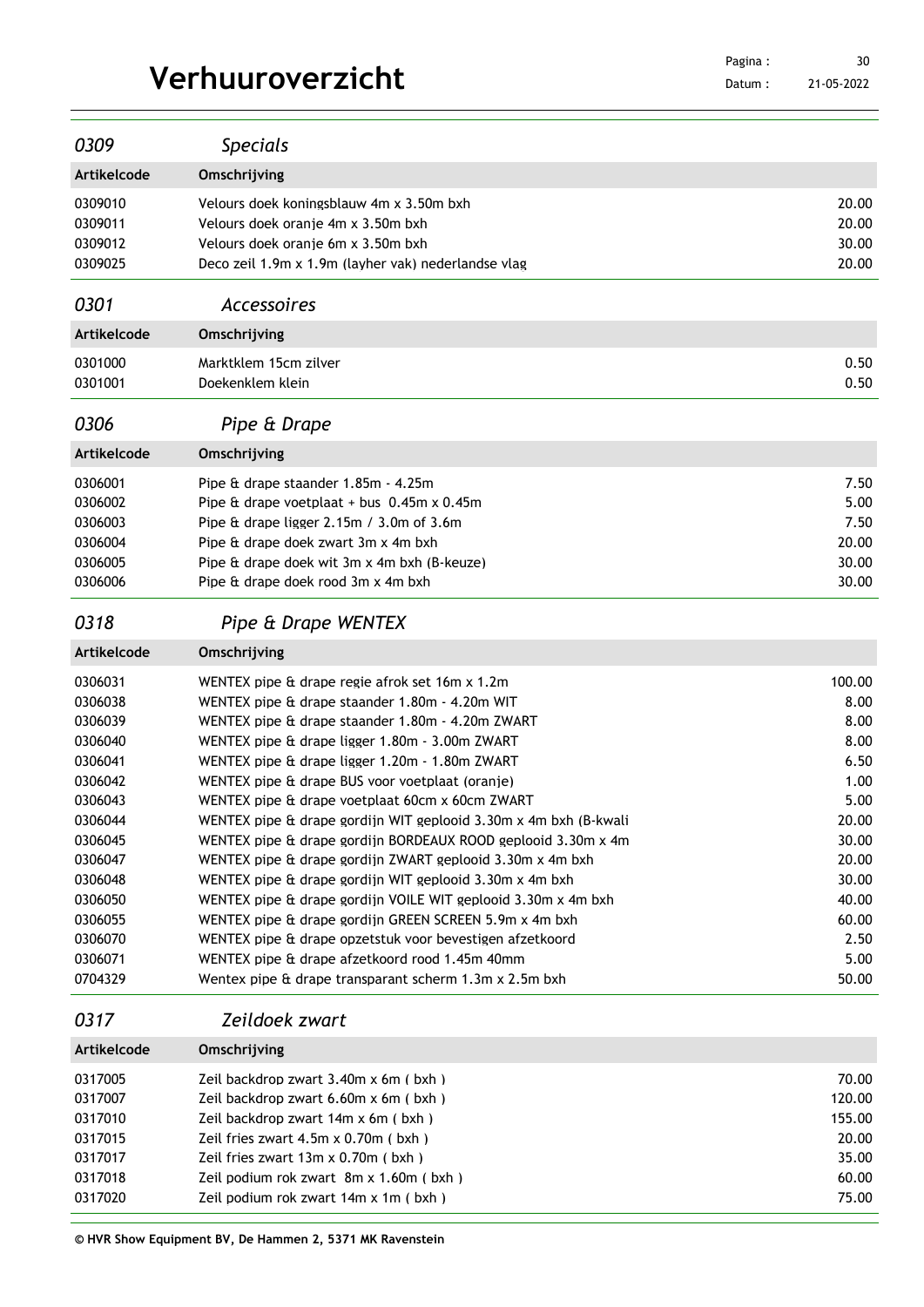**Einde van artikelhoofdgroep : Doeken**

**© HVR Show Equipment BV, De Hammen 2, 5371 MK Ravenstein**

21-05-2022 31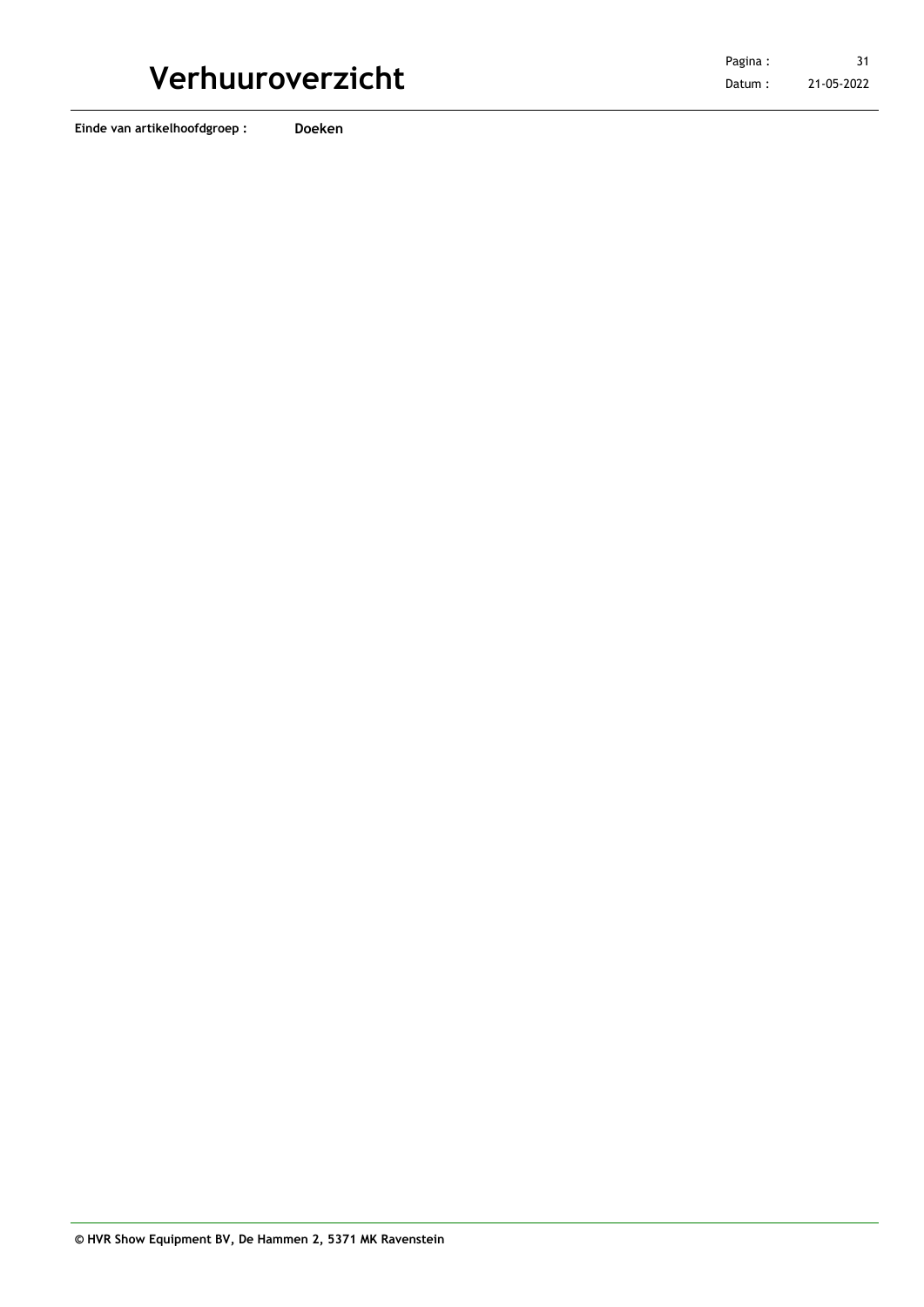## **Rigging en Trussen**

*Truss FD31 enkele buis*

| Artikelcode | Omschrijving                                          |                   |
|-------------|-------------------------------------------------------|-------------------|
| 0408999     | Eurotruss FD31 enkele buis 9 cm                       | 1.00              |
| 0409000     | Eurotruss FD31 enkele buis 10.5cm                     | 1.00              |
| 0409001     | Eurotruss FD31 enkele buis 0.25m                      | 1.00              |
| 0409003     | Eurotruss FD31 enkele buis 0.50m                      | 1.00              |
| 0409004     | Eurotruss FD31 enkele buis 0.60m                      | 1.00              |
| 0409005     | Eurotruss FD31 enkele buis 1m                         | 1.50              |
| 0409006     | Eurotruss FD31 enkele buis 1.80m                      | 2.00              |
| 0409007     | Eurotruss FD31 enkele buis 2m                         | 2.00              |
| 0409008     | Eurotruss FD31 knik arm                               | 1.50              |
| 0409009     | Eurotruss FD31 enkele buis $2m + 90^\circ$ hoek       | 2.00              |
| 0409010     | Eurotruss FD31 buis T stuk 50cm breed en 40cm hoog    | 2.00              |
| 0409011     | Eurotruss FD31 enkele buis 0.29m met 2 hoeken special | 2.00              |
| 0409392     | interruss FD31 enkele buis 1.95m exclusief spigot     | 3.00              |
| 0409395     | interruss FD31 enkele buis 3.95m exclusief spigot     | 4.00              |
| 0409500     | Eurotruss Zwart FD31 enkele buis 10,5cm (pas stuk)    | 3.00 <sub>1</sub> |

### *Truss FD32 ladder 30cm*

| Artikelcode | Omschrijving                     |       |
|-------------|----------------------------------|-------|
| 0410010     | Eurotruss FD32 ladderbeam 4.5m   | 12.00 |
| 0410011     | Eurotruss FD32 ladder 1m Zwart   |       |
| 0410014     | Eurotruss FD32 ladder 1.5m Zwart | 6.00  |
| 0410017     | Eurotruss FD32 ladder 2m Zwart   | 7.50  |
| 0410019     | Eurotruss FD32 ladder 3m Zwart   | 10.50 |
| 0410021     | Eurotruss FD32 ladderbeam 3.1m   | 9.00  |

### *Truss FD33 triangel 30x30cm*

| Artikelcode | Omschrijving                              |       |
|-------------|-------------------------------------------|-------|
| 0411000     | Eurotruss FD33 triangel 0.50m             | 2.50  |
| 0411001     | Eurotruss FD33 triangel 1m                | 3.00  |
| 0411002     | Eurotruss FD33 triangel 1.50m             | 4.50  |
| 0411003     | Eurotruss FD33 triangel 2m                | 6.00  |
| 0411004     | Eurotruss FD33 triangel 2.5m              | 7.50  |
| 0411005     | Eurotruss FD33 triangel 3m                | 9.00  |
| 0411006     | Eurotruss FD33 triangel 4m                | 12.00 |
| 0411007     | Eurotruss FD33 triangel 90° hoek          | 7.50  |
| 0411008     | Eurotruss FD33 triangel baseplate 30x30cm | 2.50  |
|             |                                           |       |

### *Truss FD34 square 30x30cm*

| Artikelcode | Omschrijving                                               |       |
|-------------|------------------------------------------------------------|-------|
| 0413046     | Boxcorner $30 \times 30 \times 30$ 90 graden hoek          | 15.00 |
| 0413047     | Boxcorner $30 \times 30 \times 30$ 3-weg hoek (90° + down) | 17.50 |
| 0413048     | Boxcorner $30 \times 30 \times 30$ T stuk                  | 17.50 |
| 0413049     | Boxcorner $30 \times 30 \times 30$ T stuk + down           | 20.00 |
| 0413050     | Boxcorner 30 x 30 x 30 Kruisstuk                           | 20.00 |
| 0413051     | Boxcorner $30 \times 30 \times 30$ Kruisstuk + Down        | 22.50 |
| 0413052     | Boxcorner 30 x 30 x 30 Kruisstuk + Up en Down              | 22.50 |
|             |                                                            |       |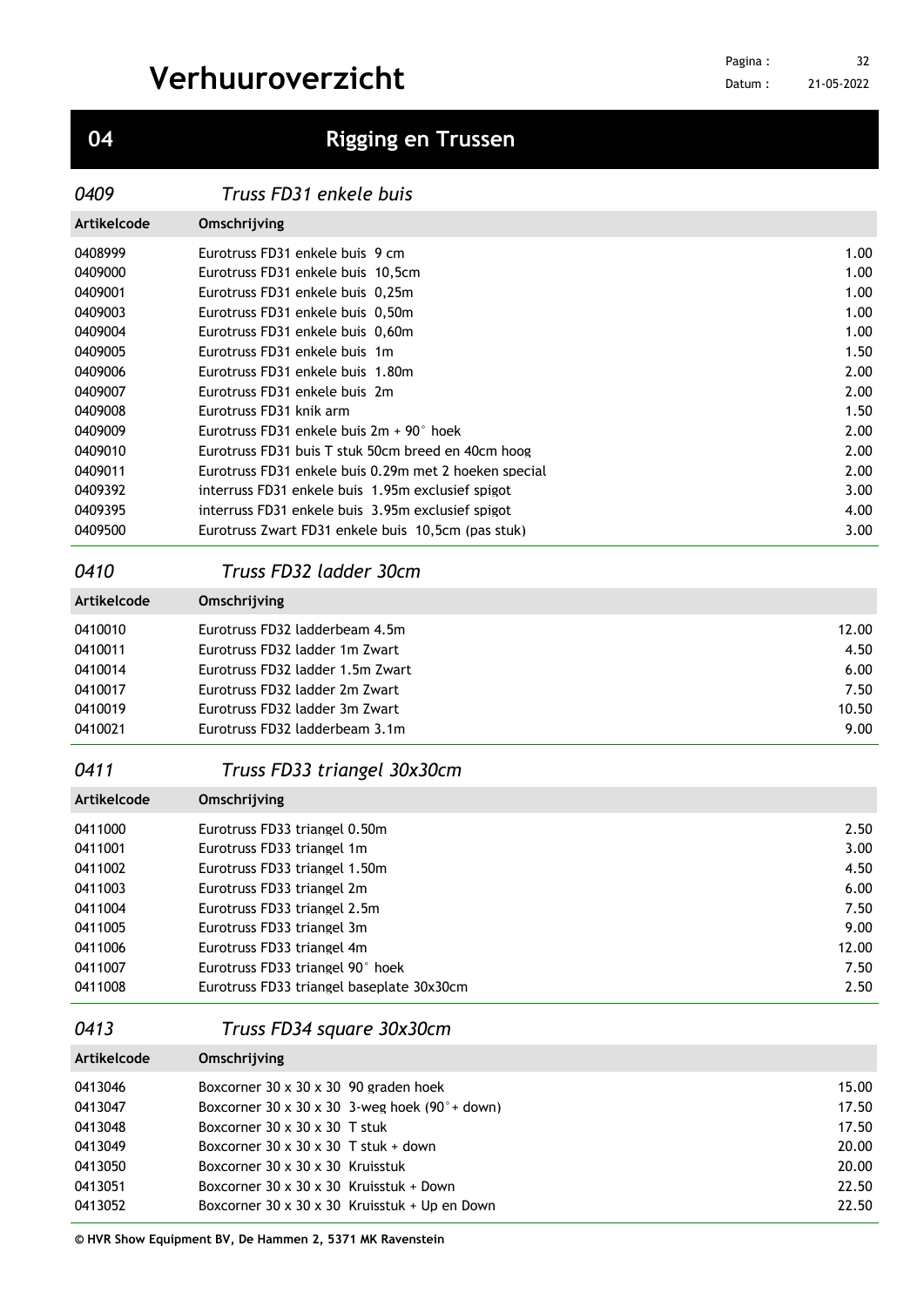| 0412998 | Eurotruss FD34 square 0.20m                                  | 6.00  |
|---------|--------------------------------------------------------------|-------|
| 0412999 | Eurotruss FD34 square 0.21m                                  | 6.00  |
| 0413000 | Eurotruss FD34 square 0.25m                                  | 5.00  |
| 0413001 | Eurotruss FD34 square 0.29m                                  | 5.00  |
| 0413002 | Eurtotruss FD34 square 0.39m                                 | 6.00  |
| 0413003 | Eurotruss FD34 square 0.5m                                   | 5.00  |
| 0413004 | Eurotruss FD34 square 0.75m                                  | 5.00  |
| 0413005 | Eurotruss FD34 square 1m                                     | 5.00  |
| 0413006 | Eurotruss FD34 square 1.25m                                  | 6.00  |
| 0413007 | Eurotruss FD34 square 1.5m                                   | 6.00  |
| 0413008 | Eurotruss FD34 square 2m                                     | 8.00  |
| 0413009 | Eurotruss FD34 square 2.5m                                   | 10.00 |
| 0413012 | Eurotruss FD34 square 3m                                     | 12.00 |
| 0413013 | Eurotruss FD34 square 4m                                     | 16.00 |
| 0413014 | Eurotruss FD34 square 90° hoek                               | 8.00  |
| 0413015 | Eurotruss FD34 square 135° hoek                              | 8.00  |
| 0413016 | Eurotruss FD34 square 3-weg hoek $(90° +$ down)              | 10.00 |
| 0413017 | Eurotruss FD34 square T stuk                                 | 10.00 |
| 0413018 | Eurotruss FD34 square T stuk + down                          | 10.00 |
| 0413019 | Eurotruss FD34 square 45° hoek                               | 8.00  |
| 0413020 | Eurotruss FD34 square kruisstuk                              | 10.00 |
| 0413021 | Eurotruss FD34 square kruisstuk + down                       | 10.00 |
| 0413022 | Eurotruss FD34 square kruisstuk Up+down 50 x 50 x 50         | 10.00 |
| 0413023 | Eurotruss FD34 square kruisstuk Up+down 50 x 50              | 10.00 |
| 0413024 | Eurotruss FD34 square swivel corner                          | 12.50 |
| 0413025 | Eurotruss FD34 square bookscorner                            | 12.50 |
| 0413030 | Eurotruss FD34 square 60° hoek                               | 8.00  |
| 0413032 | Eurotruss FD34 square 120° hoek                              | 8.00  |
| 0413033 | Eurotruss FD34 square Y stuk 3 weghoek 120°                  | 8.00  |
| 0413040 | Intertruss Boxcorner 30 x 30 x 30 (exclusief receivers)      | 10.00 |
| 0413041 | Intertruss mounting rack 10.5 cm voor Boxcorner 30 x 30 x 30 | 2.50  |
| 0413042 | Intertruss mounting rack 21 cm voor Boxcorner 30 x 30 x 30   | 2.50  |
| 0413071 | Eurotruss FD34 square 0.71m                                  | 5.00  |

### *Truss FD34 square ZWART 30x30cm*

| Artikelcode | Omschrijving                                       |       |
|-------------|----------------------------------------------------|-------|
| 0415003     | Eurotruss FD34 square 0.25m Zwart                  | 6.00  |
| 0415004     | Eurotruss FD34 square 0.29m Zwart                  | 6.00  |
| 0415005     | Eurotruss FD34 square 0.5m Zwart                   | 6.00  |
| 0415006     | Eurotruss FD34 square 0.75m Zwart                  | 6.00  |
| 0415009     | Eurotruss FD34 square 1m Zwart                     | 6.00  |
| 0415010     | Eurotruss FD34 square 1.5m Zwart                   | 8.00  |
| 0415011     | Eurotruss FD34 square 2m Zwart                     | 10.00 |
| 0415012     | Eurotruss FD34 square 2.5m Zwart                   | 12.50 |
| 0415013     | Eurotruss FD34 square 3m Zwart                     | 15.00 |
| 0415014     | Eurotruss FD34 square 4m Zwart                     | 20.00 |
| 0415015     | Eurotruss FD34 square 90° hoek Zwart               | 7.50  |
| 0415016     | Eurotruss FD34 square 3-weg hoek (90°+ down) Zwart | 12.00 |
| 0415017     | Eurotruss FD34 square 135° hoek Zwart              | 10.00 |
| 0415018     | Eurotruss FD34 square kruisstuk + down Zwart       | 12.00 |
| 0415020     | Eurotruss FD34 square kruisstuk Zwart              | 12.00 |
| 0415021     | Eurotruss FD34 square T stuk Zwart                 | 12.00 |
| 0415022     | Eurotruss FD34 square T stuk + down Zwart          | 12.00 |
| 0415023     | Eurotruss FD34 square swivel corner Zwart          | 13.50 |
| 0415024     | Eurotruss FD34 square 120° hoek Zwart              | 10.00 |
|             |                                                    |       |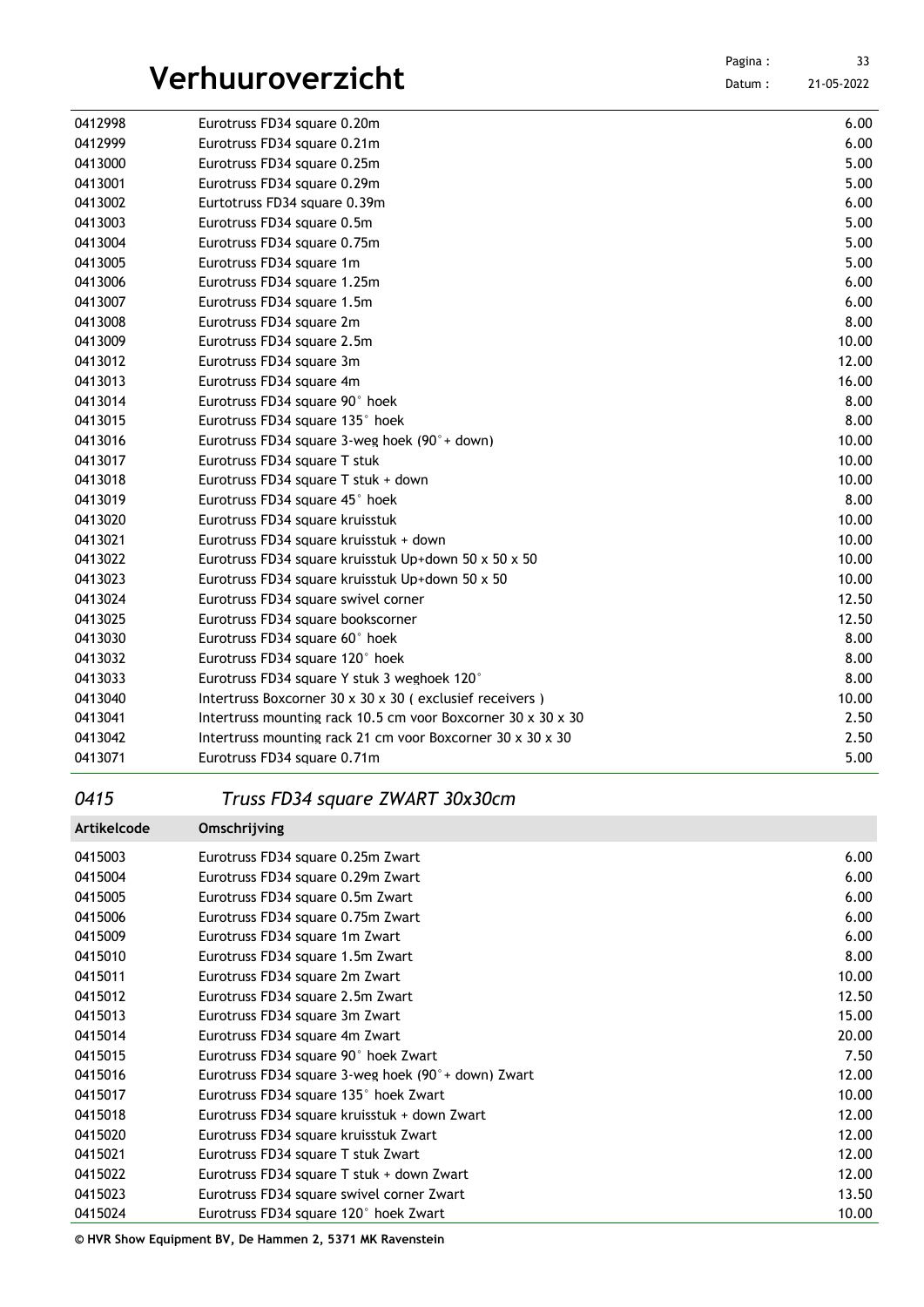| Verhuuroverzicht |                                                               |  | 34<br>21-05-2022 |
|------------------|---------------------------------------------------------------|--|------------------|
| 0415030          | Eurotruss FD34 square baseplate 30x30cm Zwart                 |  | 6.00             |
| 0419             | Truss FD34 baseplate / top plate                              |  |                  |
| Artikelcode      | Omschrijving                                                  |  |                  |
| 0419001          | Truss ROBE-BASE voor Spiider/Viva ZWART - set van 4           |  | 30.00            |
| 0419002          | Truss TOP-PLATE voor Mac 101/Aura ZWART - set van 4           |  | 20.00            |
| 0413026          | Eurotruss FD34 square baseplate 30x30cm                       |  | 5.00             |
| 0413027          | Eurotruss FD34 square top plate 30x30cm                       |  | 5.00             |
| 0413038          | Eurotruss FD34 square MAC-BASE voor mac 250                   |  | 7.50             |
| 0413039          | Eurotruss FD34 square MAC-BASE voor mac 700/viper             |  | 10.00            |
| 0413088          | Baseplate traanplaat FD34 50x50cm tby Eurotruss               |  | 10.00            |
| 0413089          | Baseplate zwart FD34 100x100cm tby Eurotruss                  |  | 10.00            |
| 0413090          | Vloerkruis zwart FD34 100x100cm tby Eurotruss                 |  | 10.00            |
| 0419023          | Rolling truss base voor FD34                                  |  | 15.00            |
| 0412             | Truss FD34 ground support                                     |  |                  |
| Artikelcode      | Omschrijving                                                  |  |                  |
| 0412000          | Eurotruss FD34 groundsupport poot + top                       |  | 55.00            |
| 0418             | Truss XD40 rechthoek zwart 30x40cm                            |  |                  |
| Artikelcode      | Omschrijving                                                  |  |                  |
| 0418007          | Eurotruss XD40 x 30cm ZWART 0.75m                             |  | 10.00            |
| 0418008          | Eurotruss XD40 x 30cm ZWART 1m                                |  | 10.00            |
| 0418009          | Eurotruss XD40 x 30cm ZWART 2m                                |  | 13.50            |
| 0418010          | Eurotruss XD40 x 30cm ZWART 3m                                |  | 17.50            |
| 0418020          | Eurotruss XD40/FD34 corner block ZWART (zonder koppelstukken) |  | 20.00            |
| 0418030          | Eurotruss FD34 mounting rack 10.5 cm zwart voor cornerblok    |  | 2.50             |
| 0418033          | Eurotruss XD mounting rack 9.5 cm zwart voor cornerblok       |  | 4.00             |
| 0421             | Truss FT50 zwart                                              |  |                  |
| Artikelcode      | Omschrijving                                                  |  |                  |
| 0421005          | Eurotruss FT50 klaptruss 2.50m zwart                          |  | 15.00            |
| 0416             | Truss P60 rechthoek zwart 67x48cm                             |  |                  |
| Artikelcode      | Omschrijving                                                  |  |                  |
| 0416001          | Protruss P60 zwart 1m                                         |  | 12.50            |
| 0416002          | Protruss P60 zwart 2m                                         |  | 25.00            |
| 0416003          | Protruss P60 zwart 3m                                         |  | 37.50            |
| 0416004          | Protruss 60R Special Boxcorner zwart                          |  | 20.00            |
| 0416021          | Protruss P60 trusspen + splitpen                              |  | 0.10             |
| 0408             | Truss cirkels                                                 |  |                  |
| Artikelcode      | Omschrijving                                                  |  |                  |
| 0408000          | Eurotruss FD31 enkele buis 1/4 deel van 2m cirkel             |  | 5.00             |
| 0408001          | Eurotruss FD31 enkele buis 1/4 deel van 2,52m cirkel          |  | 5.00             |
| 0408003          | Eurotruss FD31 enkele buis 1/4 deel van 4m cirkel             |  | 10.00            |
| 0408004          | Eurotruss FD31 enkele buis 1/8 deel van 5m cirkel             |  | 12.50            |
| 0408005          | Intertruss square 30x30 1/4 deel van 2m cirkel                |  | 15.00            |
| 0408006          | Global truss square 30x30 1/2 deel van 3m cirkel              |  | 30.00            |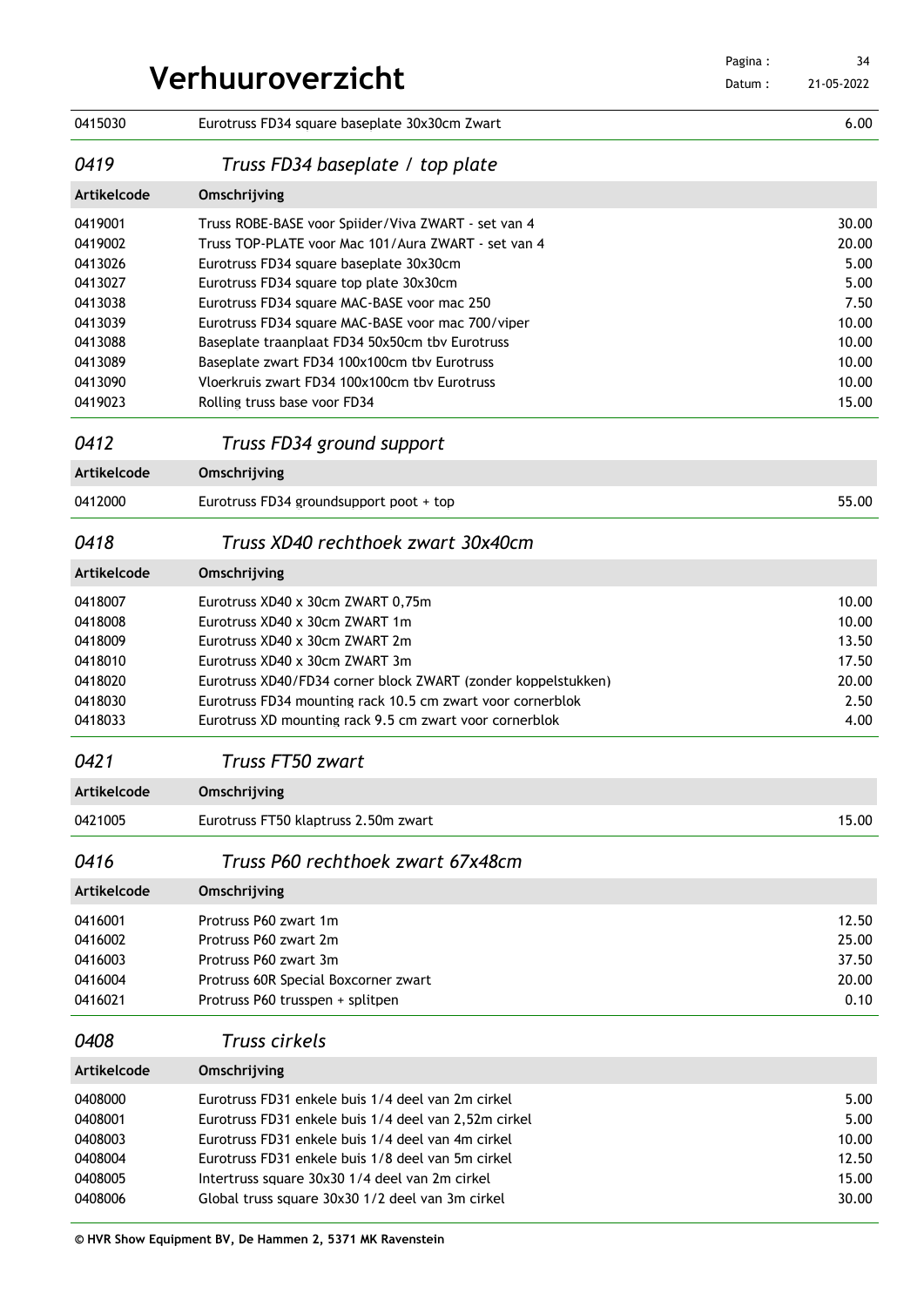| Verhuuroverzicht   |                                                                     | Pagina:<br>Datum: | 35<br>21-05-2022 |
|--------------------|---------------------------------------------------------------------|-------------------|------------------|
|                    |                                                                     |                   |                  |
| 0408007            | Eurotruss FD34 square 1/4 deel van 4m cirkel ZWART                  |                   | 25.00            |
| 0408008            | Eurotruss FD34 square 1/4 deel van 4m cirkel                        |                   | 20.00            |
| 0408009            | Eurotruss FD34 square 1/4 deel van 5m cirkel                        |                   | 30.00            |
| 0408010            | Eurotruss FD34 square 1/4 deel van 6m cirkel                        |                   | 40.00            |
| 0408012            | Eurotruss FD34 square 1/8 deel van 8m cirkel                        |                   | 22.50            |
| 0408014            | Eurotruss FD34 square 1/8 deel van 10m cirkel                       |                   | 30.00            |
| 0408040            | Global truss triangel 30x30 1/4 deel van 5m cirkel                  |                   | 22.50            |
| 0408050            | Protruss cirkel 1m enkele buis met kruis tby FD34 truss (opzetstuk) |                   | 15.00            |
| 0408051            | Protruss cirkel 1m enkele buis met kruis tby FD34 truss ZWART (opze |                   | 15.00            |
| 0402               | <b>Buizen</b>                                                       |                   |                  |
| <b>Artikelcode</b> | Omschrijving                                                        |                   |                  |
| 0402000            | Aluminium buis 0.75m                                                |                   | 0.75             |
| 0402001            | Aluminium buis 1.20m                                                |                   | 1.00             |
| 0402002            | Aluminium buis 2m                                                   |                   | 1.50             |
| 0402003            | Aluminium buis 2.50m                                                |                   | 1.75             |
| 0402004            | Aluminium buis 3m                                                   |                   | 2.00             |
| 0402006            | Aluminium buis 4m                                                   |                   | 2.50             |
| 0402008            | Aluminium buis 5.50m                                                |                   | 3.50             |
| 0402012            | Aluminium buis 1.30m met 2 x scaffclamp (schoor)                    |                   | 3.00             |
| 0402013            | Aluminium buis 1.50m                                                |                   | 1.50             |
| 0402016            | Aluminium buis 2.30m met snelkoppeling (code wit)                   |                   | 4.00             |
| 0402019            | Aluminium buis 3.87m met snelkoppeling (code geel)                  |                   | 4.00             |
| 0402020            | Aluminium buis 4.28m met snelkoppeling (code rood)                  |                   | 5.00             |
| 0402021            | Aluminium buis 4.50 m met snelkoppeling (code paars)                |                   | 5.00             |
| 0402022            | Aluminium buis 4.80 m met snelkoppeling (code zwart)                |                   | 5.00             |
| 0402023            | Aluminium buis 4.91 m met snelkoppeling (code groen)                |                   | 5.00             |
| 0402024            | Aluminium buis 5 m met snelkoppeling (code blauw)                   |                   | 5.00             |
| 0402050            | Aluminium buis zwart 0.75m                                          |                   | 1.00             |
| 0402051            | Aluminium buis zwart 1m                                             |                   | 2.00             |
| 0402052            | Aluminium buis zwart 1.5m                                           | 2.00              |                  |
| 0402053            | Aluminium buis zwart 2m                                             | 4.00              |                  |
| 0402054            | Aluminium buis zwart 2.5m                                           | 4.00              |                  |
| 0402055            | Aluminium buis zwart 4.5m                                           |                   | 6.00             |
| 0402059            | Alluminium buis koppelstuk zwart                                    |                   | 5.00             |
| 0402060            | Stalen buis 2m - zwart                                              |                   | 2.00             |
| 0405               | <b>Statieven</b>                                                    |                   |                  |
| Artikelcode        | Omschrijving                                                        |                   |                  |
| 0405001            | Manfrotto/Doughty lichtstatief 30kg 3.8m chroom                     |                   | 10.00            |

| 0405001 | Manfrotto/Doughty lichtstatief 30kg 3.8m chroom     |       |  |  |
|---------|-----------------------------------------------------|-------|--|--|
| 0405002 | Manfrotto/Doughty/Kupo lichtstatief 30kg 3.8m zwart | 10.00 |  |  |
| 0405009 | VMB lichtstatief TE-064 100kg 5.3m                  | 15.00 |  |  |
| 0405010 | VMB lichtstatief TE-074 200kg 5.3m                  | 20.00 |  |  |
| 0405011 | VMB lichtstatief TE-076 200kg 6.5m                  |       |  |  |
| 0405013 | Alp theaterlift TL-750-C 300kg 7.5m (2m laadhoogte) |       |  |  |
| 0405014 | Alp theaterlift TL-750-F 300kg 7.5m                 |       |  |  |
| 0405020 | Truss adapter voor manfrotto/TE064 statieven        | 1.50  |  |  |
| 0405021 | Truss adapter voor TE-074 statief                   | 2.50  |  |  |
| 0405022 | Truss adapter voor TE-076 statief                   | 2.50  |  |  |
|         |                                                     |       |  |  |

| 0407        | <b>Handtakels</b> |       |
|-------------|-------------------|-------|
| Artikelcode | Omschrijving      |       |
| 0407010     | Handtakel 1T 9m   | 12.50 |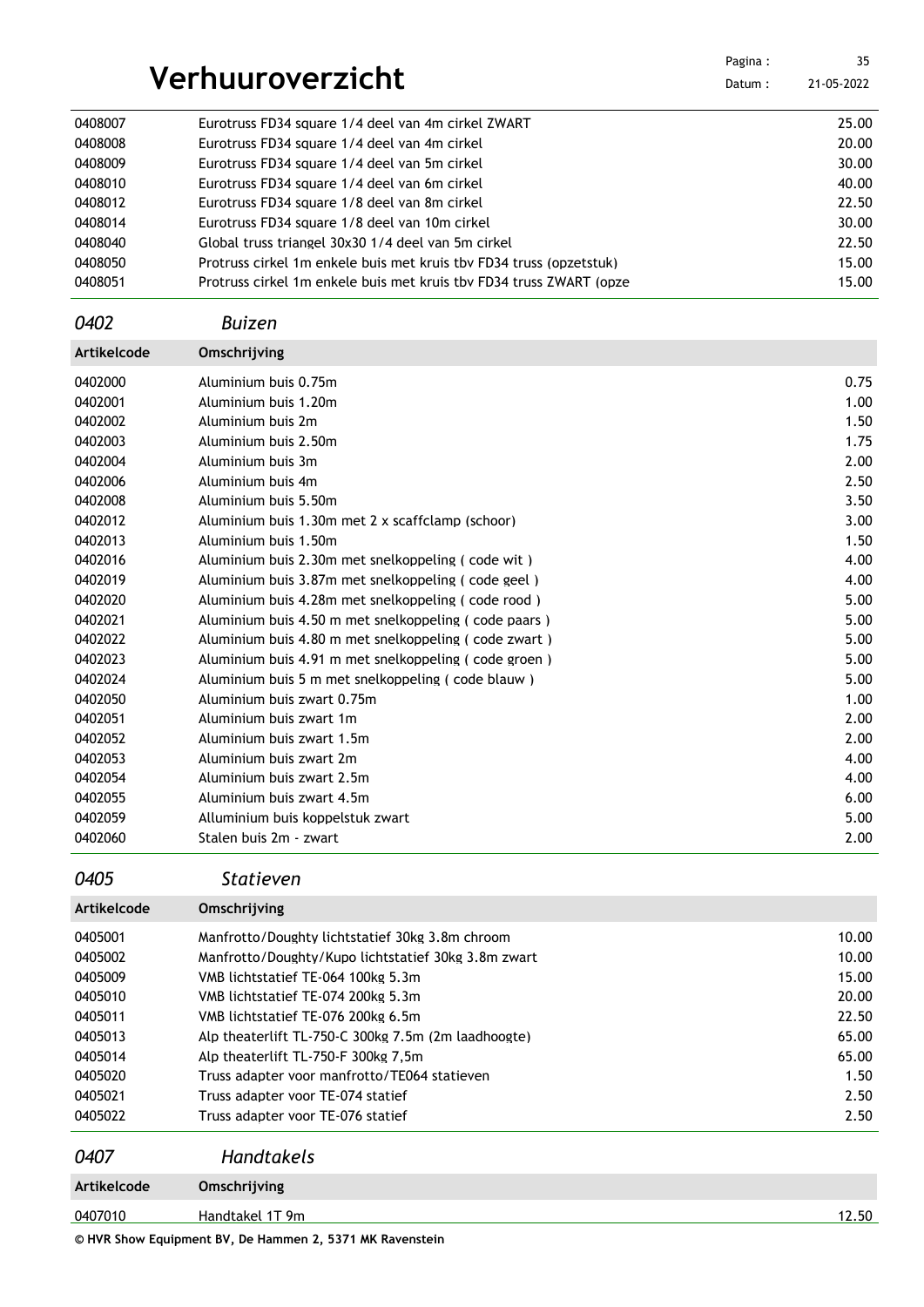|                  | Pagina: |
|------------------|---------|
| Verhuuroverzicht | Datum:  |

| 0407012     | Handtakel 1T 11m                                                   | 12.50         |
|-------------|--------------------------------------------------------------------|---------------|
| 0404        | Motortakels met stuurspanning                                      |               |
| Artikelcode | Omschrijving                                                       |               |
| 0404010     | Motorsturing 4 kanaals (voor rood/geel breakouts)                  | 10.00         |
| 0404011     | Motorsturing 12 kanaals (voor rood/geel breakouts)                 | 25.00         |
| 0407002     | CM F Lodestar motortakel 0,5T 4m/pm 16m                            | 40.00         |
| 0407003     | CM L Lodestar motortakel 1T 4m/pm 16m                              | 50.00         |
| 0404003     | Motorkabel CEE 4p rood / 3p geel 1,5m                              | 1.00          |
| 0404004     | Motorkabel CEE 4p rood / 3p geel 5m                                | 1.50          |
| 0404005     | Motorkabel CEE 4p rood / 3p geel 10m                               | 2.00          |
| 0404006     | Motorkabel CEE 4p rood / 3p geel 15m                               | 2.75          |
| 0404007     | Motorkabel CEE 4p rood / 3p geel 20m                               | 3.50          |
| 0404009     | Motor breakout H16> 4x CEE 4p rood / 3p geel                       | 6.00          |
| 0404012     | Motorsturing 1 kanaal pickel (met gele CEE voor motor met stuurspa | 2.00          |
| 0404014     | Krachtverloop 32A > 16A 4p. rood (voor rood/geel systeem)          | 3.00          |
| 0404020     | Motor Harting multikabel 16 polig GRIJS 15m                        | 2.50          |
| 0404021     | Motor Harting multikabel 16 polig GRIJS 25m                        | 3.50          |
| 0417        | Motortakels direct gestuurd                                        |               |
| Artikelcode | Omschrijving                                                       |               |
| 0404047     | Motorsturing 8 kanaals (4x CEE 4p rood + 2x H16uit) DG             | 15.00         |
| 0404049     | Motorsturing 24 kanaals (12x CEE 4p rood + 6x H16 uit)             | 60.00         |
| 0407011     | CM L Lodestar motortakel 1T 4m/pm 20m (direct gestuurd)            | 50.00         |
| 0407015     | CM RR Lodestar motortakel 2T 4m/pm 24m (direct gestuurd)           | 75.00         |
| 0404040     | Motorkabel CEE 4p zwart 1.5m                                       | 0.50          |
| 0404041     | Motorkabel CEE 4p zwart 5m                                         | 0.75          |
|             |                                                                    | $\sim$ $\sim$ |

| 0404041 | Motorkabel CEE 4p zwart 5m                                              | 0.75 |
|---------|-------------------------------------------------------------------------|------|
| 0404042 | Motorkabel CEE 4p zwart 10m                                             | 1.00 |
| 0404043 | Motorkabel CEE 4p zwart 15m                                             | 1.50 |
| 0404044 | Motorkabel CEE 4p zwart 20m                                             | 2.00 |
| 0404046 | Motor breakout H16> 4x CEE rood 4p                                      | 5.00 |
| 0404051 | Motorsturing 1 kanaal ( $1x$ CEE 5p rood + $1x$ CEE 4p rood contra ) DG | 2.50 |
|         |                                                                         |      |

## *Steels / Spansets (WLL) 1T*

| Artikelcode | Omschrijving                                                        |      |
|-------------|---------------------------------------------------------------------|------|
| 0401012     | Harpsluiting 0.33T                                                  | 0.50 |
| 0406007     | Harpsluiting 2T                                                     | 0.50 |
| 0406008     | Harpsluiting 3.25T                                                  | 1.00 |
| 0406009     | Steel 1T 10mm 1m                                                    | 1.00 |
| 0406010     | Steel 1T 10mm 1.25m                                                 | 1.00 |
| 0406011     | Steel 1T 10mm 2m                                                    | 1.50 |
| 0406012     | Steel 1T 10mm 3m                                                    | 2.00 |
| 0406013     | Steel 1T 10mm 4m                                                    | 2.00 |
| 0406014     | Steel 1T 10mm 6m                                                    | 2.50 |
| 0406015     | Steel 1T 10mm 10m                                                   | 3.00 |
| 0406018     | Harpsluiting 3.25T ZWART met safety moer en splitpen (niet voor bui | 1.00 |
| 0406020     | Basket (chain sling) 1T 1,7m                                        | 2.00 |
| 0406021     | Basket (chain sling) 1T 1,5m                                        | 2.00 |
| 0406022     | Steel 1T 10mm 0.5m                                                  | 1.00 |
| 0406032     | Steel 1T 10mm 3m ZWART geen sleeve                                  | 2.00 |
| 0406039     | Steel 100kg 3mm zwart pvc 1.5m                                      | 0.15 |
| 0406041     | Steel 100kg 3mm zwart pvc 3m                                        | 0.30 |
| 0406042     | Steel 100kg 3mm zwart pvc 4m                                        | 0.40 |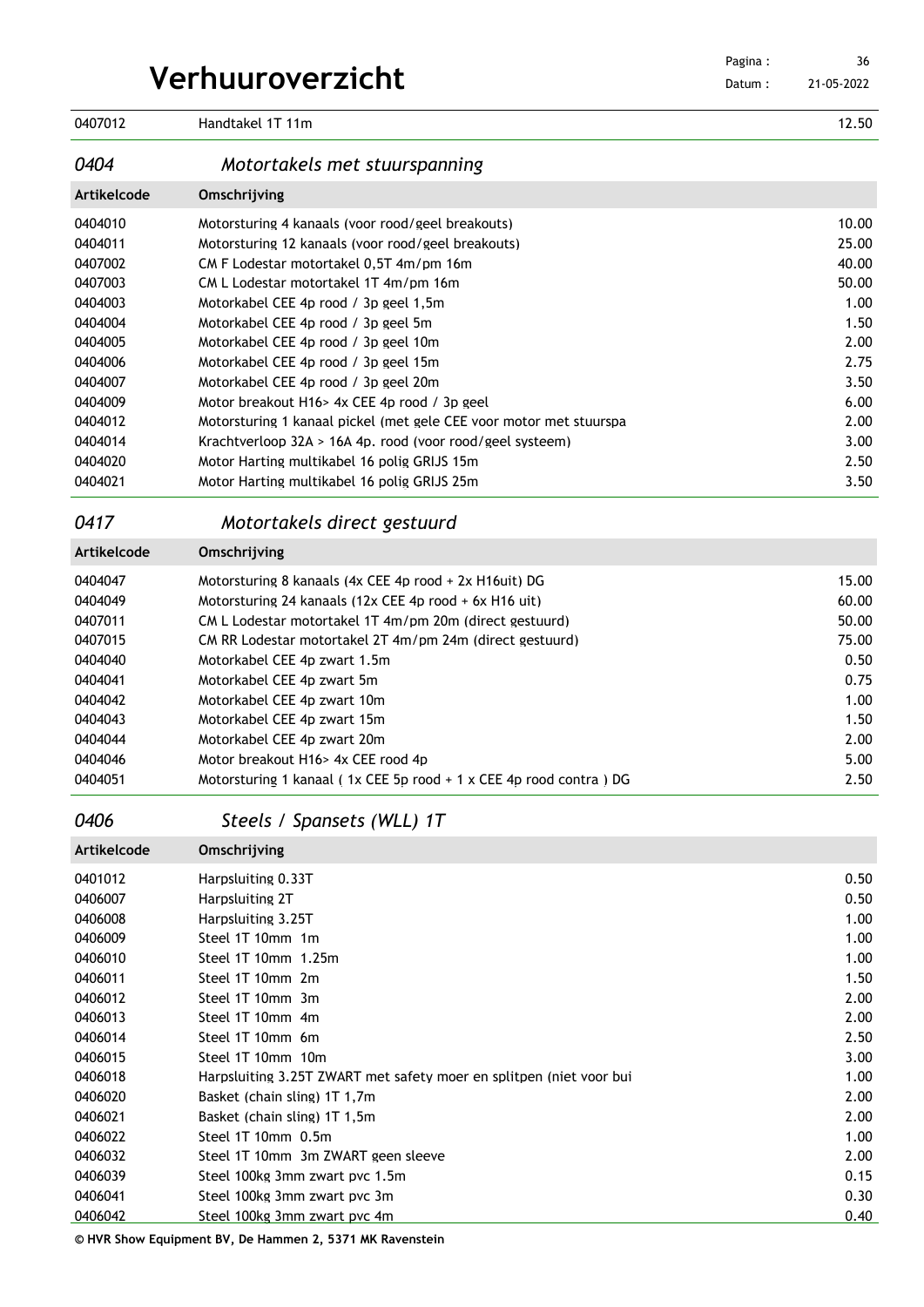|                    |                                                                     | Pagina: | 37           |
|--------------------|---------------------------------------------------------------------|---------|--------------|
|                    | Verhuuroverzicht                                                    | Datum:  | 21-05-2022   |
| 0406043            | Steel 100kg 3mm zwart pvc 6m                                        |         | 0.60         |
| 0406060            | Steel met carabiijn haak zwart 0,75m                                |         | 0.25         |
| 0406071            | Reutlinger 66SV II zwart met scafclamp tby 6mm staalkabel           |         | 8.50         |
| 0406072            | Staalkabel zwart 6mm 6m met oog tby reutlinger                      |         | 2.50         |
| 0406100            | Karabijnhaak ovaal met schroefsluiting 54mm lang 4mm dik            |         | 0.50         |
|                    |                                                                     |         |              |
| 0420               | Steels / spansets (WLL) 2T                                          |         |              |
| Artikelcode        | Omschrijving                                                        |         |              |
| 0406016            | Steelflex 2T zwart 1m                                               |         | 1.50         |
| 0406017            | Steelflex 2T zwart 1.5m                                             |         | 1.50         |
| 0406019            | Steelflex 2T zwart 2m                                               |         | 1.75         |
| 0406025            | Steel 2T 14mm 0.75m                                                 |         | 1.00         |
| 0406027            | Steel 2T 14mm 1.5m                                                  |         | 2.00         |
| 0406035            | <b>Harp 4.75T</b>                                                   |         | 1.00         |
| 0401               | <b>Accessoires</b>                                                  |         |              |
| Artikelcode        | Omschrijving                                                        |         |              |
| 0401069            | Trusspennen koffer FD 50x + hamers                                  |         | 3.00         |
| 0407043            | Rigging kit - 4x meetband / 1x puntlaser                            |         | 35.00        |
| 0401003            | Beam Clamp 75 - 220mm 1T                                            |         | 11.50        |
| 0401004            | Beam Clamp 80 - 320mm 3T                                            |         | 11.50        |
| 0401006            | Chainclutch 2T 2m                                                   |         | 4.00         |
| 0401007            | Roundsling 1T paars 1m                                              |         | 1.00         |
| 0401008            | Roundsling 1T groen 1.5m                                            |         | 1.00         |
| 0401009            | Topring 2.5T                                                        |         | 4.00         |
| 0401013            | Jute zak 50cmx85cm 25kg (burlap)                                    |         | 0.25         |
| 0401016            | Scaffclamp met oog                                                  |         | 1.00         |
| 0401017            | Scaffclamp dubbel                                                   |         | 1.50         |
| 0401019            | Scaffclamp met oog ZWART                                            |         | 1.00         |
| 0401021            | Tent clamp 150KG met oog voor ALU Tent                              |         | 5.00         |
| 0401022            | Scaffclamp dubbel zwart (max 200 kg)                                |         | 1.50         |
| 0401024            | Tent clamp 150KG met scafclamp voor ALU Tent                        |         | 5.00         |
| 0401028            | Truss outrigger 50cm met scaffklem Zwart                            |         | 2.00         |
| 0401029            | Truss outrigger 50cm met scaffklem                                  |         | 1.50         |
| 0401035            | Trussdolly met spanband                                             |         | 0.00         |
| 0401042            | Ladder voor robe150 2.55x0.4 (6 liggers)                            |         | 15.00        |
| 0401045            | Ladder tbv 4 x mac 250-700 H.opening=68cm                           |         | 20.00        |
| 0401046            | Stack poot met wielen voor mac ladder (mac 250-700)                 |         | 5.00         |
| 0401047            | The Light Source MTBC4, Tent Beam Clamp 4" Mill                     |         | 25.00        |
| 0406050<br>0406051 | Steel 0,5m (safety)<br>Steel 0,70m (safety)                         |         | 0.05<br>0.05 |
| 0406052            | Steel 0.5m met borgring gecertificeerd 80kg (safety)                |         | 0.15         |
| 0406053            | Steel 1,50m (safety)                                                |         | 0.75         |
| 0406054            | Steel 2,50m (safety)                                                |         | 1.00         |
| 0407038            | Truss rigging mount met oog in het midden en 2x scaf clamp voor FD  |         | 2.50         |
| 0407041            | Bandlus sling 0.5T zwart 1.2m met ovale carabijnhaak + schroefsluit |         | 0.50         |
| 0407042            | Truss kabelhaak zwart                                               |         | 2.50         |
| 0407044            | VT boombeugel                                                       |         | 4.00         |
| 0403               | Hoogwerkers                                                         |         |              |
| Artikelcode        | Omschrijving                                                        |         |              |
| 0403000            | Hoogwerker Alp Lift vloerhoogte 9m werkhoogte 11m                   |         | 175.00       |

Hoogwerker Alp Lift vloerhoogte 7m werkhoogte 9m 150.00

**© HVR Show Equipment BV, De Hammen 2, 5371 MK Ravenstein**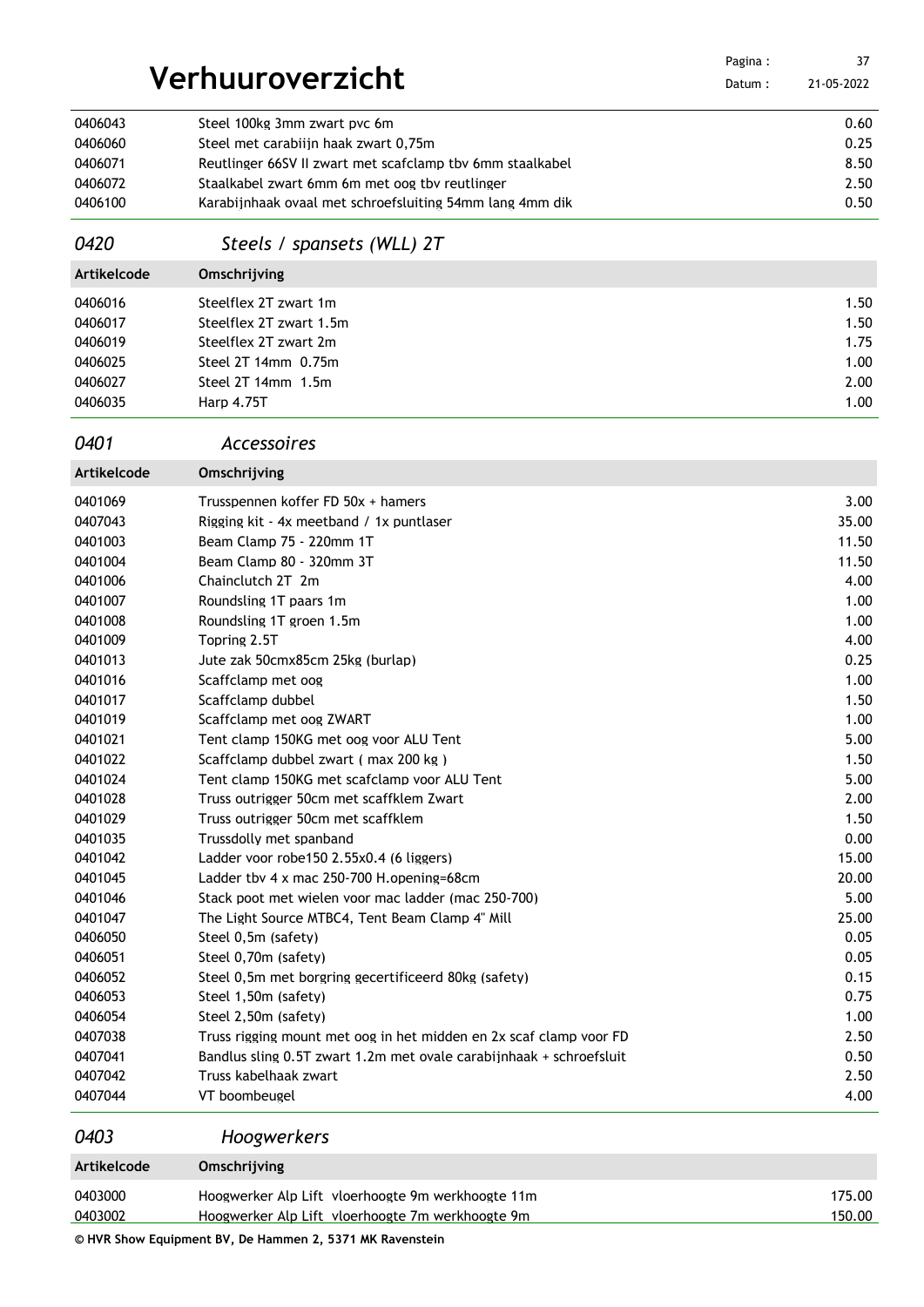**Einde van artikelhoofdgroep : Rigging en Trussen**

**Verhuuroverzicht** Pagina : 21-05-2022 38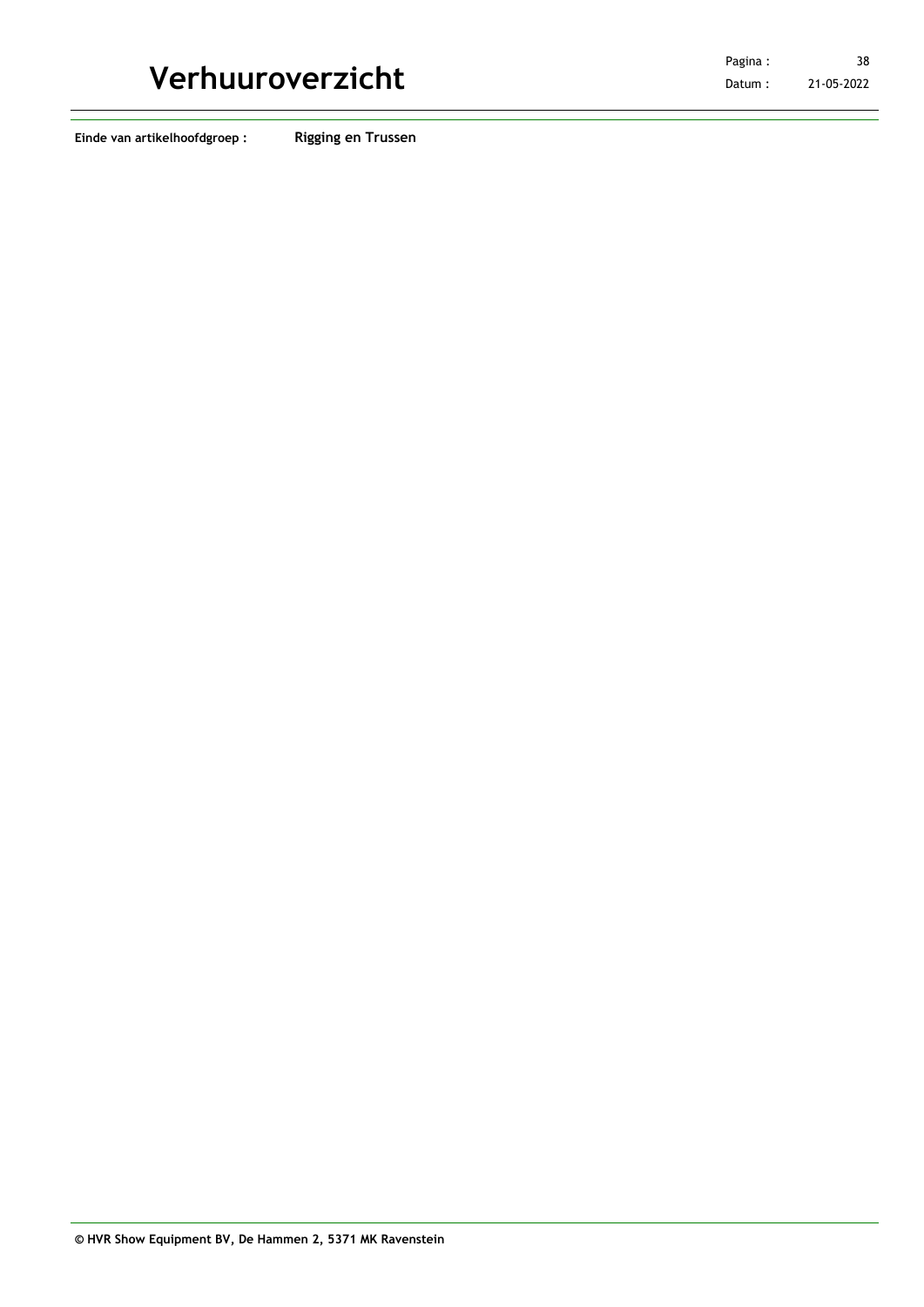**Podium**

### *Podium elementen*

| Artikelcode | Omschrijving                                                     |        |
|-------------|------------------------------------------------------------------|--------|
| 060530      | Rond podium 3m (excl. poten)                                     | 180.00 |
| 0605004     | Kleu PD200i podiumdeel met antisliplaag 2m x 1m excl. poot       | 12.50  |
| 0605005     | Kleu PD200i podiumdeel met antisliplaag 1m x 1m excl. poot       | 12.50  |
| 0605006     | Kleu PD200i podiumdeel met antisliplaag 1m x 0.5m excl. poot     | 10.00  |
| 0605007     | Kleu PD200i podiumdeel met antisliplaag 2m x 0.5m excl. poot     | 12.50  |
| 0605008     | Kleu PD200i podiumdeel met antisliplaag 1m x 1m x 1.4m driekhoek | 20.00  |
| 0605010     | Kleu roosterdeel 1m x 1m excl. poot                              | 15.00  |
| 0605031     | Kleu podiumdeel kwart rond tby podium 3m (Deel A)                | 30.00  |
| 0605032     | Kleu podiumdeel middenstuk rond tbv podium 3m (Deel B)           | 30.00  |
| 0605033     | Kleu podiumdeel kwart rond tby podium 3m (Deel C)                | 30.00  |

### *Podium poten*

| <b>Artikelcode</b> | Omschrijving       |      |
|--------------------|--------------------|------|
| 0607020            | Podium poot 20 cm  | 0.25 |
| 0607030            | Podium poot 30 cm  | 0.25 |
| 0607040            | Podium poot 40 cm  | 0.25 |
| 0607060            | Podium poot 60 cm  | 0.25 |
| 0607070            | Podium poot 70 cm  | 0.25 |
| 0607080            | Podium poot 80 cm  | 0.25 |
| 0607090            | Podium poot 90cm   | 0.25 |
| 0607100            | Podium poot 100 cm | 0.25 |
| 0607120            | Podium poot 120 cm | 0.35 |
| 0607150            | Podium poot 150 cm | 0.50 |

### *Podium koppelmateriaal*

| Artikelcode | Omschrijving                         |      |
|-------------|--------------------------------------|------|
| 0606000     | Podium verbindingsklem staal         | 0.50 |
| 0606003     | Podium poot verbindingsklem 2-voudig | 0.50 |
| 0606004     | Podium poot verbindingsklem 4-voudig | 1.00 |

### *Podium afrokdoek (met klitteband)*

| Artikelcode | Omschrijving                                 |       |
|-------------|----------------------------------------------|-------|
| 0604011     | WENTEX podium afrokdoek 6m x 0.20m hoog      | 7.50  |
| 0604012     | WENTEX podium afrokdoek 10m x 0.20m hoog     | 14.00 |
| 0604013     | WENTEX podium afrokdoek 6m x 0.40m hoog      | 7.50  |
| 0604014     | WENTEX podium afrokdoek 10m x 0.40m hoog     | 14.00 |
| 0604015     | WENTEX podium afrokdoek 6m x 0.60m hoog      | 7.50  |
| 0604016     | WENTEX podium afrokdoek 10m x 0.60m hoog     | 14.00 |
| 0604017     | WENTEX podium afrokdoek 6m x 0.80m hoog      | 7.50  |
| 0604018     | WENTEX podium afrokdoek 10m x 0.80m hoog     | 14.00 |
| 0604019     | WENTEX podium afrokdoek<br>6m x 1m hoog      | 7.50  |
| 0604022     | WENTEX podium afrokdoek 10m x 1m hoog        | 14.00 |
| 0604053     | WENTEX podium afrokdoek WIT 6m x 0.40m hoog  | 10.00 |
| 0604054     | WENTEX podium afrokdoek WIT 10m x 0.40m hoog | 18.00 |
| 0604055     | WENTEX podium afrokdoek WIT 6m x 0.60m hoog  | 10.00 |
| 0604056     | WENTEX podium afrokdoek WIT 10m x 0.60m hoog | 18.00 |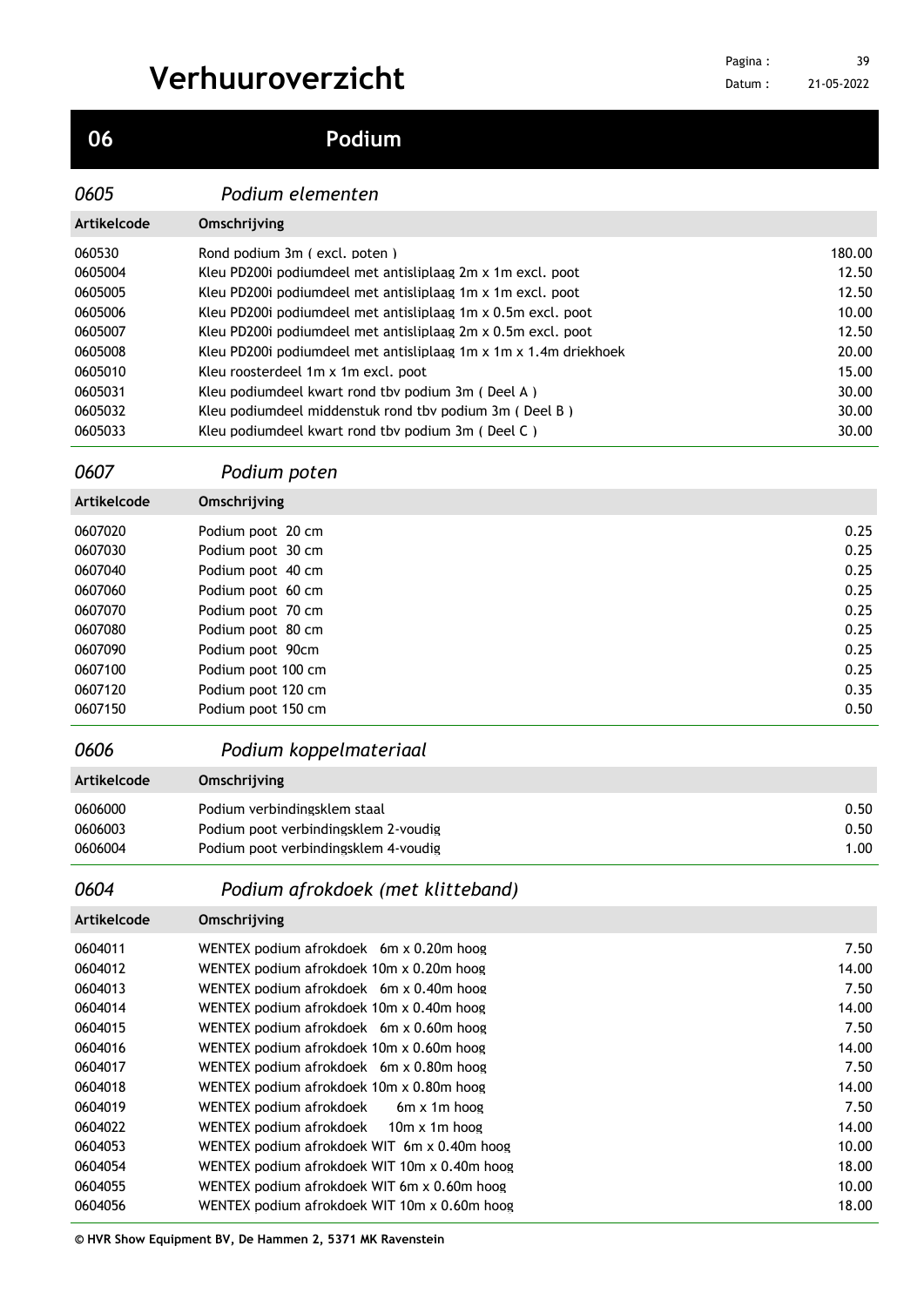|             | Verhuuroverzicht                                             |        |            |
|-------------|--------------------------------------------------------------|--------|------------|
|             |                                                              | Datum: | 21-05-2022 |
| 0604060     | ZIE VERKOOP VOOR AFROKDOEK NIEUW OP ROL 1.3M HOOG            |        | 0.00       |
| 0610        | Podium trap/railing                                          |        |            |
| Artikelcode | Omschrijving                                                 |        |            |
| 0610001     | Podium railing 1m                                            |        | 5.00       |
| 0610002     | Podium railing 2m                                            |        | 7.50       |
| 0610003     | Podium railing voor trap 1m of 1.2m                          |        | 10.00      |
| 0610004     | Podium railing koppelstuk                                    |        | 0.50       |
| 0610009     | Podium trapdeel 20cm                                         |        | 5.00       |
| 0610010     | Podium koppeling voor trapdeel of railing                    |        | 0.25       |
| 0610020     | Podium trap 2m met railing                                   |        | 75.00      |
| 0609        | Podium tapijt/vinyl                                          |        |            |
| Artikelcode | Omschrijving                                                 |        |            |
| 0609002     | Balletvinyl zwart per strekkende meter (2m breed)(gebruikt!) |        | 9.00       |
| 0609003     | Tapijttegel 0,5m x 0,5m antraciet                            |        | 0.50       |
| 0609004     | Tapijttegel 0,5m x 0,5m rood                                 |        | 0.75       |
| 0609005     | Tapijttegel 1m x 1m antraciet                                |        | 2.00       |
| 0614        | <b>Rolling risers</b>                                        |        |            |
| Artikelcode | Omschrijving                                                 |        |            |
| 0614001     | Rolling riser 2m x 2m x 0.2m                                 |        | 55.00      |
| 0614002     | Rolling riser 2m x 2m x 0.4m                                 |        | 55.00      |
| 0614003     | Rolling riser 2m x 2m x 0.6m                                 |        | 55.00      |
| 0614004     | Rolling riser 2m x 3m x 0.2m                                 |        | 70.00      |
| 0614005     | Rolling riser 2m x 3m x 0.4m                                 |        | 70.00      |
| 0714006     | Rolling riser 2m x 3m x 0.6m                                 |        | 70.00      |
| 0714007     | OOK ANDERE MATEN MOGENLIJK, BEL VOOR MEER INFO!              |        | 0.00       |
| 0611        | Verlichte dansvloer                                          |        |            |
| Artikelcode | Omschrijving                                                 |        |            |
| 0611021     | BEL VOOR SCHERPE PRIJZEN INCL. OP/AFBOUW EN TRANSPORT        |        | 0.00       |
| 0612        | Mobiel podium                                                |        |            |
| Artikelcode | Omschrijving                                                 |        |            |
|             |                                                              |        | 1,200.00   |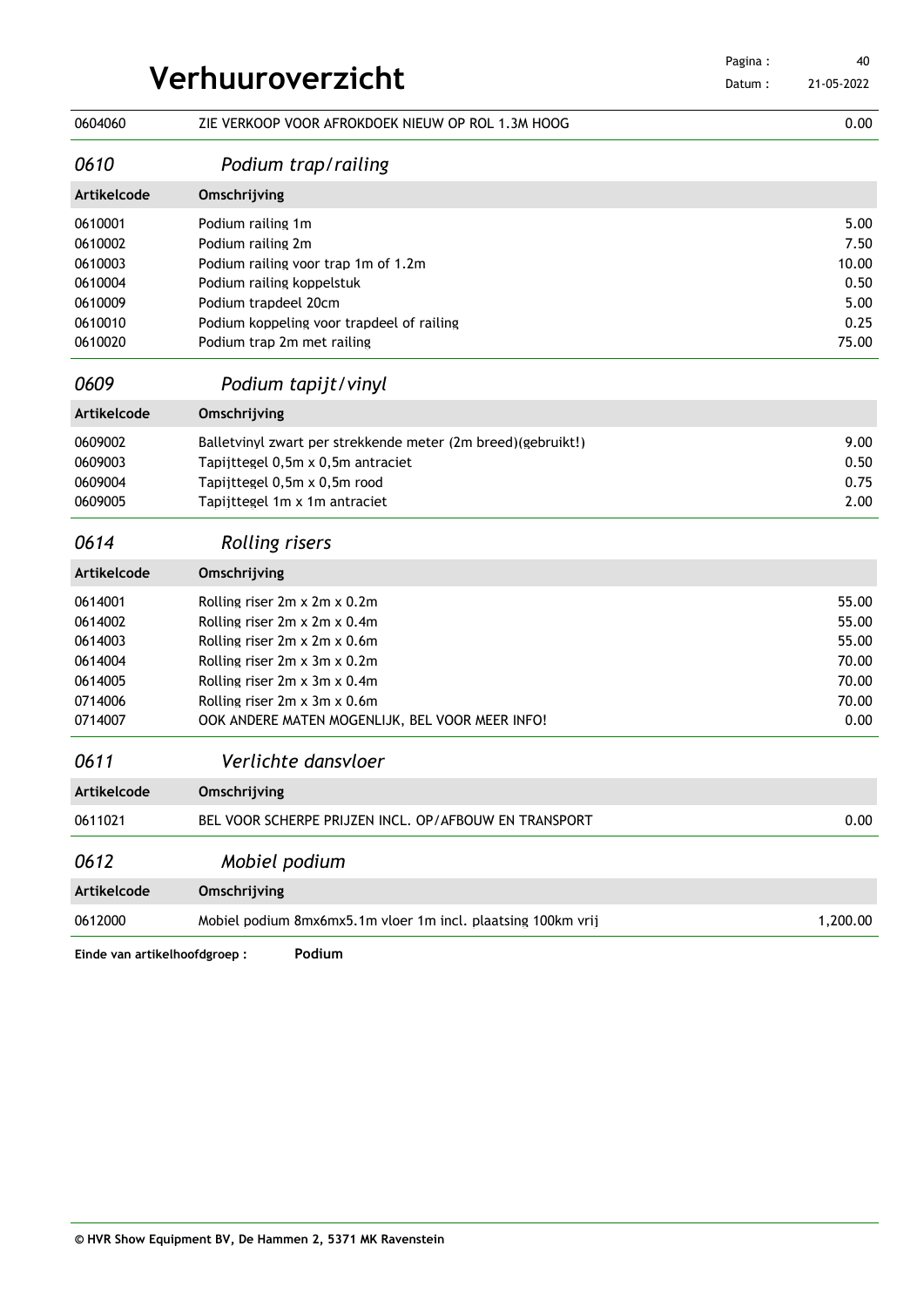| 0718        | Special FX                                                        |        |
|-------------|-------------------------------------------------------------------|--------|
| Artikelcode | Omschrijving                                                      |        |
| 0718021     | MagicFX Confettipistool                                           | 35.00  |
| 0718043     | MagicFX Effectivator 1 (enkele powershot bediening)               | 10.00  |
| 0718000     | MagicFX Flash Drop - set van 10                                   | 100.00 |
| 0718011     | Powershot set 4 stuks + draadloze afstandsbediening               | 80.00  |
| 0718012     | Powershot set 4 stuks + DMX switchpack                            | 80.00  |
| 0219208     | CLF EF Smoke (jet) met RGB led, 2.5L vloejstof                    | 75.00  |
| 0718016     | MagicFX Shot Base DMX (4x powershot op 1 base)                    | 80.00  |
| 0718030     | Showyen Sparkular PRO ip55 fontein effect 1-7m hoog excl.poeder ( | 125.00 |
| 0718031     | Showyen Sparkular indoor fontein effect 1-6m hoog excl.poeder (DM | 100.00 |

**Einde van artikelhoofdgroep : Special FX**

## **Special FX**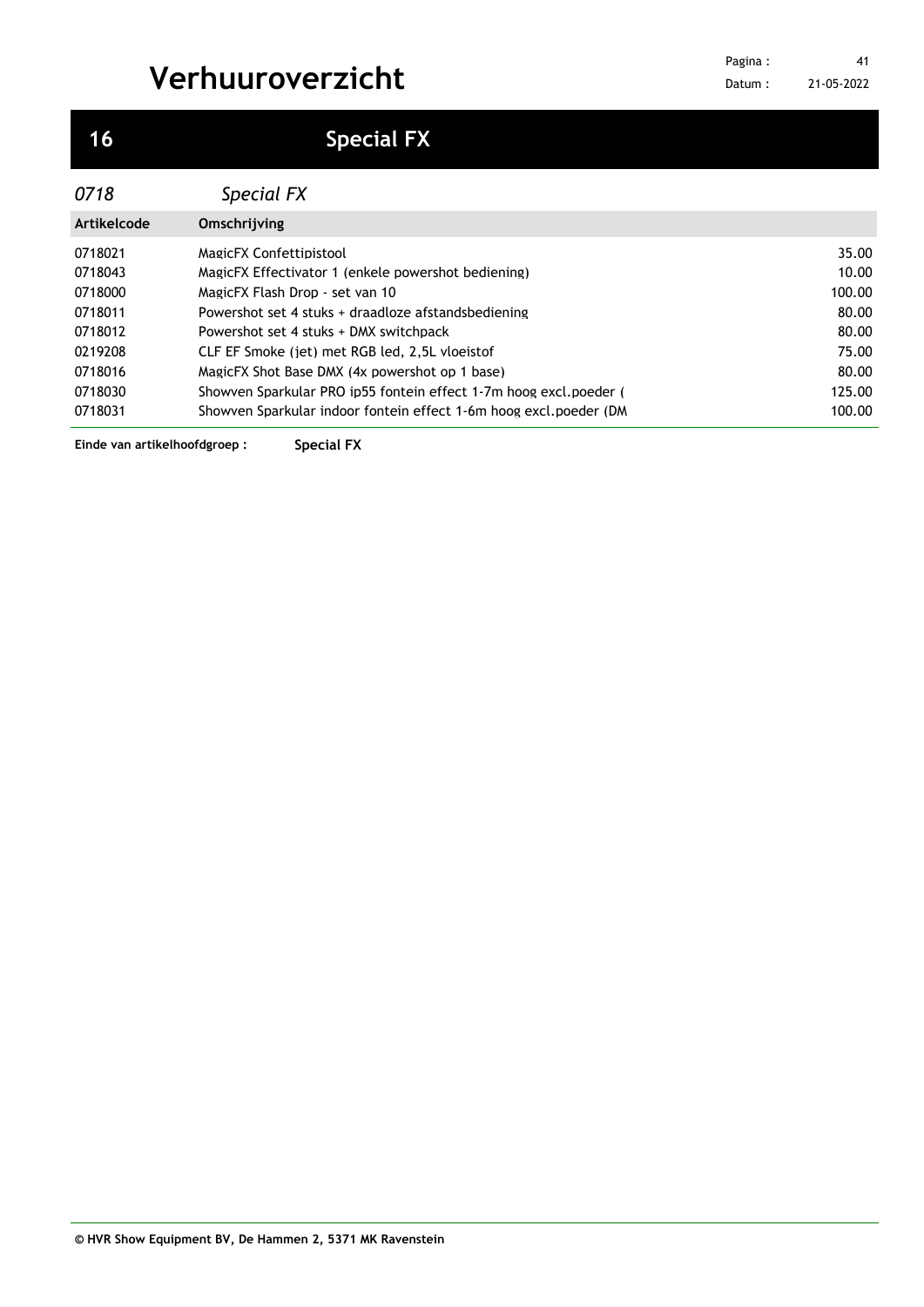| 07                                                             | <b>Diversen</b>                                                                                                                                                                                                |                                                     |
|----------------------------------------------------------------|----------------------------------------------------------------------------------------------------------------------------------------------------------------------------------------------------------------|-----------------------------------------------------|
| 0719                                                           | Trappen/Ladders/Ramps                                                                                                                                                                                          |                                                     |
| Artikelcode                                                    | Omschrijving                                                                                                                                                                                                   |                                                     |
| 0403001<br>0719002<br>0719005<br>0719008                       | Rolsteiger met leun beveiliging<br>Ladder 3 delig van 10 sporten<br>Trap 6 sporten<br>Trap 11 sporten                                                                                                          | 25.00<br>10.00<br>5.00<br>7.50                      |
| 0712                                                           | Luchtkussens en accessoires                                                                                                                                                                                    |                                                     |
| Artikelcode                                                    | Omschrijving                                                                                                                                                                                                   |                                                     |
| 0712002<br>0712003<br>0712005<br>0712006                       | Luchtkussen Aladdin 4m x 5m x 4.5m (B-keuze)<br>Luchtkussen Jungle Look 3.2m x 4.2m x 2m (B-keuze)<br>Opblaasbare Sara Tiroler Heidi<br>Opblaasbare Abraham Tiroler Peter                                      | 75.00<br>50.00<br>50.00<br>50.00                    |
| 0716                                                           | Rubbermatten                                                                                                                                                                                                   |                                                     |
| Artikelcode                                                    | Omschrijving                                                                                                                                                                                                   |                                                     |
| 0716007<br>0716008                                             | Rubber mat 5m x 0.7m<br>Rubber mat 2m x 0.7m                                                                                                                                                                   | 5.00<br>2.00                                        |
| 0717                                                           | Spanbanden                                                                                                                                                                                                     |                                                     |
| Artikelcode                                                    | Omschrijving                                                                                                                                                                                                   |                                                     |
| 0717000<br>0717002<br>0717003<br>0717004                       | Spanband groot zwart 3m (1-delig)<br>Spanband klein zwart 2m (1-delig)<br>Spanband smal zwart + ratel 5m (2-delig)<br>Spanband breed zwart + ratel 6m (2-delig)                                                | 1.00<br>0.50<br>0.50<br>1.50                        |
| 0711                                                           | Lessenaars + verlichting                                                                                                                                                                                       |                                                     |
| Artikelcode                                                    | Omschrijving                                                                                                                                                                                                   |                                                     |
| 0711002<br>0711003                                             | Muzieklessenaar zwart<br>Muzieklessenaar verlichting                                                                                                                                                           | 10.00<br>2.50                                       |
| 0701                                                           | 220V diversen                                                                                                                                                                                                  |                                                     |
| Artikelcode                                                    | Omschrijving                                                                                                                                                                                                   |                                                     |
| 0701001<br>0701002                                             | Victron Phoenix Omvormer 12y > 220y Schuko 8 ampere<br>Accu 12v Semi-Traction                                                                                                                                  | 35.00<br>15.00                                      |
| 0721                                                           | (Dak) Zeil met spanfixen (prijzen voor 1 week)                                                                                                                                                                 |                                                     |
| Artikelcode                                                    | Omschrijving                                                                                                                                                                                                   |                                                     |
| 0721001<br>0721002<br>0721003<br>0721004<br>0721005<br>0721006 | Dakzeil grijs met hoek 2m x 2m<br>Dakzeil grijs met hoek 3m x 2m<br>Dakzeil grijs met hoek 3m x 3m<br>Dakzeil grijs met hoek 3m x 4m<br>Dakzeil grijs met hoek 3m x 5m<br>Dakzeil grijs met flappen 4.35m x 8m | 50.00<br>50.00<br>50.00<br>50.00<br>50.00<br>185.00 |
| 0721010                                                        | Dakzeil grijs met nok 4m x 4m                                                                                                                                                                                  | 85.00                                               |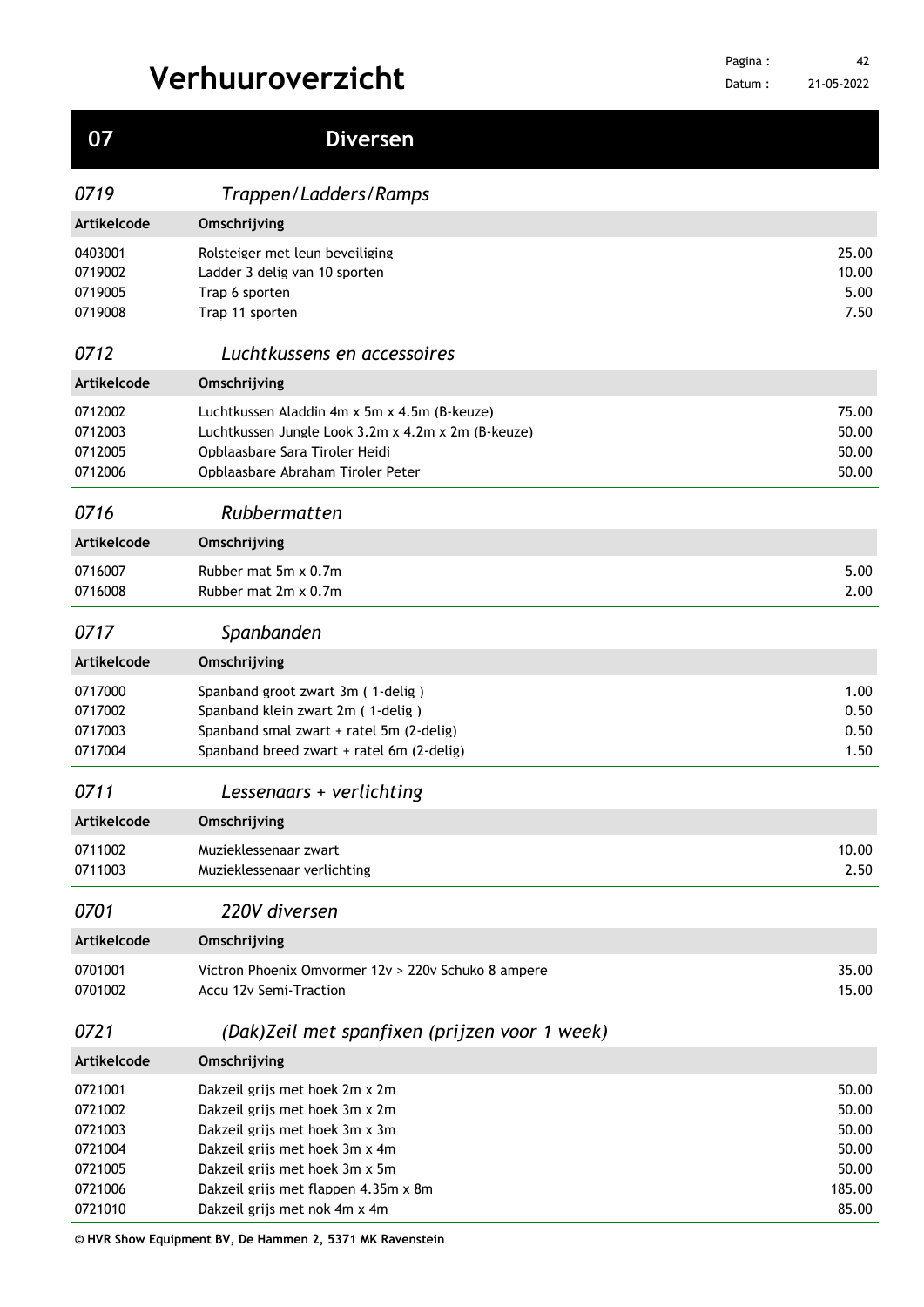Datum : 21-05-2022

| 0721022 | Zeil grijs 4m x 4m                                                    | 40.00  |
|---------|-----------------------------------------------------------------------|--------|
| 0721023 | Zeil grijs 4.30m x 8m                                                 | 90.00  |
| 0721024 | Zeil grijs 4.60m x 7m                                                 | 90.00  |
| 0721025 | Zeil grijs $5.60m \times 5.60m$                                       | 90.00  |
| 0721026 | Zeil grijs $7.30m \times 5.90m$                                       | 100.00 |
| 0721027 | Zeil grijs 7.60m x 9m                                                 | 145.00 |
| 0721028 | Zeil grijs 8m x 4.09m                                                 | 90.00  |
| 0721029 | Zeil grijs 8m x 5.60m                                                 | 90.00  |
| 0721030 | Zeil grijs 8m x 6.60m                                                 | 100.00 |
| 0721031 | Zeil grijs 10.60m x 10.60m                                            | 185.00 |
| 0721032 | Zeil grijs 14m x 5.60m                                                | 170.00 |
| 0721033 | Zeil grijs 14m x 6.60m                                                | 180.00 |
| 0721034 | Zeil grijs 10m x 9m                                                   | 185.00 |
| 0721035 | Zeil transparant 3m x 2.30m (rondom zeil ringen)                      | 65.00  |
| 0721036 | Zeil transparant 4m x 2.30m (rondom zeil ringen)                      | 65.00  |
| 0721037 | Zeil transparant 8m x 2.30m (rondom zeil ringen)                      | 85.00  |
| 0721038 | Zeil transparant 14m x 2.30m (rondom zeil ringen)                     | 125.00 |
| 0721039 | Zeil transparant 5 x 3.30m (rondom zeil ringen)                       | 65.00  |
| 0721040 | Zeil transparant 4m x 4.30m (Spanfixen alleen aan de 4m zijden)       | 85.00  |
| 0721041 | Zeil transparant 4.30m x 3m (rondom zeil ringen)                      | 65.00  |
| 0721042 | Zeil transparant 8m x 3.95m (rondom zeil ringen)                      | 125.00 |
| 0721043 | Zeil transparant 8m x 4.30m (rondom zeil ringen)                      | 125.00 |
| 0721044 | Zeil transparant 8m x 5.05 (2 zijden zeil ringen)                     | 125.00 |
| 0721045 | Zeil transparant 5m x 6.60m (met klitteband aan de lange zijde)       | 125.00 |
| 0721046 | Zeil transparant 4m x 7.30m (met klitteband aan de korte zijde)       | 125.00 |
| 0721047 | Zeil transparant 3.50m x 5 (met klitteband aan korte zijde)           | 85.00  |
| 0721048 | Zeil transparant 3.50m x 6 (met klitteband aan korte zijde)           | 85.00  |
| 0721049 | Zeil transparant 5m x 6.80m (met gat tby paal)                        | 125.00 |
| 0721050 | Zeil transparant 7.60m x 3.30m met aan 2 zijde een pees               | 100.00 |
| 0721051 | Zeil transparant goot tby 2 x verticaal truss met klitteband 3m x 2.1 | 50.00  |
| 0721052 | Zeil transparant goot 10.3m x 0.70m                                   | 40.00  |
| 0721053 | Zeil transparant goot 6m x 0.70m                                      | 30.00  |
| 0721054 | Zeil transparant goot 4m x 0.70m                                      | 20.00  |
| 0721055 | Zeil transparant goot 9.5m x 0.70m                                    | 50.00  |
| 0721056 | Zeil transparant goot 4.5 x 1m (zonder spanfixen)                     | 20.00  |
| 0721057 | Zeil transparant goot 8.75 x 1m ( zonder spanfixen )                  | 30.00  |
| 0721058 | Zeil transparant goot tby verticaal truss met klitteband 2m x 1.22m   | 20.00  |
| 0721059 | Zeil transparant 10.30m x 1.95m met aan 2 zijde een pees              | 85.00  |
| 0721060 | Nokzeil transparant 10.30m x 1.25m met aan 1 zijde een pees (2-del    | 65.00  |
| 0721062 | Zeil profiel 4.50m (middenstuk)                                       | 15.00  |
| 0721063 | Zeil profiel 4.50m (eindstukstuk links)                               | 15.00  |
| 0721064 | Zeil profiel 4.50m (eindstukstuk rechts)                              | 15.00  |
| 0721065 | Zeil profiel koppelstuk (nok)                                         | 10.00  |
| 0721066 | Zeil profiel 5cm breed 50cm lang koppelstuk (nok rond)                | 10.00  |
| 0721067 | Zeil profiel 5cm breed 3m lang                                        | 10.00  |
| 0721068 | Zeil transparant 6.70m x 3.95m met aan 2 zijde een pees               | 85.00  |
| 0721069 | Nokzeil transparant 6m x 1.45m met aan 1 zijde een pees (2-delig)     | 65.00  |
| 0721071 | Dakzeil grijs 7.75m x 4.11m                                           | 110.00 |
| 0721072 | Wandzeil grijs 4.11m x 1.70m                                          | 50.00  |
| 0721073 |                                                                       | 60.00  |
| 0721074 | Wandzeil grijs 4.11m x 2.70m<br>Wandzeil grijs 7.70m x 3.41m          | 120.00 |

0721011 Dakzeil grijs met nok 8m x 3m 125.00 0721012 Dakzeil grijs met nok 9m x 10m 150.00 Dakzeil grijs 10m cirkel op groundsupport 200.00 0721020 Zeil grijs 2m x 2.60m 30.00  $\frac{1}{2}$ Zeil grijs 3m x 3.5m 40.00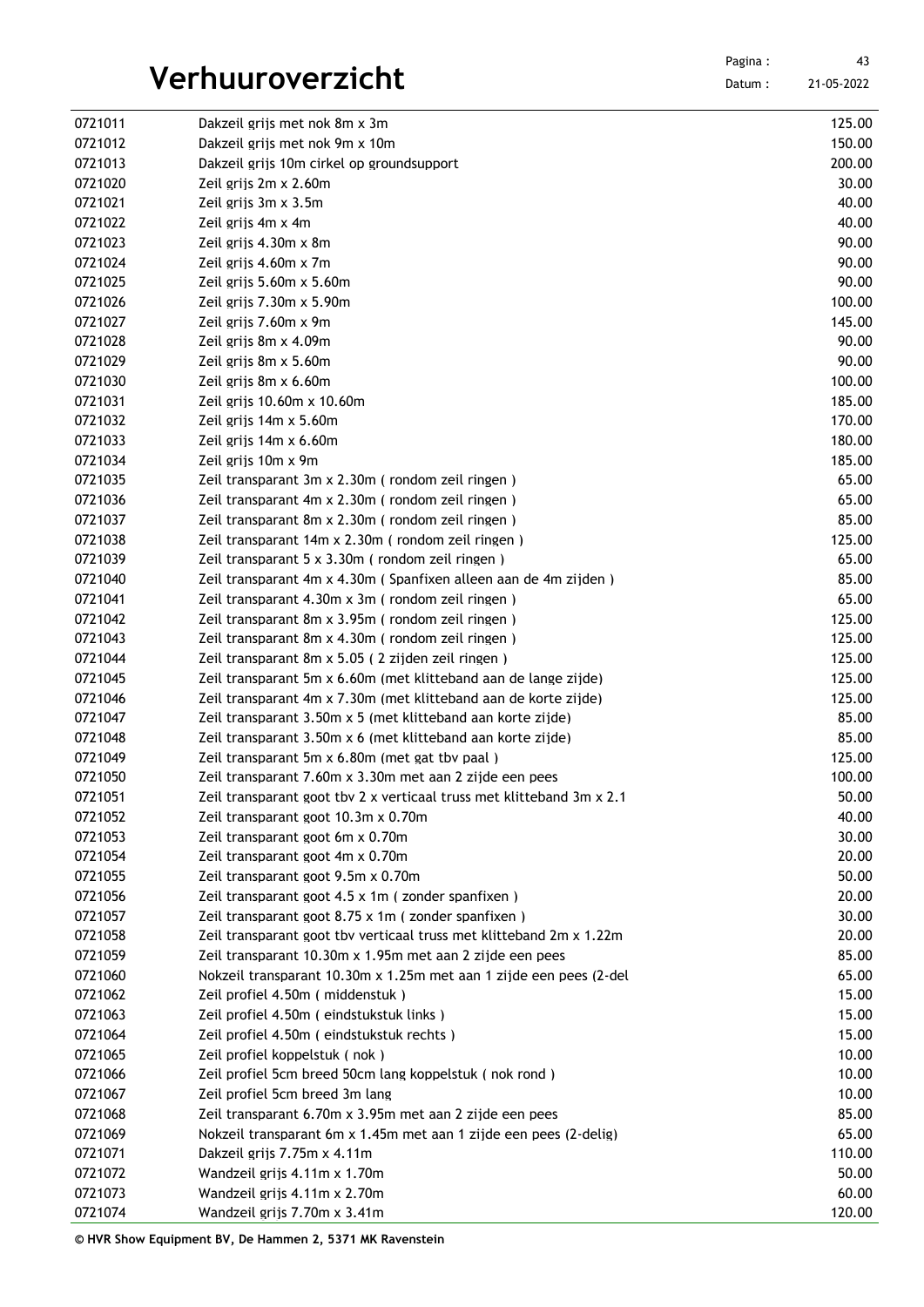|                    |                                                                                                     | Pagina: | 44               |
|--------------------|-----------------------------------------------------------------------------------------------------|---------|------------------|
|                    | Verhuuroverzicht                                                                                    | Datum:  | 21-05-2022       |
|                    |                                                                                                     |         |                  |
| 0721076<br>0721081 | Nokzeil met faber logo 10.30m x 1.25m met aan 1 zijde een pees<br>Dakzeil grijs 13m x 5m (Podium A) |         | 85.00<br>280.00  |
| 0721082            | Wandzeil grijs 13m x 4.40m (Podium A)                                                               |         | 180.00           |
| 0721083            | Wandzeil grijs met deur 5m x 4.40m (Podium A)                                                       |         | 180.00           |
| 0721084            | Wandzeil grijs 5m x 1.70m - (Podium A)                                                              |         | 65.00            |
| 0721085            | Wandzeil grijs 13m x 1.70m                                                                          |         | 75.00            |
| 0721086            | Meshdoek zwart 8.20m x 1.70m (Podium A)                                                             |         | 20.00            |
| 0721091            | Dakzeil grijs met flappen 18m x 5m                                                                  |         | 180.00           |
| 0721092            | Wandzeil grijs achter 18m x 5m                                                                      |         | 180.00           |
| 0721093            | Wandzeil grijs met deur 4m x 5m                                                                     |         | 100.00           |
| 0721094            | Wandzeil transparant achter 18m x 5m                                                                |         | 210.00           |
| 0721095            | Wandzeil transparant met deur 4m x 5m                                                               |         | 120.00           |
| 0721137            | Dubbel pees profiel 0.45 m met 2x scaffclamp                                                        |         | 1.00             |
| 0721138            | Dubbel pees profiel 2.30 m met 2x scaffclamp                                                        |         | 3.00             |
| 0721139            | Dubbel pees profiel 3.35 m met 4x scaffclamp                                                        |         | 2.50             |
| 0721145            | Dubbel pees profiel 4.85 m met 2x scaffclamp                                                        |         | 3.00             |
| 0721146            | Dubbel pees profiel 4.85 m met 4x scaffclamp                                                        |         | 3.00             |
| 0721148            | Dubbel pees profiel 4.82 m met bocht + 2x U beugel                                                  |         | 3.00             |
| 0721149            | Dubbel pees profiel $4.55$ m + 2x U beugel                                                          |         | 3.00             |
| 0721151            | Koppelstuk tby pees profiel                                                                         |         | 0.10             |
| 0721152            | inzetstuk tby pees profiel om spanband vast te maken                                                |         | 0.20             |
| 0721300            | Zeil transparant 4.98m x 5.35m (rondom keder en zwarte randen)                                      |         | 100.00           |
| 0721301            | Zeil transparant 1.43m x 5.20m (schuin met keder en zwarte rande                                    |         | 65.00            |
| 0721302            | Zeil transparant 3.10m x 2.25m ( boven keder rondom zwarte rande                                    |         | 65.00            |
| 0721303            | Zeil transparant 2.30m x 2.25m (boven keder rondom zwarte rande                                     |         | 65.00            |
| 0721600            | Schaduwdoek beige driehoek 5m x 5m x 5m                                                             |         | 10.00            |
|                    |                                                                                                     |         |                  |
| 0703               | Diversen                                                                                            |         |                  |
| Artikelcode        | Omschrijving                                                                                        |         |                  |
| 0702098            | Katheder van triangel truss                                                                         |         | 50.00            |
| 0702099            | Katheder zwart hout                                                                                 |         | 45.00            |
| 0703009            | Kabelbrug 50cm middenstuk                                                                           |         | 3.00             |
| 0703046            | Rode "start" knop op zwarte paal                                                                    |         | 20.00            |
| 0703155            | <b>MEGAFOON</b>                                                                                     |         | 15.00            |
| 0703157            | Pallet 1.2m x 0.8m x 0.16m kunstof zwart                                                            |         | 5.00             |
| 0703502            | Potmagneet met rubber coating rond 36mm met oog                                                     |         | 0.25             |
| 0722               | Tent                                                                                                |         |                  |
| Artikelcode        | Omschrijving                                                                                        |         |                  |
|                    |                                                                                                     |         |                  |
| 0722100<br>0722003 | Stretch tent 10m x 7m<br>Tent easy-up PVC 4m x 4m x 3.6m WIT met zijwanden! (+brand certi           |         | 370.00<br>225.00 |
|                    |                                                                                                     |         |                  |
| 0723               | Contra gewichten                                                                                    |         |                  |
| Artikelcode        | Omschrijving                                                                                        |         |                  |
| 0723003            | Waterton 200 Liter blauw                                                                            |         | 15.00            |
| 0723005            | Waterbak 600 Liter met jizeren frame                                                                |         | 20.00            |
| 0723010            | Waterbak zwart 1000 Liter met ijzeren frame en hijsbanden                                           |         | 25.00            |
| 0723015            | Betonblok 25 kg                                                                                     |         | 10.00            |
| 0723020            | Betonblok 60 kg                                                                                     |         | 10.00            |
| 0723025            | Ballast blok zwart 450kg met FD34 eurotruss koppeling                                               |         | 45.00            |
| 0723030            | Ballast blok zwart 650kg met FD34 eurotruss koppeling                                               |         | 55.00            |

0723050 Tafelblad zwart rond voor op waterton 200 liter 12.50 Zandzak 15 kg 2.00

**© HVR Show Equipment BV, De Hammen 2, 5371 MK Ravenstein**